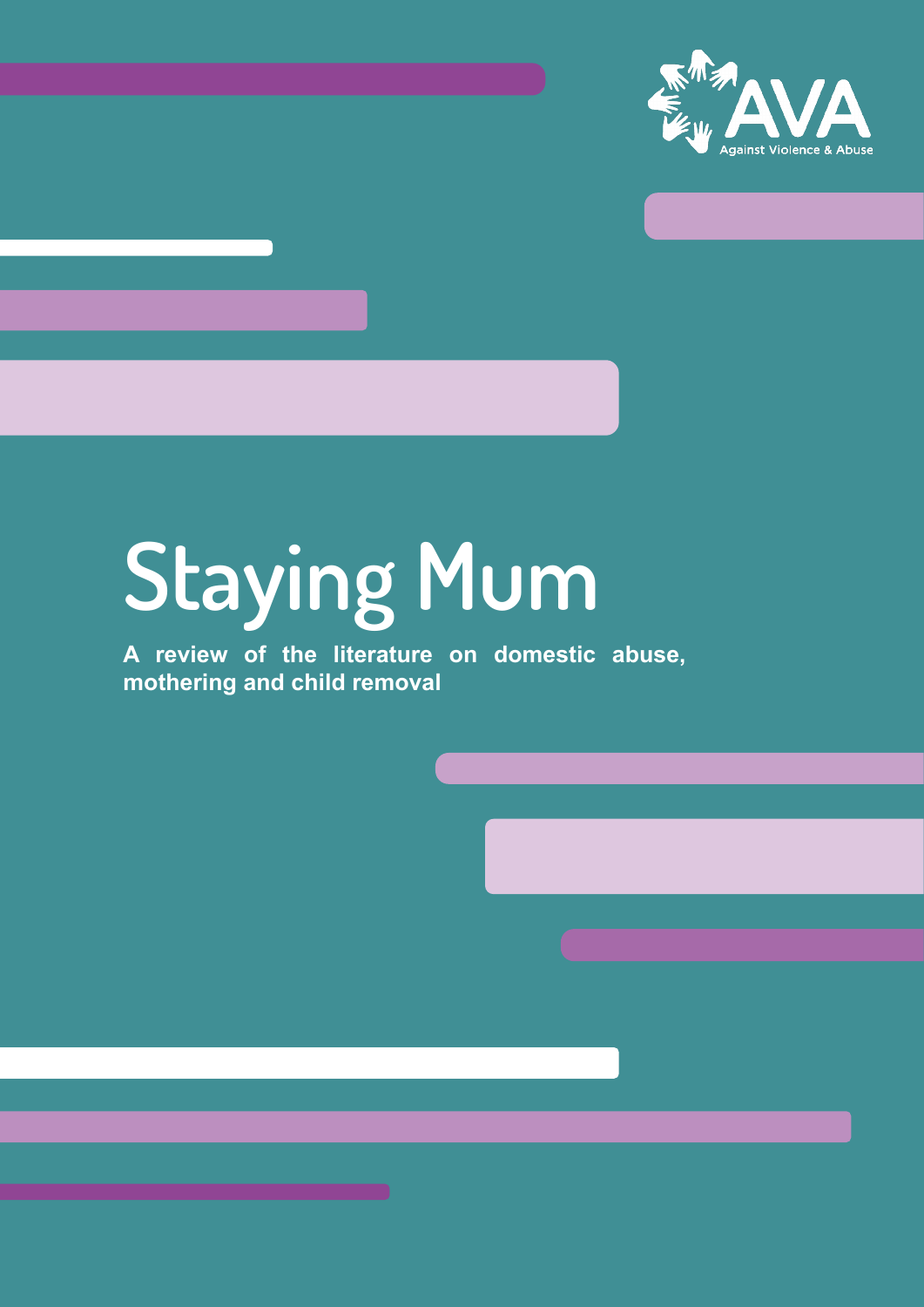# Acknowledgments

This literature review was compiled and written by Cordelia Ruck, with support of Dr Jasna Magić

Please cite this resource as: AVA, 2022. Staying Mum: A review of the literature domestic abuse, mothering and child removal. London, AVA (Against Violence and Abuse).

# About AVA

AVA is a feminist organisation committed to creating a world without gender-based violence and abuse. Our mission is to work with survivors to end gender-based violence by championing evidence-based change.

We are a national charity, independent and particularly recognized for our specialist expertise in multiple disadvantage and children and young people's work. Our core work includes training, policy, research, and consultancy.

# Staying Mum

'Staying Mum' was a two-year project run by AVA and funded by the John Ellerman foundation. The project focused on women facing multiple disadvantage and their experiences of child removal. It aimed to develop professionals' understanding and responses to mothers facing domestic abuse and other forms of disadvantage, in recognition of the fact that child removal increases trauma for both mother and child.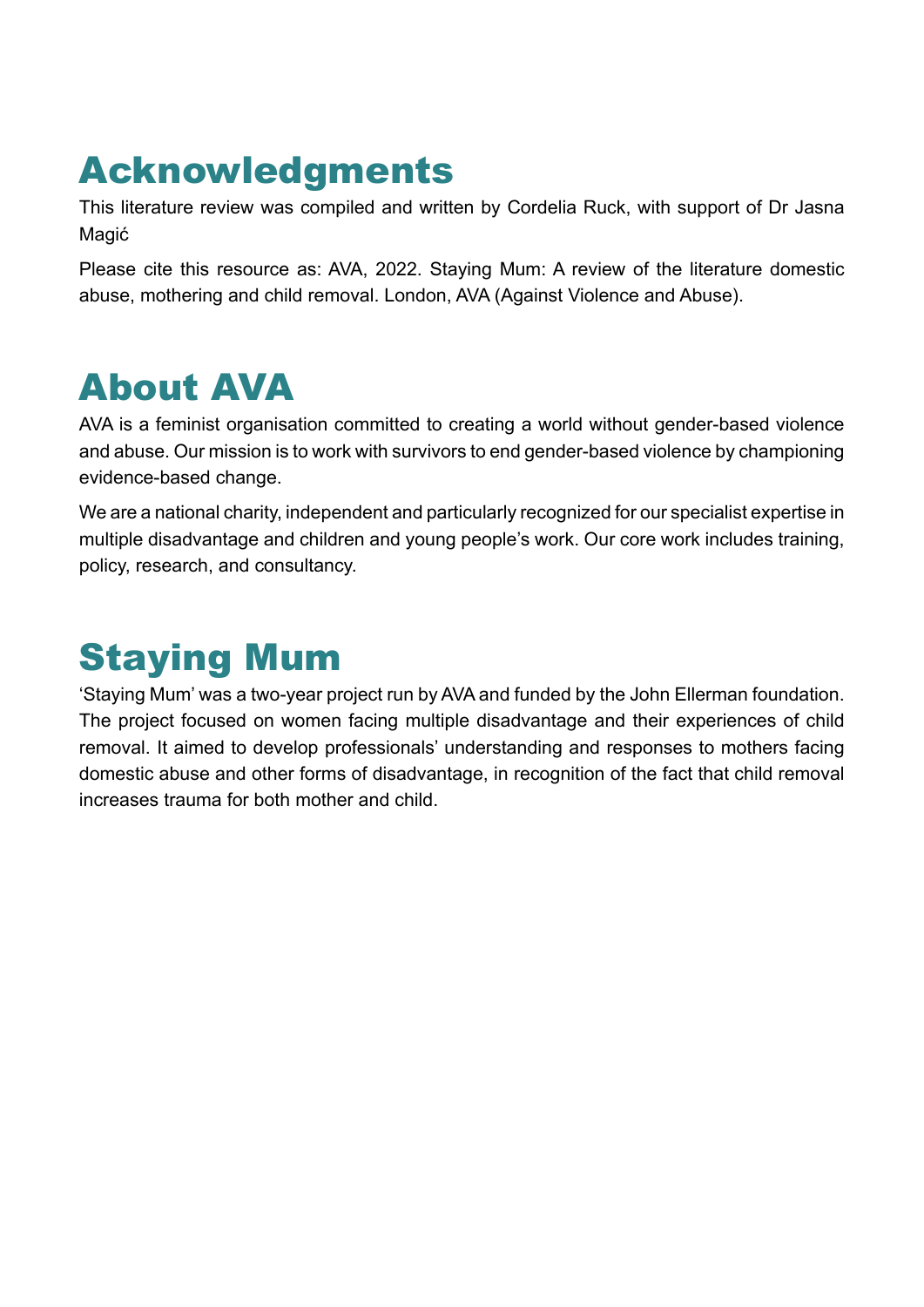# Contents

| 1.Introduction                                                 | 4               |
|----------------------------------------------------------------|-----------------|
| Domestic abuse<br>1.1                                          | 5               |
| 1.2<br>Child removal and domestic abuse in the UK              | 6               |
| 1.3<br>Multiple disadvantage                                   | $\overline{7}$  |
| 2.Key findings                                                 | 8               |
| 3. Domestic abuse, mothers and children                        | 10              |
| 3.1 The impact of domestic abuse on mothers and mothering      | 10              |
| 3.2. The impact of abuse on children                           | 13              |
| 4. Child removal in domestic abuse cases                       | 15              |
| 4.1 Child removal, domestic abuse and multiple disadvantage    | 15              |
| 4.2 Mothers, domestic abuse and the criminal justice system    | 17              |
| 4.3 Structural discrimination and child removal                | 19              |
| 5. Child protection and safeguarding                           | 20              |
| 5.1 Child-centred approaches to risk and safeguarding          | 20              |
| 5.2 Multi-agency approach to supporting families facing        | 21              |
| domestic abuse                                                 |                 |
| 5.3 Mother blaming and failure to protect                      | 22              |
| 6. Post-separation contact and experience of the family courts | 24              |
| 6.1 Children's' contact cases and domestic abuse               | 24              |
| 6.2 Experiences of the family courts                           | 25              |
| 7. The impact of removal                                       | 28              |
| 7.1 The emotional impact of child removal on mothers           | 28              |
| 7.2 The practical implications of child removal                | 30              |
| 7.3 The impact of removal on children                          | 31              |
| 8. Supporting mothers                                          | 32 <sub>2</sub> |
| 8.1 Barriers to accessing support                              | 33              |
| 8.2 Support before separation                                  | 34              |
| 8.3 A trauma-informed approach to support                      | 37              |
| 8.4 Protective factors and pathways to recovery                | 42              |
| <b>Conclusion</b><br>9.                                        | 43              |
| 10. References                                                 | 44              |
| <b>Appendix I: Child protection enquiries</b>                  | 52 <sub>2</sub> |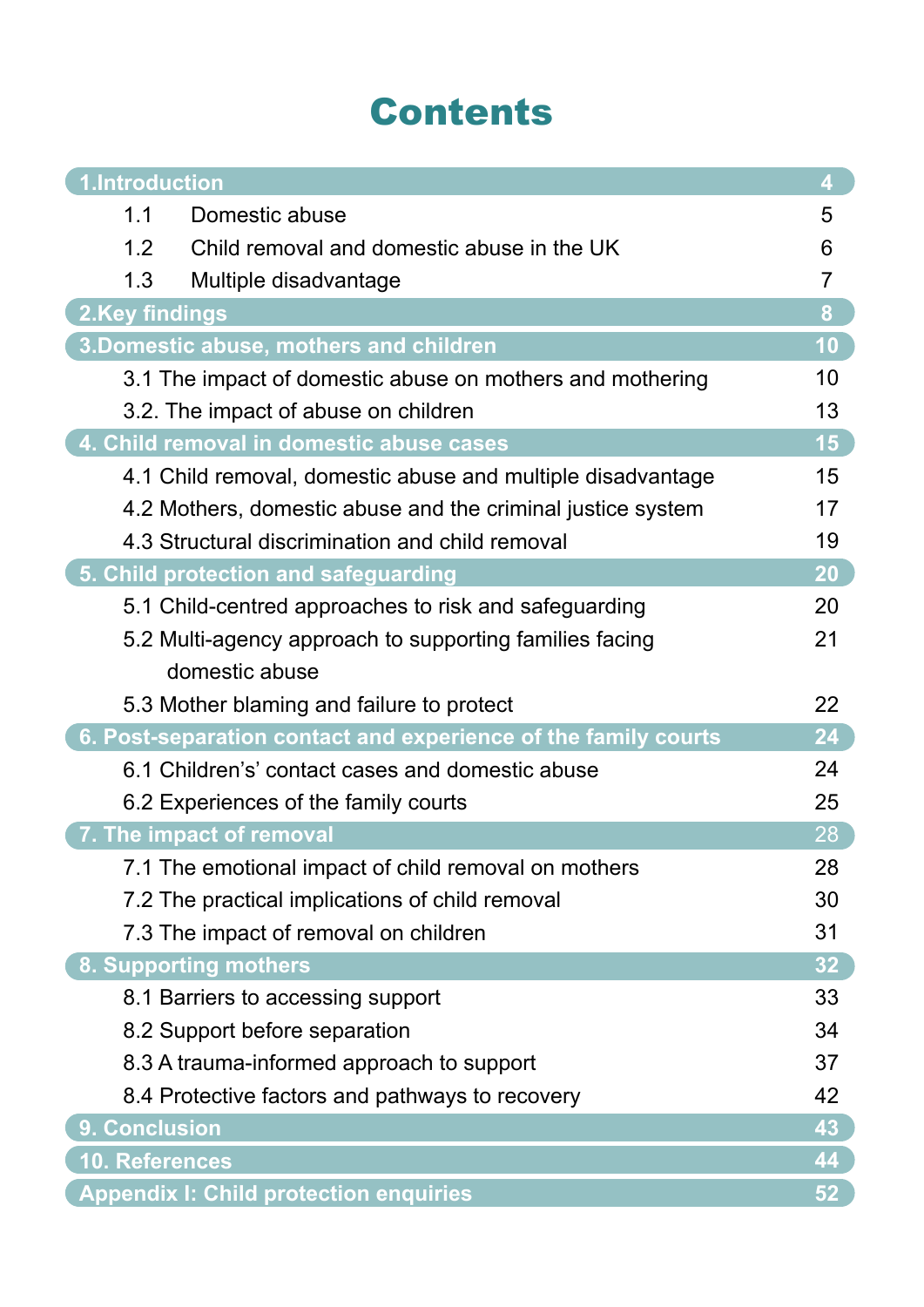# 1. Introduction

This literature review examines the links between child removal, domestic abuse and multiple disadvantage with specific interest in:

- The experience of mothering in the context of domestic abuse
- Child protection intervention in the context of domestic abuse
- Experience of family court decision-making processes in the context of domestic abuse
- The impact and aftermath of child removal on the health, wellbeing and circumstances of mothers
- The current service provision for mothers with experiences of child removal
- Best practice approaches to working with mothers with experiences of child removal and/or partial separation from their children

The review comprises academic peer-reviewed papers and grey literature, as well as government policy, relevant newspaper articles, book chapters and toolkits, written in the last 20 years. Although primarily focused on the UK, this literature review occasionally also draws on relevant literature from other countries.

This review is not limited to an exclusive focus on one form of separation between mothers and children with experiences of domestic abuse. Instead it focuses on the overlapping experiences of mothers whose children are removed. Cases in which children are removed from their mothers as a result of domestic abuse have different outcomes. The separation of children and their mothers can be both temporary and/or permanent. This review makes no distinction between the two considering the impact both forms of removal can have on both mother and child, and the fact that temporary removal can result in permanent removal at a later stage.

This review adopts an intersectional lens to accommodate how women in minoritised positions due to their race, ethnicity, religious and/or cultural background, sexuality, disability or any other personal circumstance may have a different experience of child removal or will face additional barriers to support<sup>1</sup>.

<sup>1</sup> Nature of the literature on this topic is prevalently heteronormative, which results in this review presenting experiences of parenting and mothering within a heteronormative understanding of family and relationships. There is a gap in research regarding non-heterosexual parents and trans and gender non-conforming mothers.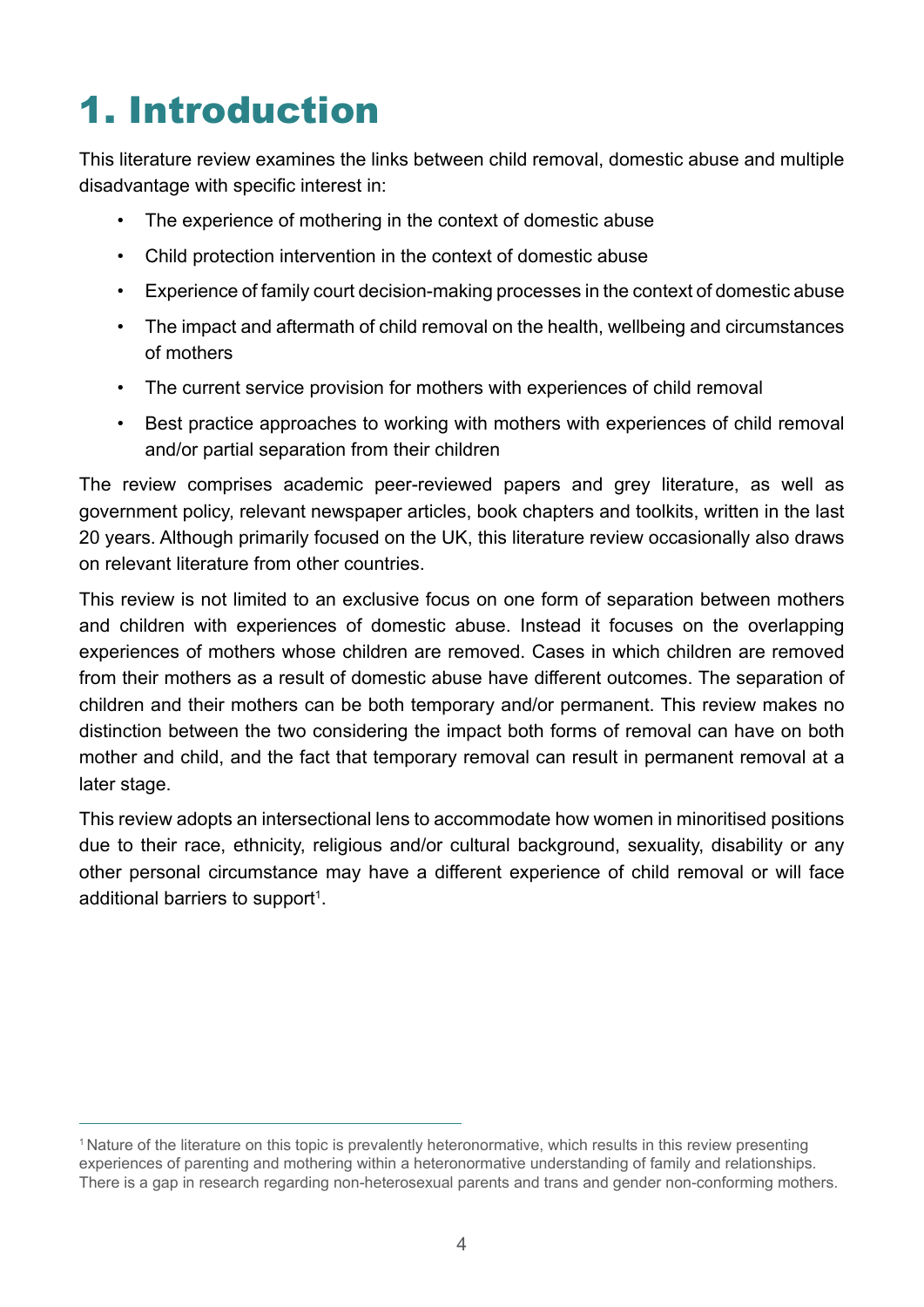#### **1.1 Domestic abuse**

The Domestic Abuse Act 2021<sup>2</sup> defines domestic abuse, or domestic violence, across Government as any incident of controlling, coercive or threatening behaviour, violence or abuse between those aged 16 or over who are or have been intimate partners or family members, regardless of their gender or sexuality.

'Abusive behaviour' is defined in the act as any of the following: physical or sexual abuse, violent or threatening behaviour, controlling or coercive behaviour, economic abuse, psychological, emotional or other abuse. For the definition to apply, both parties must be aged 16 or over and 'personally connected'.

There is no reliable prevalence data on domestic abuse, but the Crime Survey of England and Wales (CSEW) suggests that 1 in 4 women in England and Wales will experience domestic violence in their lifetimes and 8% will suffer domestic violence in any given year [1]. In addition, on average two women are killed every week in England and Wales by a current or former partner [2].

Despite high prevalence, domestic abuse remains acutely underreported. According to CSEW data for the year ending March 2018, only 18% of women who had experienced partner abuse in the last 12 months reported the abuse to the police [1].

Women survivors of domestic abuse face a number of barriers in the process of accessing help and support as well as disclosing abuse. This includes lack of recognition that the abuse is happening, feelings of guilt and shame and lack of awareness of available support [3], [4]. Research also suggests women from minority or marginalised communities, those facing multiple disadvantage (e.g. substance misuse, poverty, homelessness) or those with protected characteristics, such as Black and minoritised women, lesbian, bisexual and trans women, older and disabled women face both higher rates of domestic abuse, and additional barriers to support [5]–[8]

Many women experiencing abuse are mothers, and one in seven (14%) children and young people under the age of 18 will have lived with domestic abuse at some point in their childhood [9]. In addition, SafeLives' recent report (2017) [10] finds that two in five children (41%) in families where there is domestic abuse have been living with that abuse since they were born. For some children, this exposure to abuse not only starts early, but persists into later childhood. Of all the children in SafeLives' dataset who had been living with abuse for their whole lives over a third (37%) were more than five years old.

<sup>2</sup> Domestic Abuse Act 2021:<https://www.legislation.gov.uk/ukpga/2021/17/contents/enacted> [accessed 28.02.2022]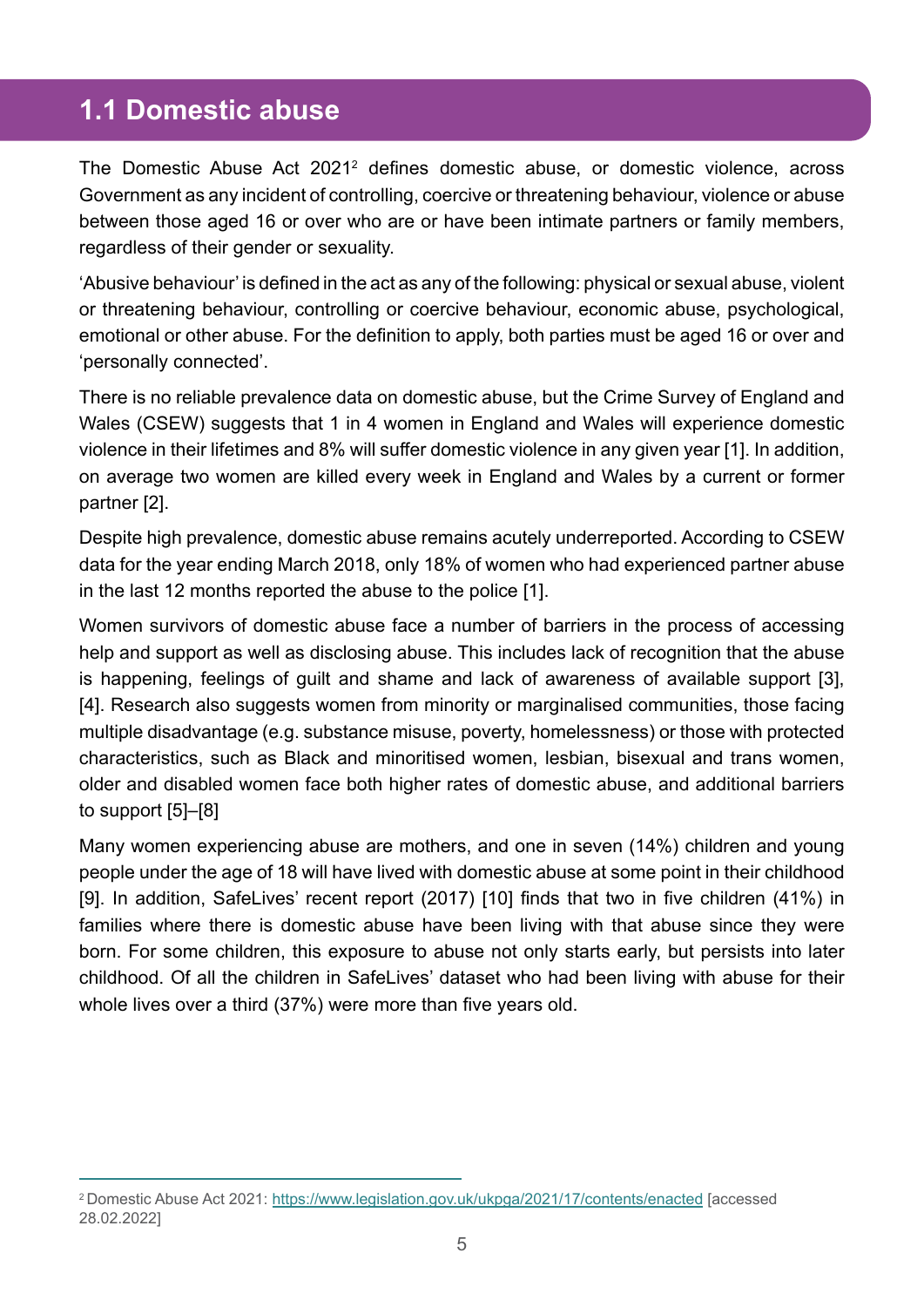### **1.2 Child removal and domestic abuse in the UK**

The removal of children from their mothers often occurs along two distinct trajectories:

- Removal of children via decisions made in the Family Courts related to either:
	- cases involving parental disputes over custody;
	- $\circ$  local authority intervention relating to the Children Act (1989)<sup>3</sup>
- Removal of children due to mother entering the criminal justice system.

The number of children being removed from their parents via local authority intervention has been rising. Data suggests the UK presently has the highest rate of involuntary adoption of any European state [11]. Meanwhile, domestic abuse has been identified as the most common factor identified by the Department of Education within the national census Children in Need.<sup>4</sup> Statistics also suggest that, in the last decade, domestic abuse has outstripped parental mental illness or drug and alcohol misuse as the most common underlying factor behind child protection intervention [12], although these factors regularly occur together. In addition, a small scale study of 216 child contact cases by the Children and Family Court Advisory and Support Service (Cafcass) and Women's Aid found more than two thirds of all the cases in their sample involved allegations of domestic abuse [13].

Government action to resolve the steep increase in rates of child removal have consistently been perceived as victim blaming, with initiatives like the government's 'troubled families' programme<sup>5</sup> facing considerable backlash [14], [15]. Language used focuses on the risks linked to mothers, for example, terms like 'toxic trio', which refers to where there is an occurrence of domestic violence, substance use and mental ill-health in one home. This terminology often fails to contextualise those experiences, instead creating another set of harmful labels.

Evidence of a lack of support and understanding for mothers facing domestic abuse across private and public law cases in the family courts has led to the rise in new initiatives seeking to fill these gaps in support: calling for changes to the way in which Local Authorities, family court professionals, and professionals in the criminal justice system work with and for mothers.

<sup>3</sup> Children Act 1989:<https://www.legislation.gov.uk/ukpga/1989/41/contents>[accessed 28.02.2022]

<sup>4</sup> Characteristics of Children in Need, reporting year 2020: Characteristics of children in need [accessed 28.02.2022]

<sup>&</sup>lt;sup>5</sup> The Troubled Families programme (England): [https://commonslibrary.parliament.uk/research-briefings/cbp-](https://commonslibrary.parliament.uk/research-briefings/cbp-7585/)[7585/](https://commonslibrary.parliament.uk/research-briefings/cbp-7585/) [accessed 28.02.2022]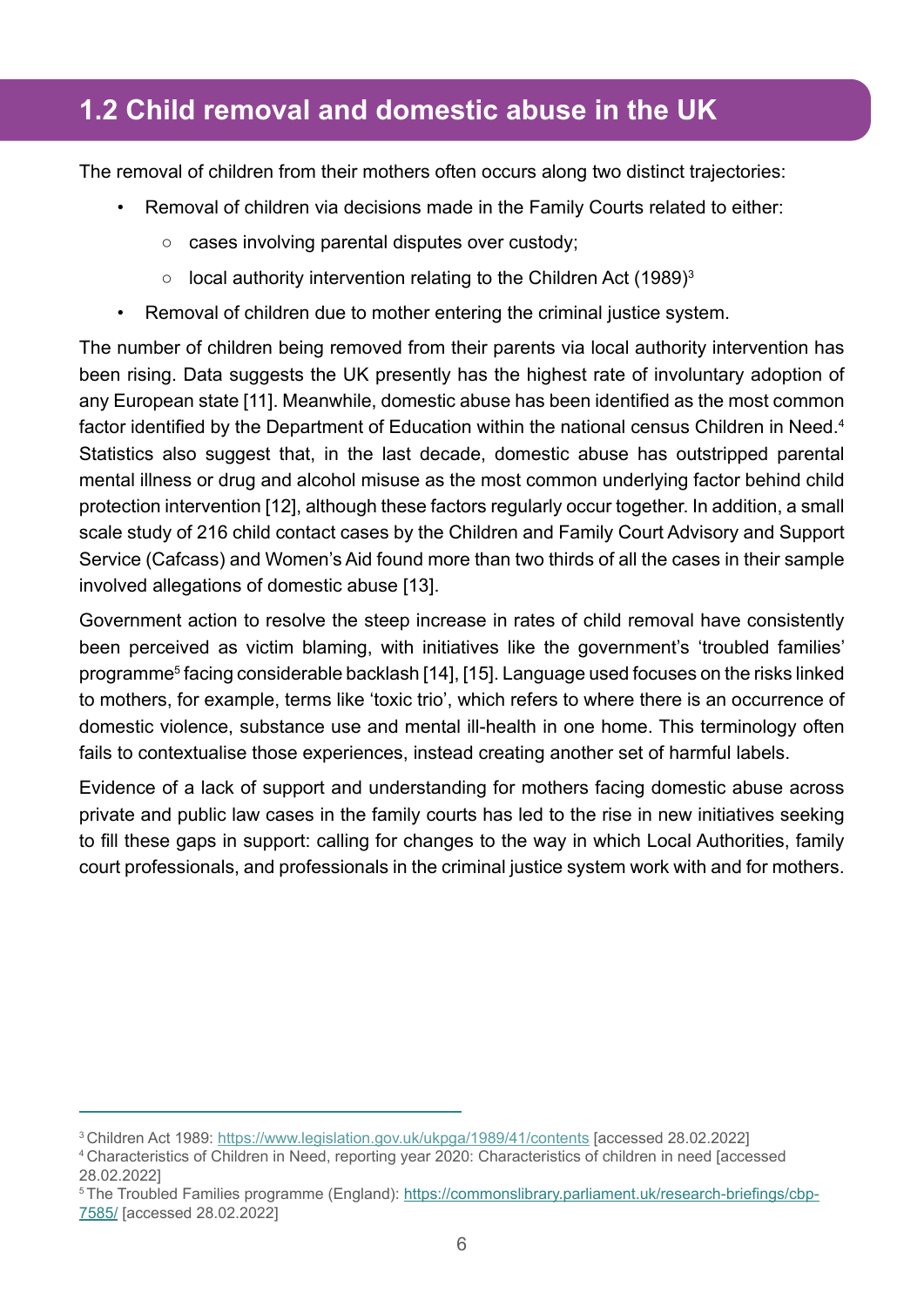### **1.3 Multiple disadvantage**

This review explores the link between child removal and domestic abuse, with a particular focus on multiple disadvantage.

Multiple disadvantage is a shorthand term for the challenges faced by adults involved in the homelessness, substance misuse and criminal justice systems in England, with poverty an almost universal, and mental ill-health a common, complicating factor [16]. It is distinguishable from other forms of social disadvantage because of the degree of stigma these intersecting experiences represent.

AVA's work on the Stella Project [17] has pioneered work around multiple disadvantage, working to understand women's experiences of multiple disadvantages and address the overlapping issues of gender-based violence and abuse, drug and alcohol use and mental ill-health. Other experiences and outcomes that may interact include poverty, contact with the criminal justice system, survival sex, removal of children, homelessness, and poor educational outcomes.

The diagram, produced by AVA's peer researchers, demonstrates how AVA conceptualises multiple disadvantage and its application as a lens through which to understand survivors' experiences.



*Source: AVA & AGENDA (2019), Breaking Down the Barriers: Findings of the National Commission on Domestic and Sexual Violence and Multiple Disadvantage [18]*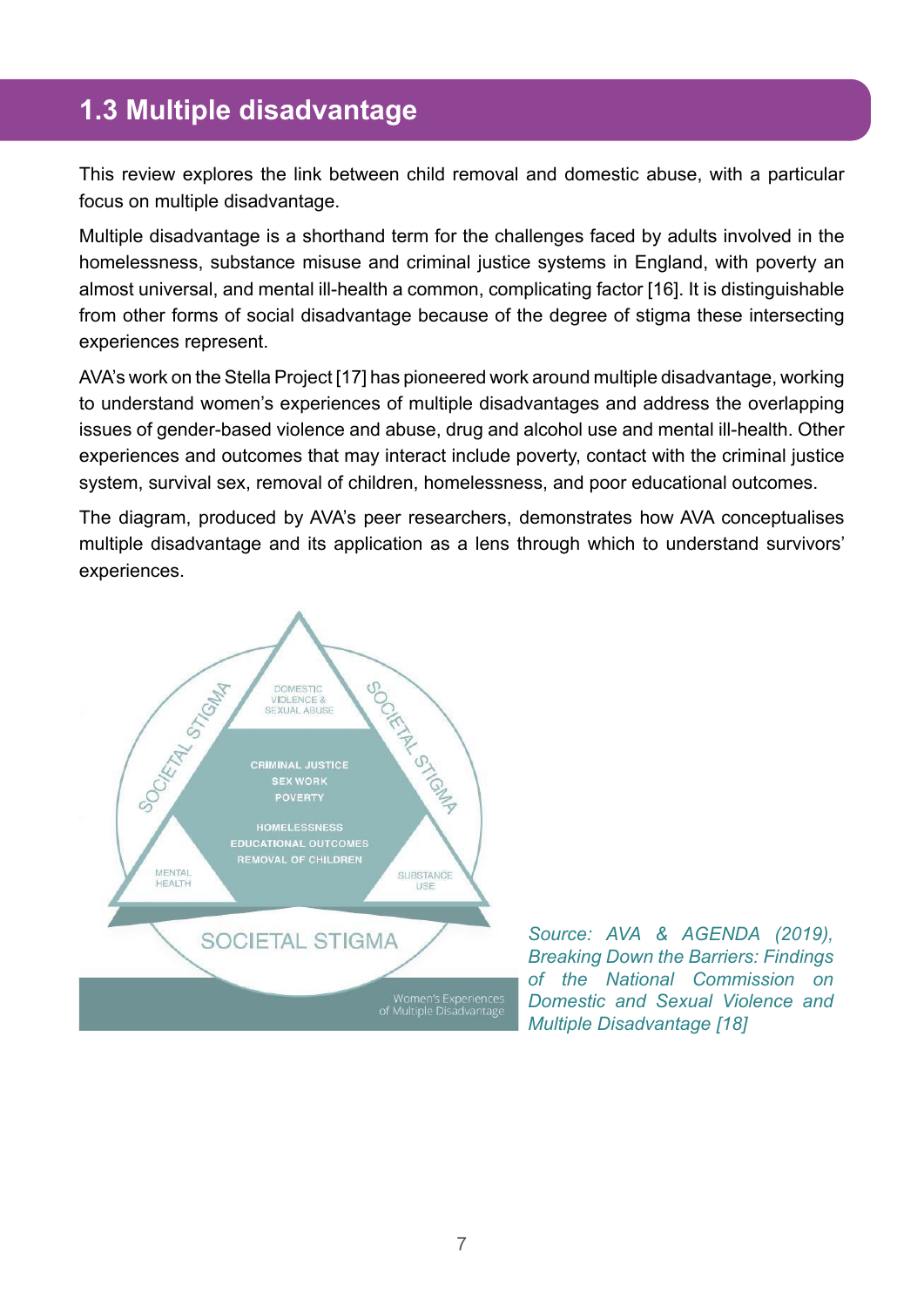# 2. Key findings

#### **Domestic abuse, mothers and children**

- A significant number of women experience reproductive coercion and physical violence during pregnancy.
- The impact of domestic abuse on mothers is extensive. Many women suffer emotional, psychological and physical harm, which can have fatal consequences.
- One in seven children and young people under the age of 18 will have lived with domestic abuse at some point in their childhood.
- Children are impacted significantly by the experience of living with abuse, and are harmed through being aware of abuse, witnessing or experiencing abuse directly.

#### **Child removal in domestic abuse cases**

- Domestic abuse has outstripped parental mental illness or drug and alcohol misuse as the most common underlying factor behind child protection intervention.
- Mothers in repeat care proceedings are more likely than the general population to be facing elevated levels of abuse, experiencing mental health issues, facing housing instability and have no support network.
- Women experiencing domestic abuse may face imprisonment and separation from their children as a result of abuse. The imprisonment of mothers has significant adverse effects on the mental health and support needs of children.
- Black and minoritised women, disabled women and women facing poverty, homelessness and other forms of disadvantage, are more likely to face elevated rates of child care proceedings and child removal.

#### **Child protection and safeguarding**

- There is a lack of multi-agency working in the context of supporting mothers facing domestic abuse. Where multi-agency work is set up, it is disjointed with different or conflicting demands made on mothers.
- There is a lack of specialist support services, which leaves mothers facing the removal of their children without the adequate support to leave abusive situations or enter recovery processes.
- Mothers are often held solely responsible for child care and protection and end up being perceived as failing to protect their children in cases of domestic abuse.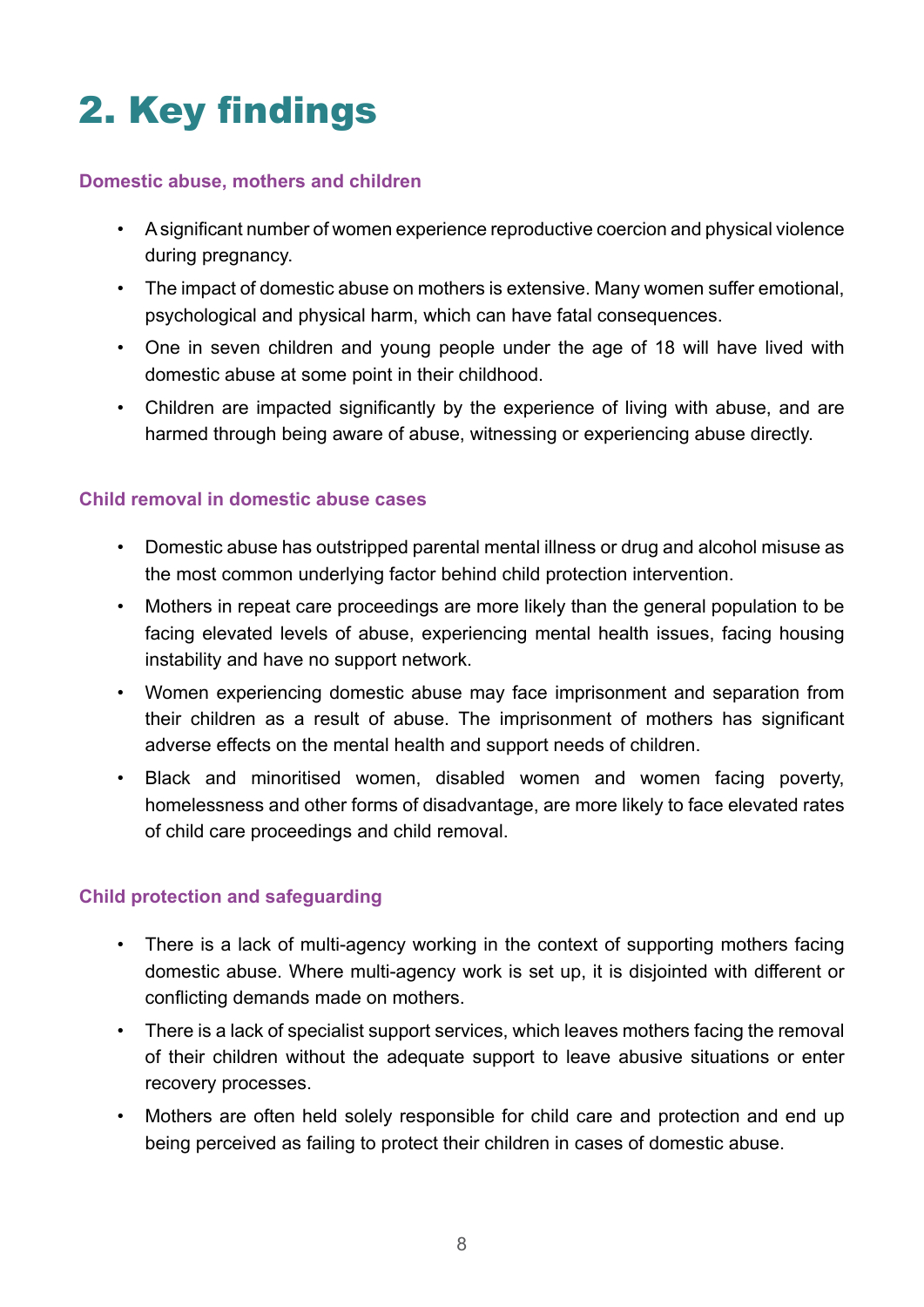#### **Post-separation contact and experience of the family courts**

- Prevalence of domestic abuse in private law children removal cases is higher than in the general population.
- The family courts in England strongly promote ongoing relationships between children and both their parents following separation, even if there is evidence of domestic abuse.
- The language and protocols of the court limit engagement and understanding, and mothers report finding the process highly intimidating.
- Mothers who have experienced domestic abuse and are involved in custody cases in the family courts face a number of distinct challenges ranging from sexism, racism and classism in engaging with the system.

#### **The impact of removal**

- Mothers who have had a child removed from their care feel a sense of losing their identity as a parent alongside experiencing feelings of deep grief and loss.
- Mothers may face legal and systemic stigmatisation (e.g. social care, employment, housing, etc) and welfare penalties as a result of child removal.
- Mothers with children removed may experience complex/cumulative trauma as they are traumatised by the child protection system as well as the process of removal of children from their care.
- The majority of children removed from their parents spend an extended period of time in care, which has a significant adverse effect on their educational attainment and mental health.

#### **Supporting mothers**

- Mothers who suffer domestic abuse and have their child/children removed have multiple practical and emotional needs, and face distinct barriers in access to support.
- Shame, fear, and guilt, along with negative experiences of removal processes significantly hinder mothers' decision to engage with services available to them.
- For mothers facing domestic abuse, safe and effective support to leave relationships and to begin healing from abuse is essential to both preventing and remedying the harms of child removal.
- In cases where children are removed mothers must be provided with trauma-informed holistic support before, during and after the removal process.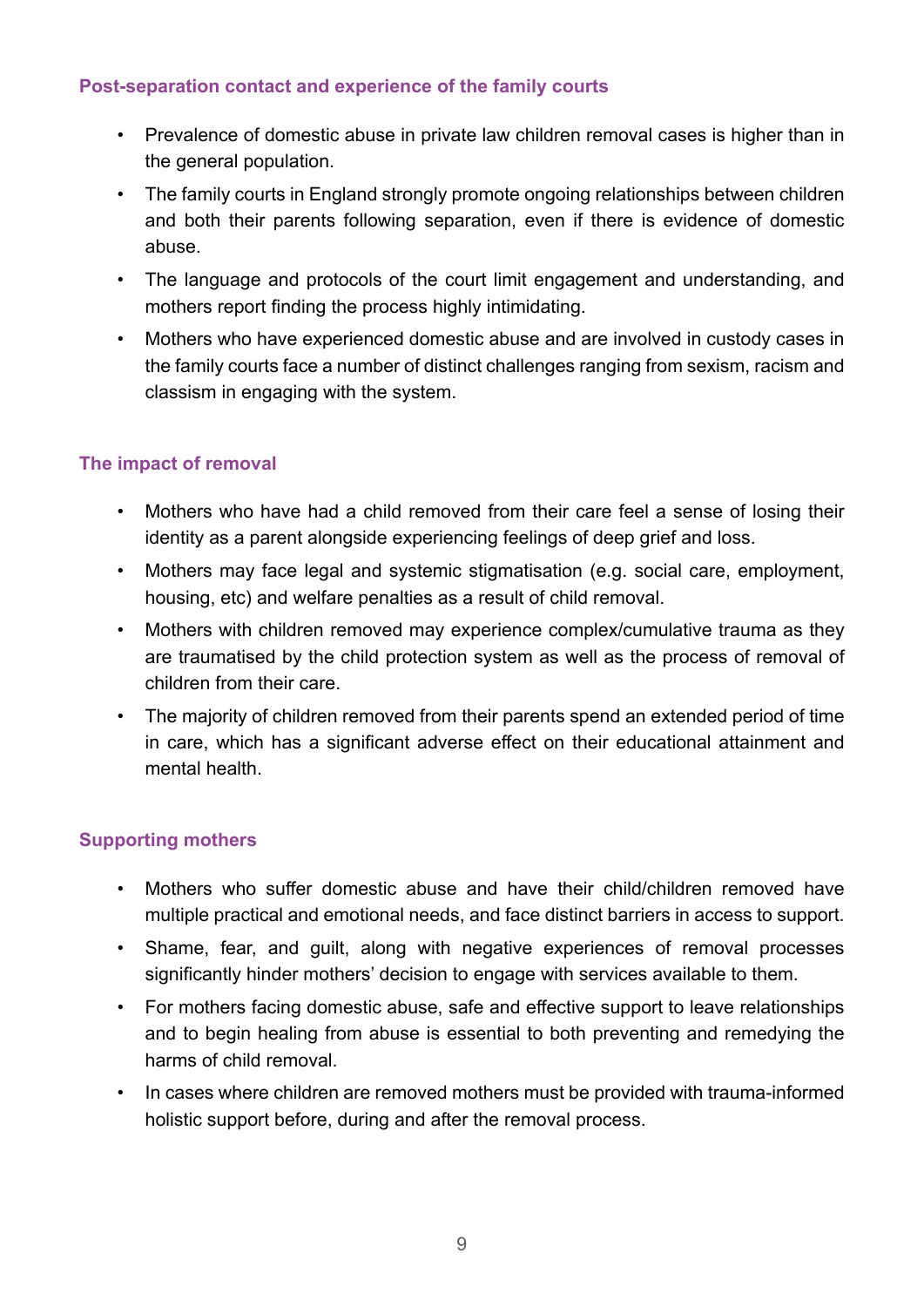# 3. Domestic abuse, mothers and children

A large number of mothers and children are living in households with domestic abuse. The impact of domestic abuse on both mothers and children is extensive. Many women and children suffer emotional and physical harm, which can have fatal consequences.

This section discusses the key findings across these two main themes:

- The impact of domestic abuse on mothers and mothering
- The impact of domestic abuse on children

### **Summary of key findings**

- A significant number of women experience reproductive coercion and physical violence during pregnancy.
- The impact of domestic abuse on mothers is extensive. Many women suffer emotional, psychological and physical harm, which can have fatal consequences.
- One in seven children and young people under the age of 18 will have lived with domestic abuse at some point in their childhood.
- Children are impacted significantly by the experience of living with abuse, and are harmed through being aware of abuse, witnessing or experiencing abuse directly.

### **3.1 The impact of domestic abuse on mothers and mothering**

Research indicates that violence is a common experience for pregnant women. Most prevalent studies examining violence during pregnancy have focused on physical violence. A 2010 review of 18 studies found that 1% to 30% of pregnant women experienced physical violence during pregnancy, with most estimates being between 3% and 11%. Although these estimates of the prevalence of physical violence during pregnancy vary, broadly, figures suggest a significant number of women experience physical violence during pregnancy [19]. Literature also suggests many women in abusive relationships become pregnant due to coercion and reproductive control [20].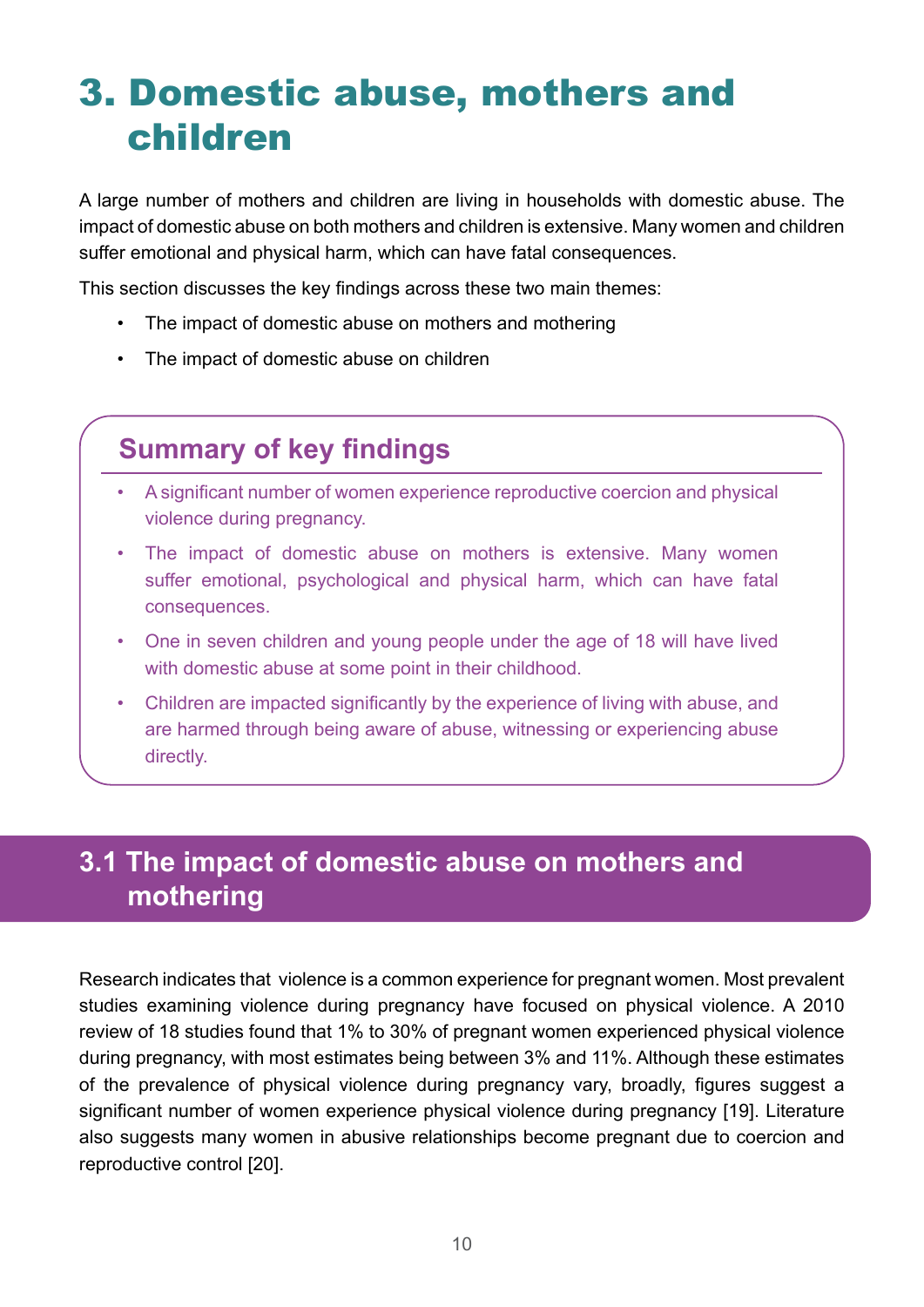The impact of domestic abuse on mothers is extensive. Many women suffer physical harm, which can have fatal consequences. Besides the obvious physical injuries, abused women are more likely to suffer from depression, anxiety, psychosomatic problems, eating problems and post traumatic disorder. Sustained abuse may also trigger suicide attempts or psychotic episodes [16], [21], [22].

Women who suffer domestic abuse are four times more likely to have anxiety disorders, seven times more likely to suffer from post-traumatic stress disorder, and two times more likely to suffer from depression [21]. A significant number of survivors have been shown to turn to substances to cope with the impact of enduring trauma and the mental health consequences of abuse [16], [22]. Where mothers face multiple disadvantage, substance misuse, mental illhealth, and domestic abuse may additionally impact their ability to care for their child/children [18], [23].

Evidence also suggests that perpetrators of abuse make mothering more difficult; both by virtue of the impact of abuse incurred, and through abuse tactics adopted to directly interfere with mothering and child-parent relationships. For example, abuse often leads victims to focus on controlling the domestic environment so that a perpetrator's needs are prioritised, not those of the child. This may lead a mother to neglect her child in the face of attempts to mitigate direct harm to themselves or children. Mothers may also be left struggling, whether physically or mentally, limiting their ability to provide physical or emotional care [24], [25]

Research also suggests perpetrators intentionally try to undermine the mother-child relationship as a tactic of abuse. Perpetrators will abuse mothers in front of their children (often through degradation or insults), encouraging children to participate in the abuse, and/or playing the 'admirable father' role through gifting and treating in order to manipulate [26]–[28].

This impact on mothers' confidence in their parenting ability often leave them feeling emotionally drained and distant, and feeling inconsequential or like they have little to give to their children. Research also suggests mothers are prevented from spending time with or attending to their children, as well as being held to impossible standards of childcare and housework. This will have further negative implications on their self-esteem and confidence [23], [29].

The type of abuse directed at the mother-child relationship frequently continues post-separation. Literature suggests there is substantial evidence of post-separation abuse, with many fathers performing the role of an 'admirable' father to professionals in such a way as to make expartners seem like deficient mothers or, in some cases, perpetrators [27], [28]. On-going postseparation abuse can leave mothers in a continued state of fear and can substantially hinder their recovery and ability to regain their confidence and parenting capacities and support their children's recovery [30].

Furthermore, the literature evidences how perpetrators use both the threat of child removal, or the risk of direct harm to a child/children to keep mothers from reporting abuse or leaving abusive situations [31], [32]. This is a very real threat, evidenced by the fact that victims and their children are at significantly increased risk of homicide after leaving a partner. For example, just under four out of five women killed by their partner (76%) are killed in the first year following separation [2] while just under 50% of all child homicides, as documented by Women's Aid between 2005-2015, happened in the process of post-separation abuse [33].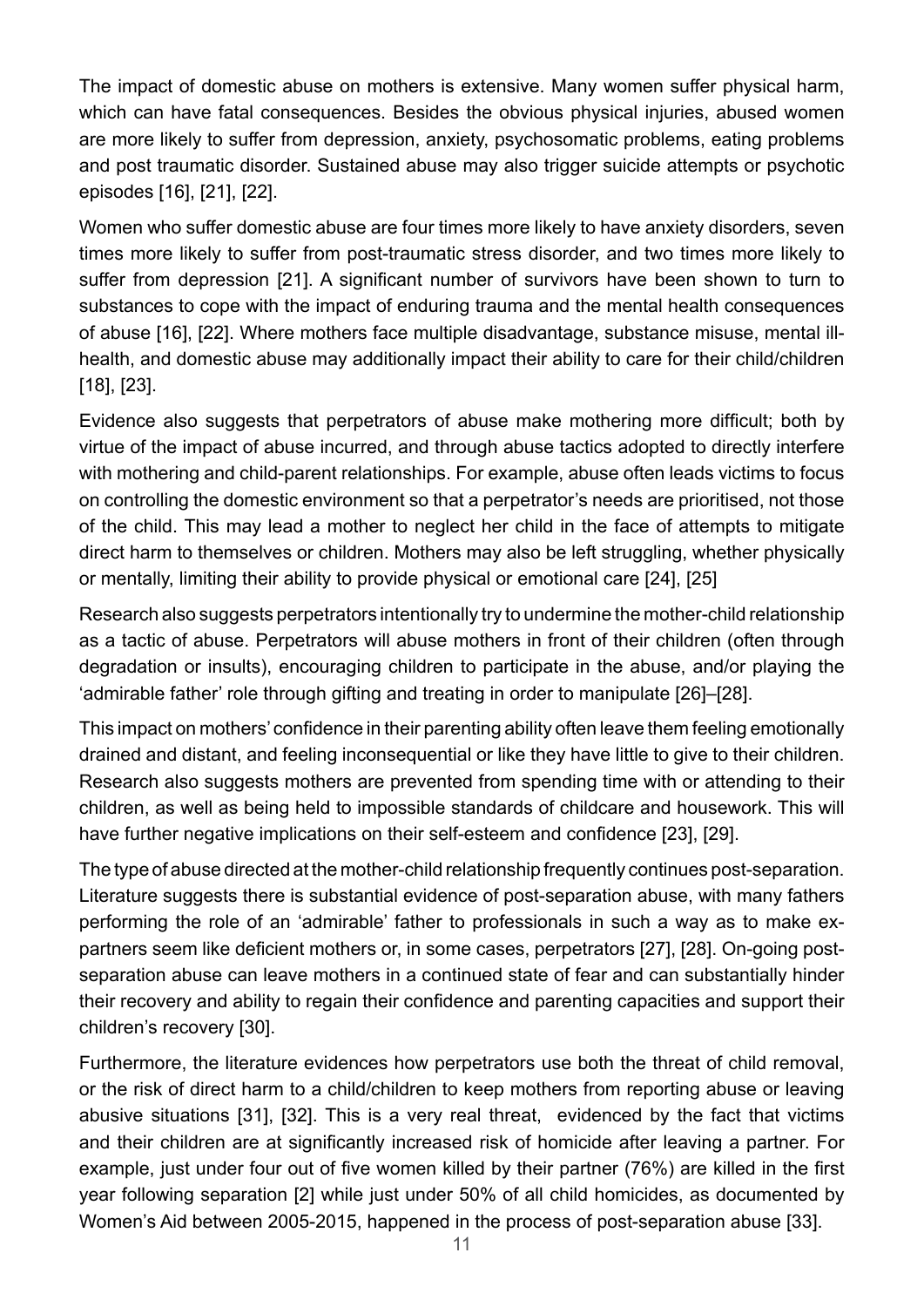The lack of available support for those living with abuse and limited refuge spaces for mothers with children means that mothers may also make the choice to stay with their abuser to avoid homelessness with their children. Women's Aid found that 46% of victims leaving a perpetrator were forced to 'sofa surf' with friends due to lack of refuge spaces [34]. In addition, in 2020- 2021 over two thirds of all the referrals received by refuge services using Women's Aid On Track system<sup>6</sup> were rejected, due to lack of space or capacity [35].

<sup>6</sup> On Track is Women's Aid's case management and outcomes monitoring system: [https://www.womensaid.org.](https://www.womensaid.org.uk/what-we-do/ontrack/) [uk/what-we-do/ontrack/](https://www.womensaid.org.uk/what-we-do/ontrack/) [accessed 28.02.2022]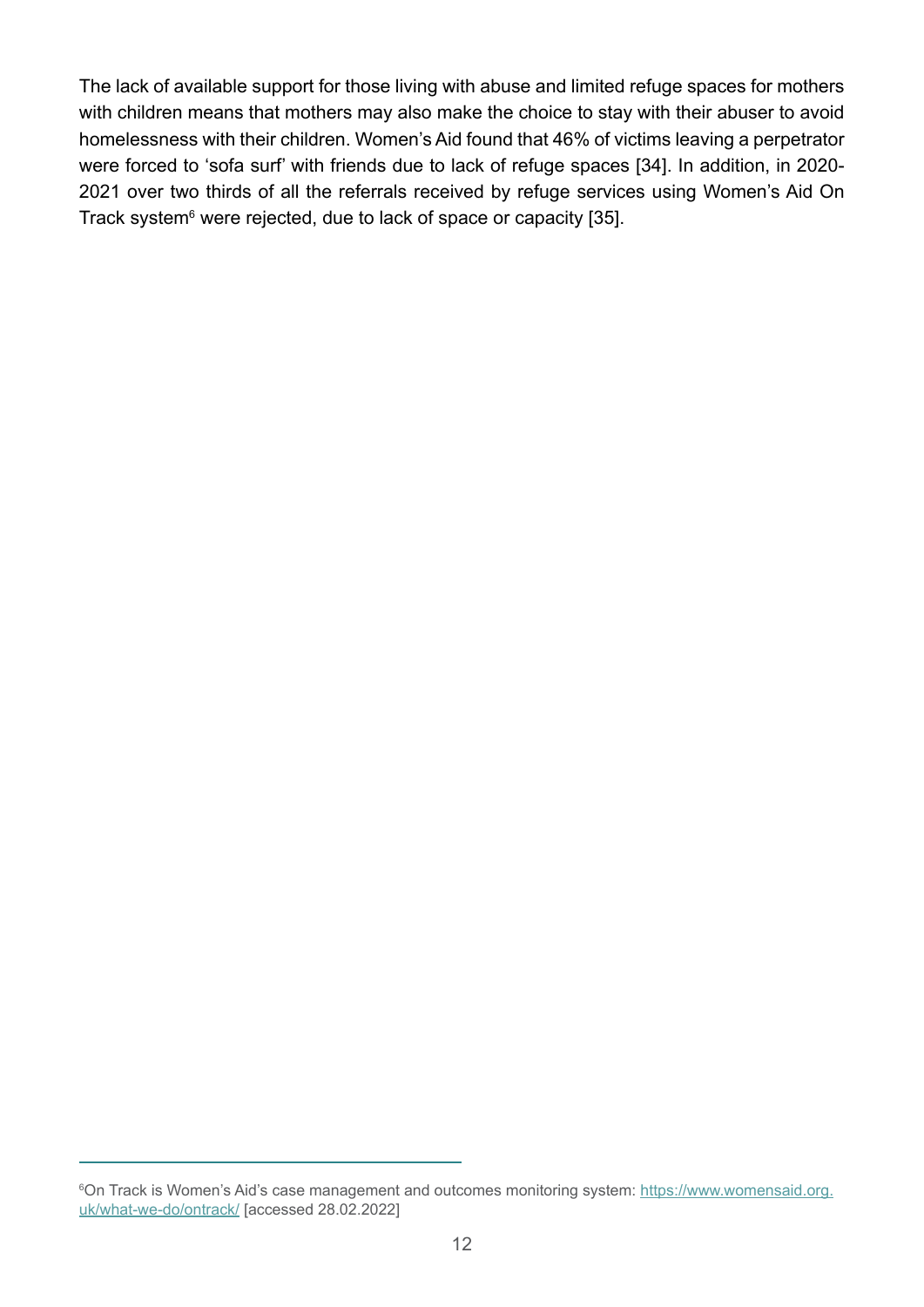#### **3.2. The impact of abuse on children**

Evidence suggests that one in seven (14%) children and young people under the age of 18 will have lived with domestic abuse at some point in their childhood [9]. Analysis from Action for Children shows up to 692 children a day are assessed as being at risk of domestic abuse in England [36]. Further research suggests children are likely to face a significant period of time living with domestic abuse. For example, SafeLives documents that two in five children (41%) living in families where there is domestic abuse have been living with that abuse since they were born [10].

Not only are a large number of children living with domestic abuse, but a significant number of children are also living with parents facing multiple disadvantage of some form. A report from the Children's Commissioner found 160,000 children aged 0-5 living with parents facing either domestic abuse and mental ill-health, or domestic abuse and substance use [37]. A third of these children were living in households where all three factors are present. SafeLives also found nearly a third of mothers (31%) and a third of fathers (32%) in households where domestic abuse was present disclosed either mental health problems, substance misuse, or both [38].

A number of studies suggest that children are directly involved and affected by domestic abuse in a variety of ways. A vast range of studies are available on the physical, psychological, behavioural, developmental and emotional problems, disorders and traumas sustained by children experiencing domestic abuse [25], [30], [39]. Many studies found a link between a high incidence of physical, sexual and emotional abuseand a greater risk of child homicide in the context of domestic abuse.

Children are prevalently at risk of emotional, physical and sexual abuse, as well as developing a number of emotional and behavioural problems as a result of living with domestic abuse [25], [29], [38]. For example, a study by SafeLives found that almost two thirds (62%) of children living with abuse were also directly harmed. In their report, 28% suffered physical harm, 58% were emotionally abused and 18% neglected. Over half (52%) went on to develop behavioural problems and over a third (39%) had difficulties adjusting at school [38]. This is why a number of authors suggest that domestic abuse and child abuse cannot be considered discrete categories [29], [39], [40].

There is substantial evidence confirming that children have a sophisticated understanding of control dynamics and subtle controlling behaviours. They are not only witnesses to domestic abuse in their home, but are aware of this violence, and this impacts in similar if not more harmful ways than being directly physically abused [30], [39], [40].

Broadly, studies suggest that between 75% and 95% of children living in abusive households witness or overhear abusive incidents directly [30], [39], [40]. Even when not physically present, children are likely to be aware of the aftermath of the violence "and the distorted inter-partner relationships, communications and behaviours" [30], [41].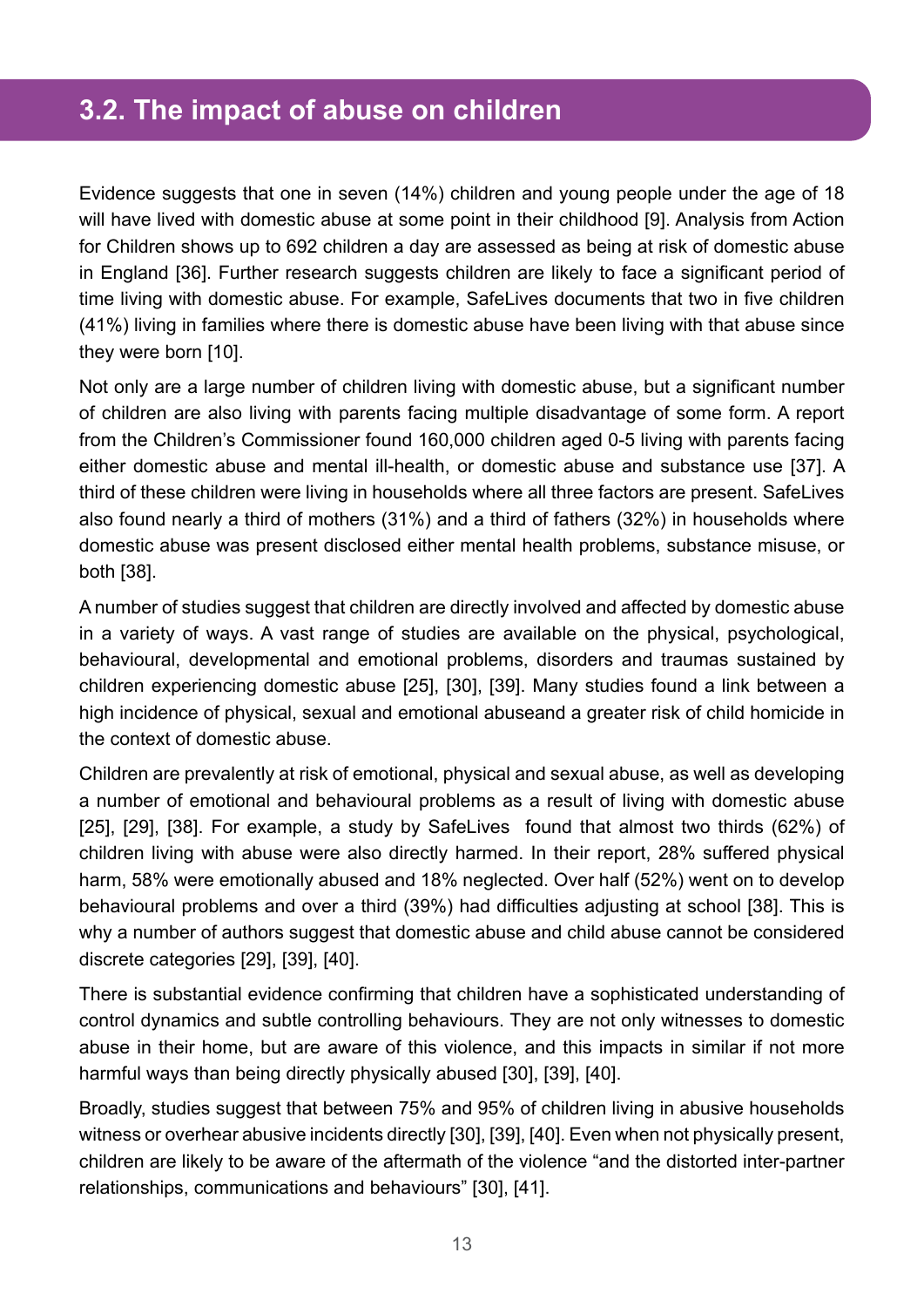Research also finds that living with coercive control can have the same impact on children as it does on adult victim/survivors [30], [39], [42]. While some children will be more resilient to the impact of domestic abuse than others, a supportive relationship with a caring adult, particularly the non-abusive parent, has been found to be the key protective factor for children.

A UK literature review of domestic abuse private law children case [30] studies revealed that the physical, psychological, behavioural, developmental and emotional problems sustained by children experiencing domestic abuse can often carry through to mental and physical health difficulties in adult life.

When the impact of domestic abuse carried on through to adult life it has been linked with poor academic performance, mental health difficulties including depression, low self- esteem, physical health problems such as obesity, eating disorders, anti-social, criminal and violent behaviour, alcohol and substance misuse, and interpersonal difficulties in intimate relationships and friendships [9], [25], [43]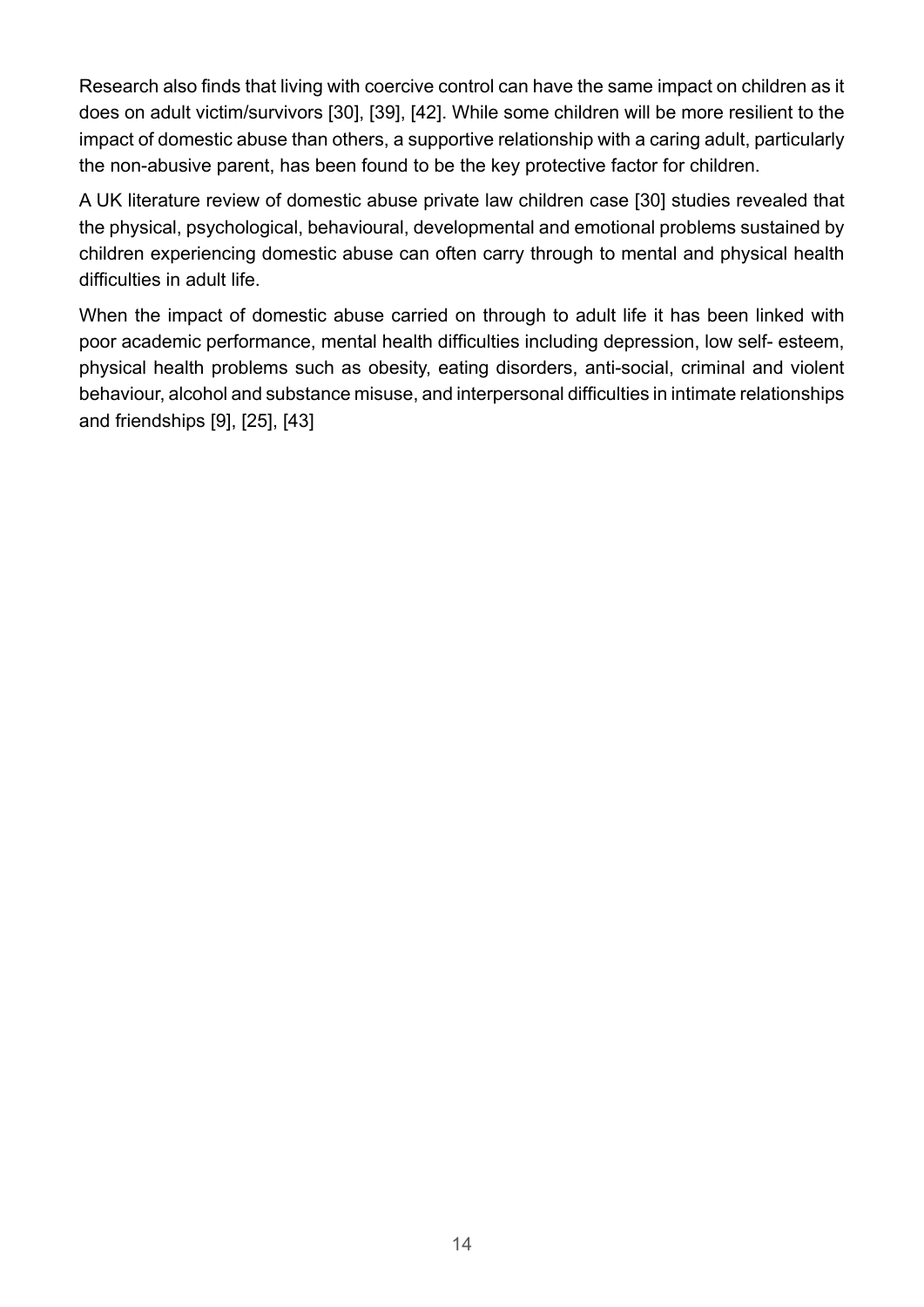# 4. Child removal in domestic abuse cases

A high number of children identified as 'at risk' or 'in need' are found to be facing domestic abuse in the home. Domestic abuse has outstripped parental mental illness or drug and alcohol misuse as the most common underlying factor behind child protection intervention.

This section discusses the key findings across three main themes:

- Child safeguarding, domestic abuse and multiple disadvantage
- Mothers, domestic abuse and the criminal justice system
- Structural discrimination and child removal

### **Summary of key findings**

- Domestic abuse has outstripped parental mental ill-health or drug and alcohol misuse as the most common underlying factor behind child protection intervention.
- Mothers in repeat care proceedings are more likely than the general population to be facing elevated levels of abuse, experiencing mental health issues, facing housing instability and have no support network.
- Women experiencing domestic abuse may face imprisonment and separation from their children as a result. The imprisonment of mothers has significant adverse effects on the mental health and support needs of children.
- Black and minoritised women, disabled women and women facing poverty, homelessness and other forms of disadvantage, are more likely to face elevated rates of child care proceedings and child removal.

### **4.1 Child removal, domestic abuse and multiple disadvantage**

The number of children being removed from their parents due to Local Authority care proceedings has been rising incrementally in recent years. The UK presently has the highest rate of involuntary adoption of any European state [11], which has in 2019 increased 4% from 2018 to 78,150 children. The reasons for removal are primarily abuse/neglect (63%), family dysfunction (14%) and family in acute stress (8%) [44].7

 $^7$  See appendix 1 for a brief overview of child protection interventions in the UK.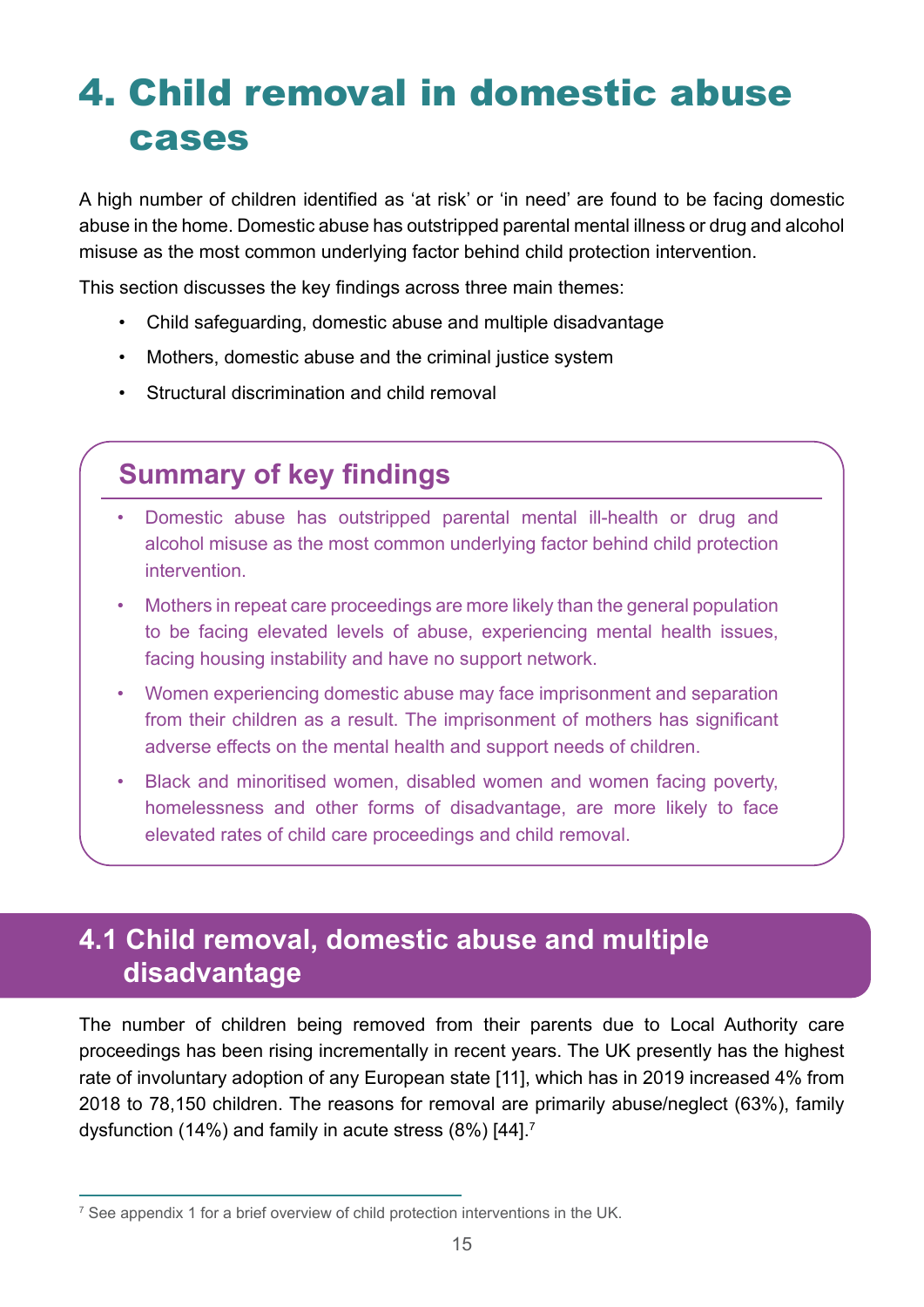The Department for Education have also identified domestic abuse as the most common risk factor during assessments for children in need. Their statistics show that domestic abuse is a factor in 50% of social worker assessments for children in need of support from the Local Authority, and in over half of serious case reviews and two-thirds of child contact applications from 2017-2018 [44]. This means domestic abuse has outstripped parental mental ill-health or drug and alcohol misuse as the most common underlying factor behind child protection intervention [12], although these experiences and circumstances will often overlap.

Data across the evaluation of various projects and initiatives catering to mothers whose children are in (or at risk of being in) care is indicative of this high prevalence of domestic abuse and multiple disadvantage in cases where children are removed from their mothers, and provides greater clarity than formal case file analysis.

Evidence around the prevalence of multiple disadvantage is also found in the evaluation of a number of programmes catering to parents who have had their children adopted [45], [46]. An evaluation of Pause, a programme for mothers with a history of (or at risk of) repeat child removal, reported 83.7% of their cohort had experienced domestic abuse. Pause practitioners also reported cases in which they felt their clients were in abusive relationships but had not yet recognised, acknowledged or disclosed the abuse. Broadly, literature examining mothers suffering from mental illness, substance use and/or homelessness frequently note domestic abuse as a high risk factor for mothers [47], [48].

A 2017 study by Broadhurst et al. [23] also provides insight into broader experiences of adversity many of the mothers faced. Mothers in repeat care proceedings (25% of all care proceedings) were more likely than the general population to be engaging in substance misuse (56%), experiencing mental health issues (51%), facing housing instability (41%), have no support network (30%), and have a criminal record (27%). The mothers were also likely to have faced adversity in childhood: 56% of the mothers had experienced four or more different types of adverse experiences (ACEs) in childhood and 40% had spent time in care themselves.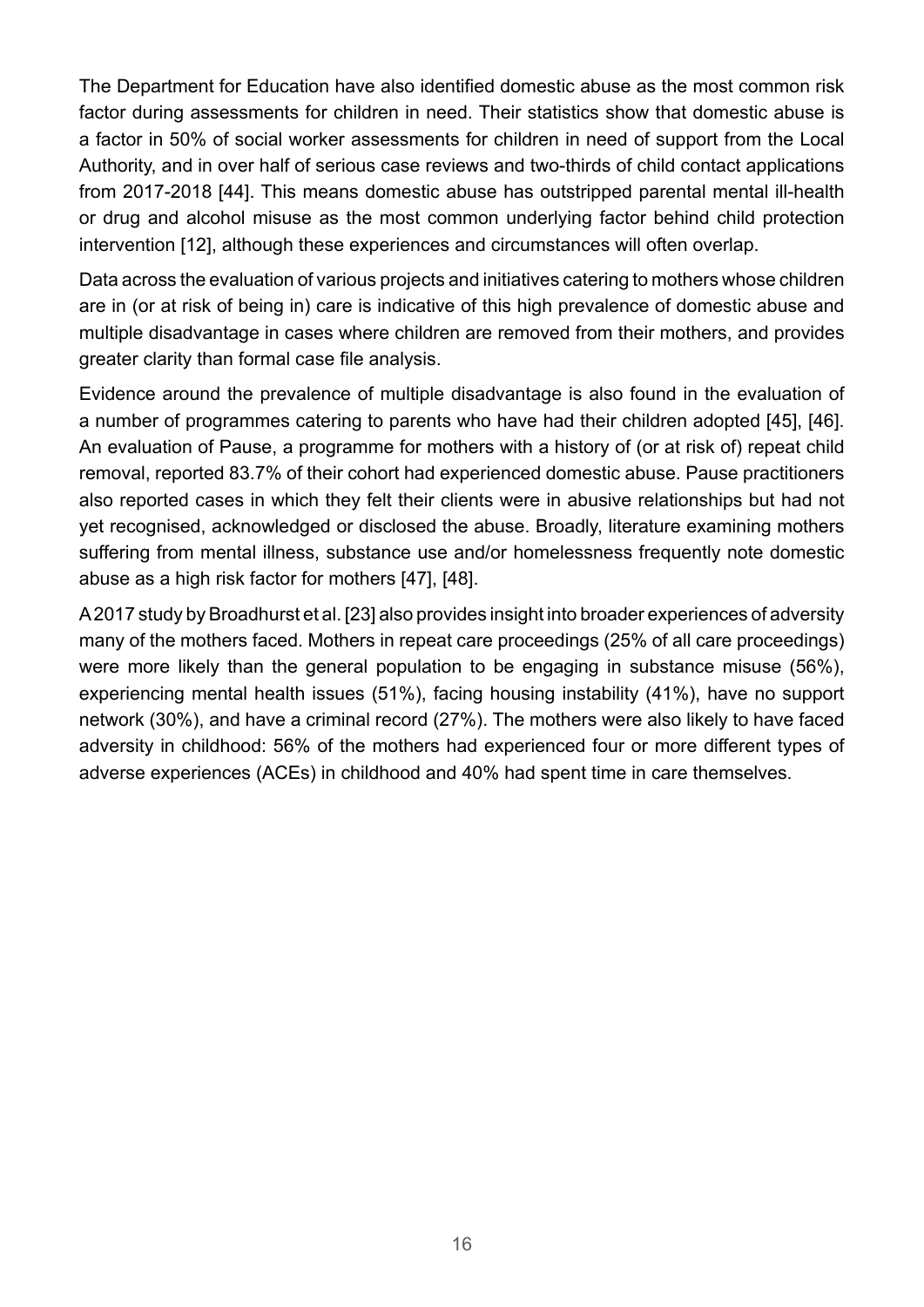### **4.2 Mothers, domestic abuse and the criminal justice system**

In their report: *'Domestic abuse as a driver to women's offending'* (2017), the Prison Reform Trust outlines the substantial evidence regarding the co-existence of victimisation and offending in cases of domestic abuse [49]:

- Coercion, control and in some cases retaliation against a primary aggressor, can cause women experiencing abuse to commit crimes.
- Women victims may feel pressure to take the blame for an abusive partner.
- Women may be forced into offending for fear of physical repercussions.
- Women using substances to cope with the mental and physical health impacts of abuse also face much higher risks of incarceration.
- There are also cases in which child abuse, linked to mothers facing abuse themselves, may lead to a victim of abuse facing imprisonment.

The literature finds that crimes committed by female offenders are often directly tied to supporting a partner, or supporting children, and are considerably less likely to be violent. Female offenders are much less likely to be a risk to the general public, with 84% of sentenced women entering prison due to a non-violent offence.<sup>8</sup> The Surveying Prisoner Crime Reduction Survey found that nearly half of women in prison (48%) report having committed offences to support someone else's drug use [50].

A recent report from academics at Manchester Metropolitan University found a high number of women in prison under 'joint enterprise' (JE) legislation. The overwhelming majority of women convicted under JE (90%) engaged in no violence in relation to the crime for which they were convicted under JE legislation, and over half were not present at the scene of the crime. Analysis revealed how the prosecution presented women in the courtroom using stereotypes and gendered narratives, often layered with class stigma and racism. Domestic abuse was a factor in over half of these cases, and there are examples of cases where a child was murdered by a known perpetrator and the mothers were given custodial sentences for 'failing to protect' her child [51].

The imprisonment of mothers has significant adverse effects on the mental health and support needs of children [52], [53]. A report from the Prison Advice and Care Trust (2011) estimated that up to 6,000 children a year are "being forgotten by the state when their mother is sent to prison", leaving them to become disenfranchised, suffer without support and potentially lead to offending behaviour [54]. Considering the high rates of domestic abuse amongst the female prison population, a large number of these children are likely to have already faced harm in the home environment where their mother may act as a protective or supportive influence.

Prison is often an overly punitive response to the large majority of female offenders. As the

<sup>&</sup>lt;sup>8</sup> Offender management statistics quarterly: April to June 2016 (Ministry of Justice): [https://www.gov.uk/](https://www.gov.uk/government/statistics/offender-management-statistics-quarterly-april-to-june-2016) [government/statistics/offender-management-statistics-quarterly-april-to-june-2016](https://www.gov.uk/government/statistics/offender-management-statistics-quarterly-april-to-june-2016) [accessed 28.02.2022]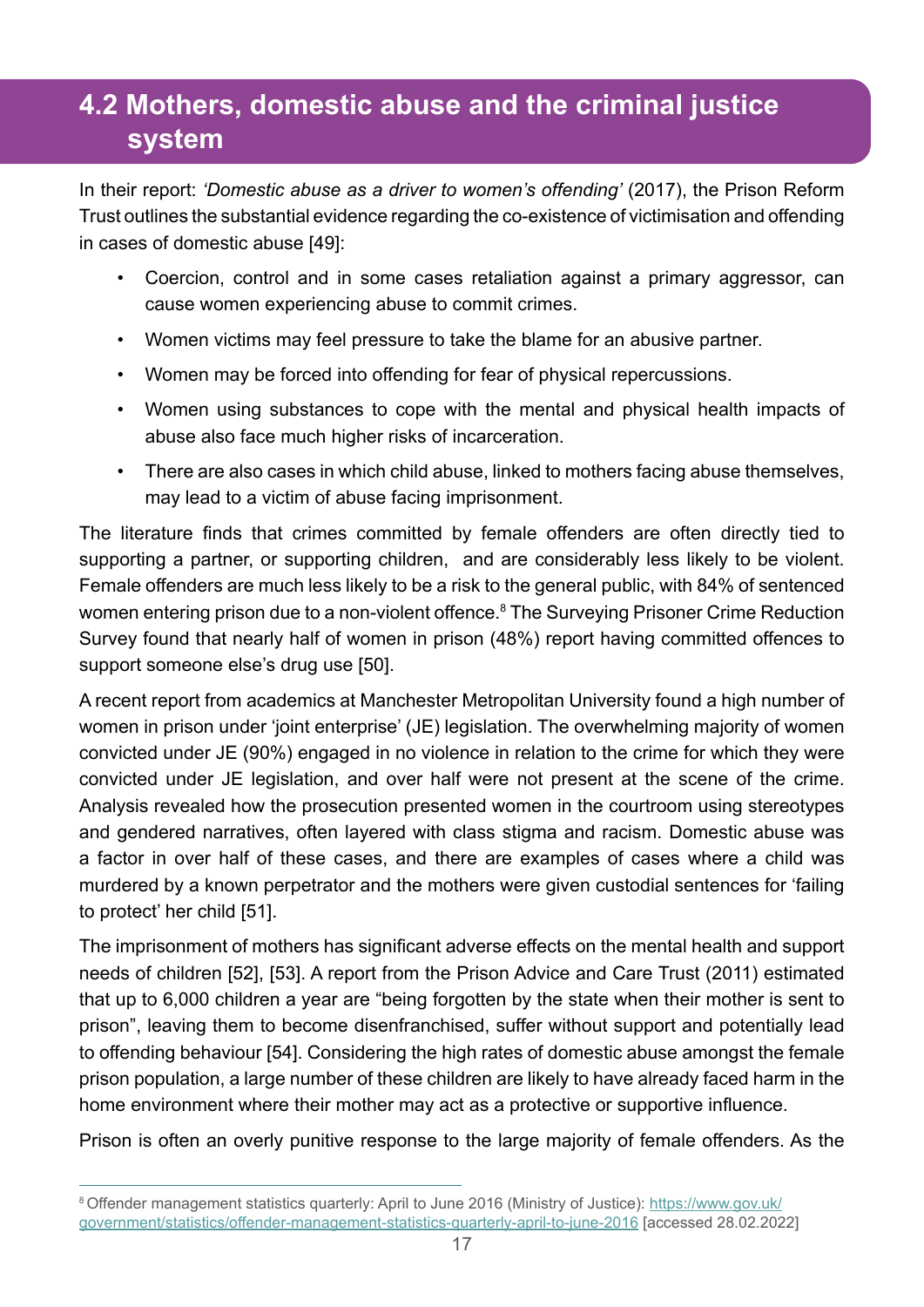Prison Reform Trust have found (2017), the lack of available support for mothers facing abuse, including suitable housing, health and social care services, leaves women even more vulnerable to abuse and offending [54]. Furthermore, an independent review into the treatment of, and outcomes for, Black, Asian and Minority Ethnic individuals in the Criminal Justice System found that Black women are twice as likely as white women to receive a custodial sentence in the crown court for drugs offences, and Asian and other minoritised women were over 40% more likely to be convicted at magistrates' court [55]. In this way, Black and minoritised women are more likely to enter the criminal justice system by virtue of racism and, therefore, likely to be disproportionately impacted by victimisation-induced offending.

Research finds that for a majority of female prisoners, the suffering caused as a result of imprisonment is exacerbated by the pain of removal from their children. This pain is rarely acknowledged in sentencing judgements. Research and evaluations continually find community sentencing can be used as an effective alternative to incarceration, with a greater focus on support and recovery, and the potential for mothers and children to stay together [53]. Others call for the link between female offending and victimisation to be embedded in training for CPS staff, police and legal professionals.

An estimated 17,000 children each year are separated from their mothers when their mothers enter prison [56]. Over two thirds of women in prison (66%) are mothers of dependent children. Evidence suggests that a substantial number of these mothers are single mothers meaning that few children stay in their homes when their parents are incarcerated [57].

Meanwhile, a majority of women in prison in the UK have experienced gender-based violence of some form over their life course. Over half of women in prison in England (53%) report having experienced emotional, physical or sexual abuse as a child [58]. Furthermore, women offenders present with a high incidence of mental health problems and trauma with an added fear of child protection agencies for women who have children [59].

In its scrutiny of offender management, the Criminal Justice Joint Inspection Report, *Equal but Different* (2011) found that:

*"In nearly three quarters of all the cases and reports examined, the woman involved was seen as vulnerable in some way. Most of these women were or had been a victim of domestic abuse. Some were subject to sexual exploitation. There were concerns about self-harm in around a third of all cases and of suicide in around one quarter of the cases." (as cited in [59]).*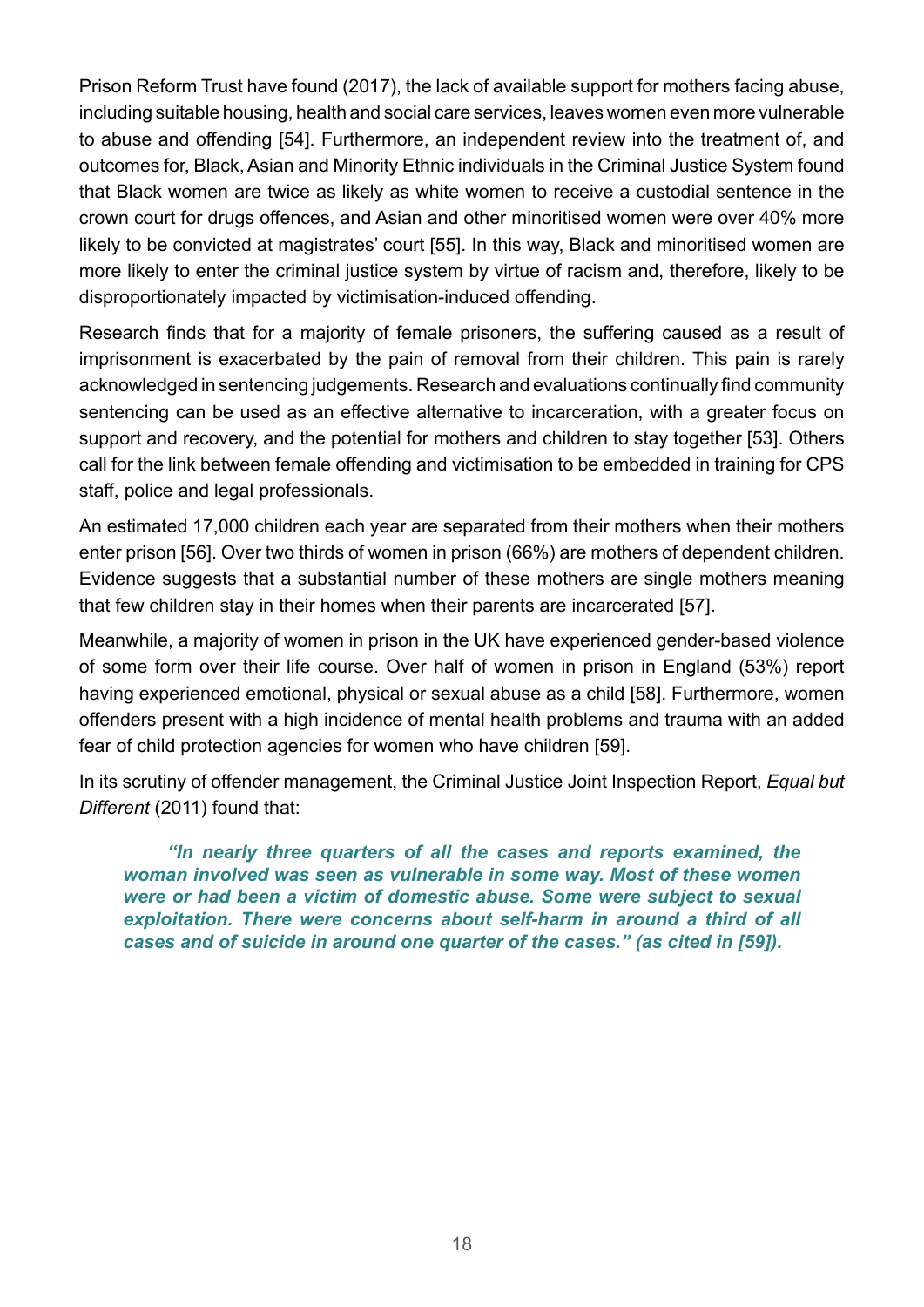### **4.3 Structural discrimination and child removal**

Studies and reports highlight that Black and minoritised and disabled women are substantially more likely to have their children removed or parenting capacities judged more harshly. Those with experiences of insecure housing, homelessness, and poverty arealso significantly more likely to face separation from their children [5], [60]–[62].

There is some evidence that Black and minoritised children in the UK are more likely to come into contact with child protection services, and to not have been worked with or supported beforehand [60]. Research with 13 English Local Authorities, for example,concluded that Black and minoritised children were more likely to enter the care system as a result of poverty and social disadvantage [62]. There is also evidence that the government's Prevent Programme has led to a distrust and focus on Muslim families, with an increase in child protection encounters as a result of Islamophobic policy shifts [61].

Black and minoritised women have been disproportionately affected by austerity measures, and Black and minoritised specialist services have faced disproportionate funding cuts and closure [5], [63], [64]. This is likely to have left women unable to access suitable support, or to leave abusive partners before a crisis point.

Disabled women are also considerably more likely to face child removal, while mothers with learning disabilities face significantly elevated rates of child care proceedings and removal of children [23], [65]. Women living with physical disabilities also report discrimination in encounters with child protection workers [41], which suggests that ableism leaves disabled mothers more likely to be judged as less competent parents.

Research also draws links between poverty and child removal, showing how poverty very often factors in a woman's inability to leave an abusive partner or situation [66], [67]. The Care Crisis Review [68] demonstrates how poverty is directly associated with children coming into care. The report found children living in deprived areas are 11 times more likely to have a child protection plan than those living in the most affluent areas. There is also some evidence suggesting mothers in precarious financial situations, especially single mothers, are those most likely to be accused of neglect by virtue of the context in which they are bringing up their children [61].

The risk of child removal is also especially high for women facing homelessness [69]. In their report *Rebuilding Shattered Lives,* St Mungo's highlights that almost half of their female clients are mothers, of which 79% have had their children taken into care or adopted [70].

In order to understand the experiences of mothers facing abuse and child removal, it is crucial to consider the research across these life experiences and forms of societal oppression. Research shows mothers in structurally disadvantaged positions in society, or facing forms of social disadvantage, are likely to be those facing the most significant barriers in access to support and most likely to come under scrutiny.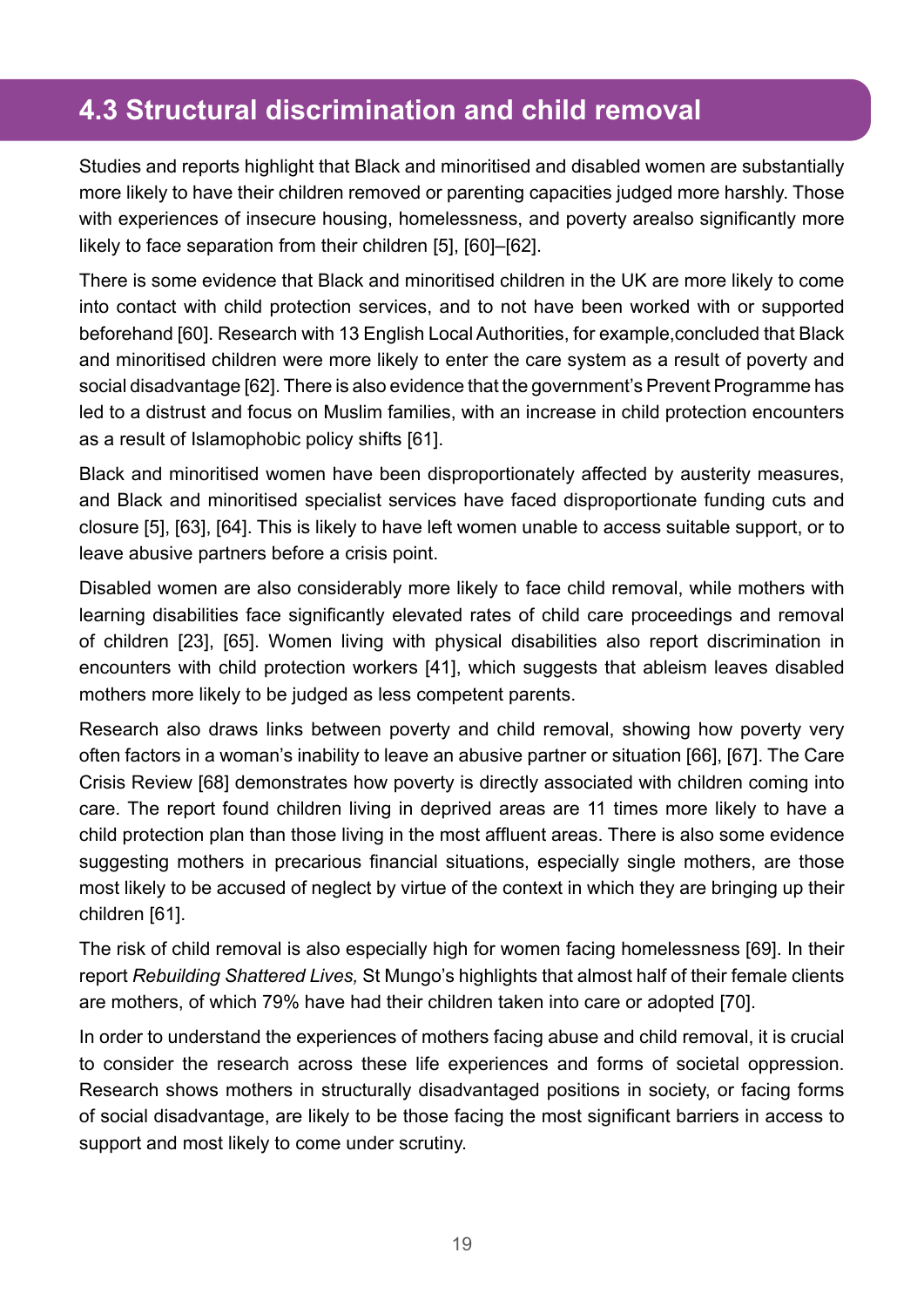# 5. Child protection and safeguarding

In the case of domestic abuse, the hierarchy of care places the needs of the child above the parents in such a way that the needs of mothers are rarely acknowledged, or the onus of care is placed on mothers who themselves are facing abuse. Siloed working between adult and children's- social care and specialist services creates disconnection and a lack of holistic support for families.

This section discusses the key findings across three main themes:

- Child-centred approaches to risk
- Multi-agency approaches to supporting families facing domestic abuse
- Mother blaming and 'failure to protect'

### **Summary of key findings:**

- There is a lack of multi-agency working in the context of supporting mothers facing domestic abuse. Where multi-agency work is set up, it is disjointed with different or conflicting demands made on mothers.
- There is a lack of specialist support services. Thisleaves women facing the removal of their children without the adequate support to leave abusive situations or enter recovery processes.
- Mothers are often held solely responsible for child care and protection and end up being perceived as failing to protect their children in cases of domestic abuse.

### **5.1 Child-centred approaches to risk and safeguarding**

Statutory guidance highlights the responsibility of education, community and care professionals to safeguard children from all forms of abuse and neglect. This means children's social work teams must intervene in cases where domestic abuse is identified to protect a child from harm. For example, London Child Protection Guidance suggests, where anything above a moderate risk to the child is identified, a referral to the Local Authority children's social care unit must be made $9$ 

<sup>&</sup>lt;sup>9</sup> London Child Protection Procedures and Practice Guidance, updated 20th September 2021: [https://www.](https://www.londoncp.co.uk/) [londoncp.co.uk/](https://www.londoncp.co.uk/) [accessed 28.02.2022]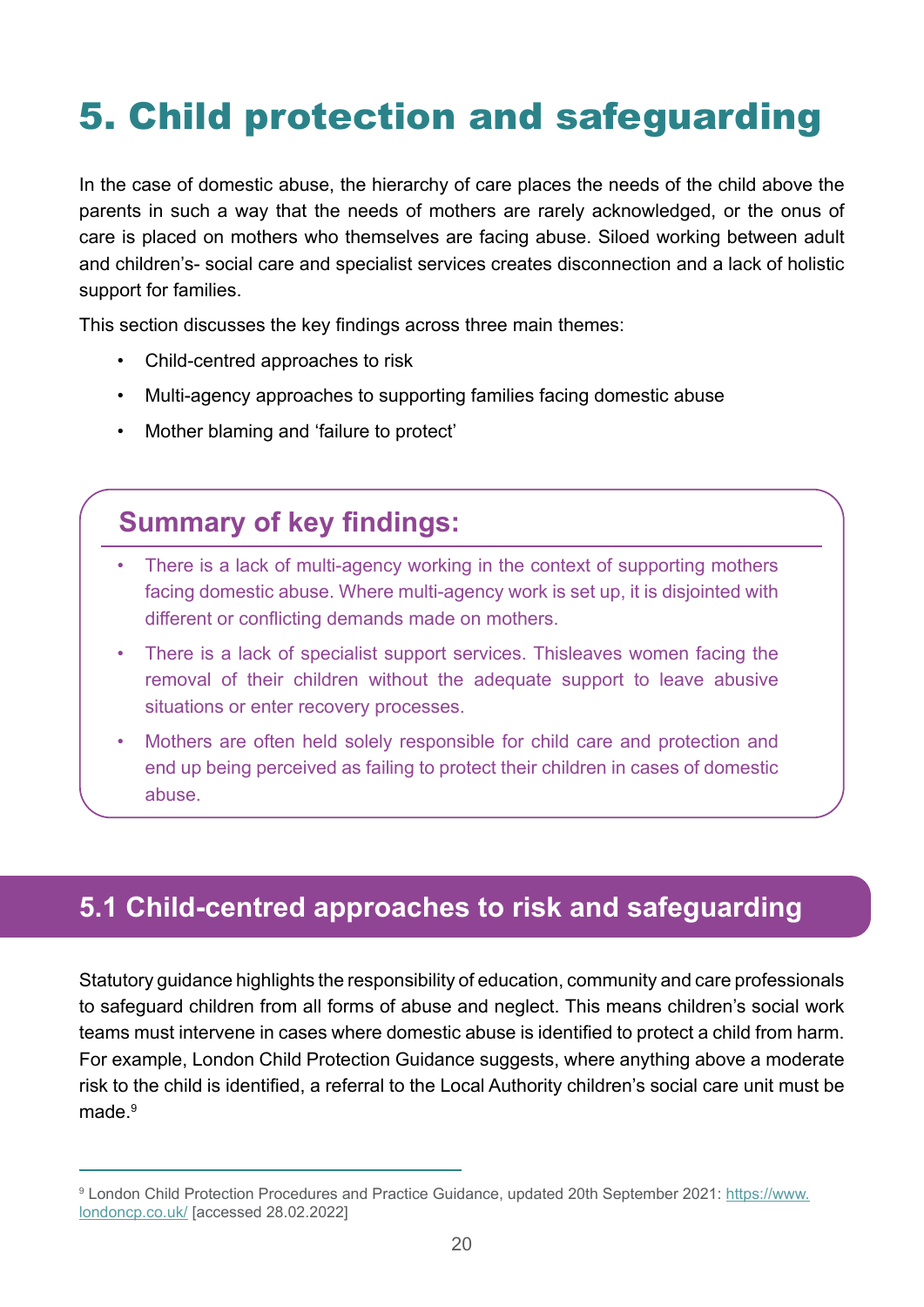This child-centred focus has been embedded through Every Child Matters, the Department for Education's initiative, which led to the further division of services into separate services for children and adults.10 While a focus on families is more apparent in recent years, the literature finds a convoluted policy discourse where families are both seen as ideal settings for child rearing, as well as sources of dysfunction [71].

In the case of domestic abuse, the hierarchy of care places the needs of the child above the parents in such a way that the needs of mothers are rarely acknowledged or the onus of care is placed on mothers who themselves are facing abuse [40], [71].

This child-centred approach has been explored as a key route in the dismissal of parents and in the lack of strengths-based approach to supporting mothers [67], [72]. For example, social workers report struggling to find a balance between ensuring the safety of the children and supporting parents while meeting the legal frameworks and local procedures for child protection [73], [74].

#### **5.2 Multi-agency approach to supporting families facing domestic abuse**

Research finds that siloed working between adult and children's social care and specialist services creates disconnection and a lack of holistic support for families [40], [75].

For exmple, Hester (2011), illustrates the disconnection between different services through the analogy of the three planets, 'child protection', 'domestic violence work' and 'child contact'. Each planet has a different history, culture, requires different training, and is funded separately. This leaves mothers negotiating and stuck between competing agencies and asks. Hester also notes the support for women facing domestic abuse has not developed in parallel with child protection work, and as such, the two currently fail to mutually reinforce one another. This leaves mothers without the support they need to keep their children, or stuck between different advice from opposing agencies [40].

Research also highlights how interagency differences in relation to 'risk' act as key barriers to effective and holistic responses. An absence of agency accountability where specialist domestic abuse services are not involved in cases creates fragmented responses. Professionals report that few specialist domestic abuse agencies were brought into cases, and how cuts to funding in the statutory and voluntary sector meant support to help mothers leave abuse and begin recovery was less available. The cuts to services able to cater to both mothers and children was discussed as particularly impactful [74], [75].

<sup>&</sup>lt;sup>10</sup> Every Child Matters is a UK government initiative for England and Wales that was launched in 2003 and represented the government's recognition of the value of investing in prevention and early intervention: [https://](https://www.gov.uk/government/publications/every-child-matters) [www.gov.uk/government/publications/every-child-matters](https://www.gov.uk/government/publications/every-child-matters) [accessed 28.02.2022]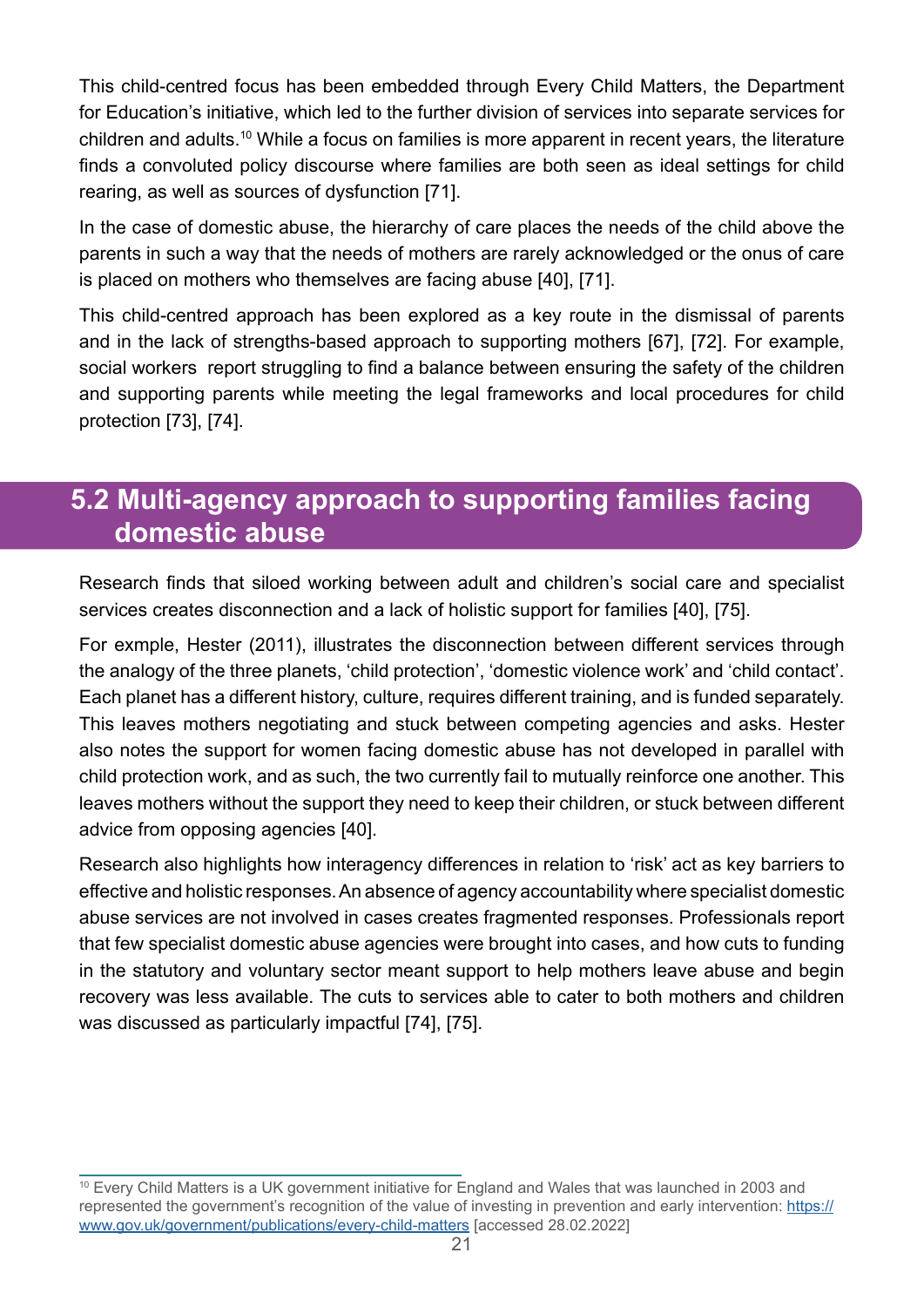A recent report from DAHA and Women's Aid [76] found a lack of effective cross-agency working between housing and children's social care. This leaves mothers at risk of child removal where unreasonable demands from social services require mothers to acquire appropriate housing or safe move on options from refuge which are not always available.

*"We heard one example of a woman trying to regain custody of her children being put in a one bed property by housing, but social services wouldn't return the children until she lives in a bigger property. In contrast, another woman was told by social services that if she leaves the refuge they will undertake care procedures, leaving the woman no choice but to stay in refuge." ([76], p.9).*

#### **5.3 Mother blaming and failure to protect**

Broader ideas around gender, gender roles, parenting and family feed into the ways in which intervention happens in practice. In cases of domestic abuse, researchers find that mothers are often held solely responsible for child care and fathers are ignored, reflecting the gendered and structural underpinnings of domestic abuse [71], [77].

Evidence suggests that the gendered nature of intervention explored above plays out in such a way that the victim of abuse is blamed for the abuse, in particular, for 'failing to protect' her child/ren and fathers are effectively absolved [78].

Landsman and Hartley (2007), for example, found the responsibility of child protection is placed on the mother in a number of scenarios in which she is encountering domestic abuse, even where the father is maltreating the children. Mothers are instead accused of failing to protect their children [79]. Where domestic abuse is identified *'the problem is defined in relation to what the mother failed to do, rather than in terms of what the father did'* ([77], p.397). This victim blaming can be direct, but also emerges in the form of microaggressions, such as tone of voice, and being made to feel 'problematic'.

The factors impacting whether mothers facing domestic abuse are able to keep their children are therefore found to regularly occur along problematic lines. These decisions often hinge on a perception of a mother as 'willing' to place the needs of her children before her own through leaving a perpetrator; signifying a lack of understanding regarding the dynamics of abuse and the fact that many mothers are either afraid or unable to leave [32], [80]–[82].

Women facing multiple disadvantage report additional judgement and blame from child protection professionals, especially where drug and alcohol use is apparent or when mothers themselves have been in care [62], [81].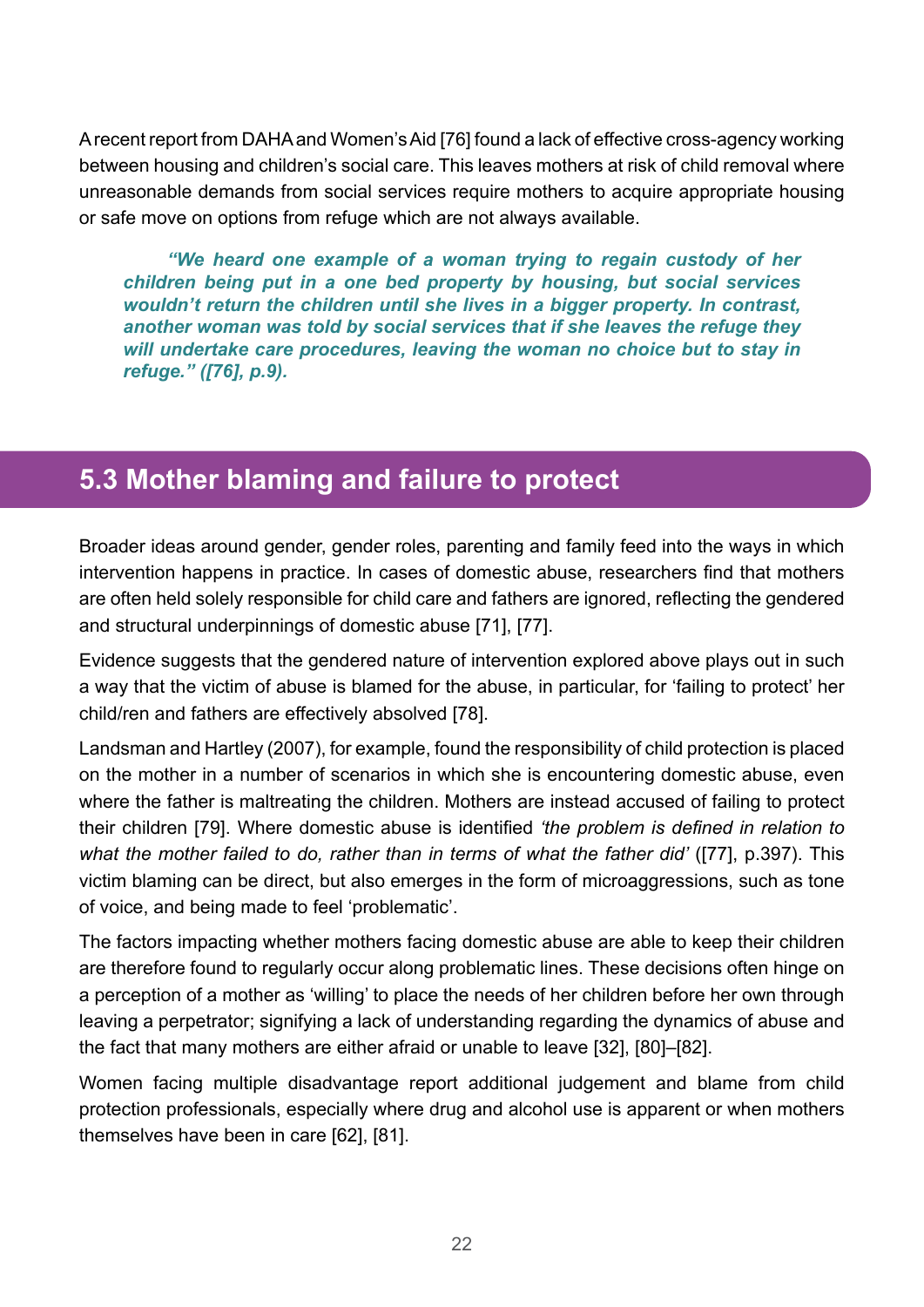Victim blaming also occurs along racist, ableist and classist lines. For example, women living with learning disabilities are found to experience additional scrutiny and, in turn, report a sense of powerlessness [65], [83]. Women with physical disabilities report that social workers often focused on their disability and failed to recognise abusive behaviour, unless the women themselves made a disclosure [41].

Mothers across the literature report a fear of child protection professionals, in particular, how this fear becomes a barrier to disclosure of domestic abuse. Women report feeling under attack and blamed, with the surveillance and judgement from social workers mirroring similar coercive behaviours as those perpetrated by the perpetrator [73].

In response to this fear, mothers describe feeling the need to either lie about facing abuse, or withdraw from services. This lying and/or non-engagement is, from the perspectives of mothers, often a move made to protect themselves and their children. Meanwhile, lying and disengagement are approached by social workers through the lens of dysfunction or mothers not understanding the severity of situations, therefore making them more likely to view the children at increased risk and make stricter demands of parents [42], [84].

Where children are removed, research suggests mothers feel 'tricked' and 'betrayed' by those involved in their case which in turn makes them feel like no one is 'on their side'. [45], [85]. Birth mothers report feeling less willing to engage with support or future services due to a resultant deep-rooted mistrust of professionals.

Research with Black parents in the UK also suggests that poor past experiences with services may lead to reluctance to engage with child protection services, meaning mothers may be judged more harshly, seen as less willing to engage, and face removal as a result [86].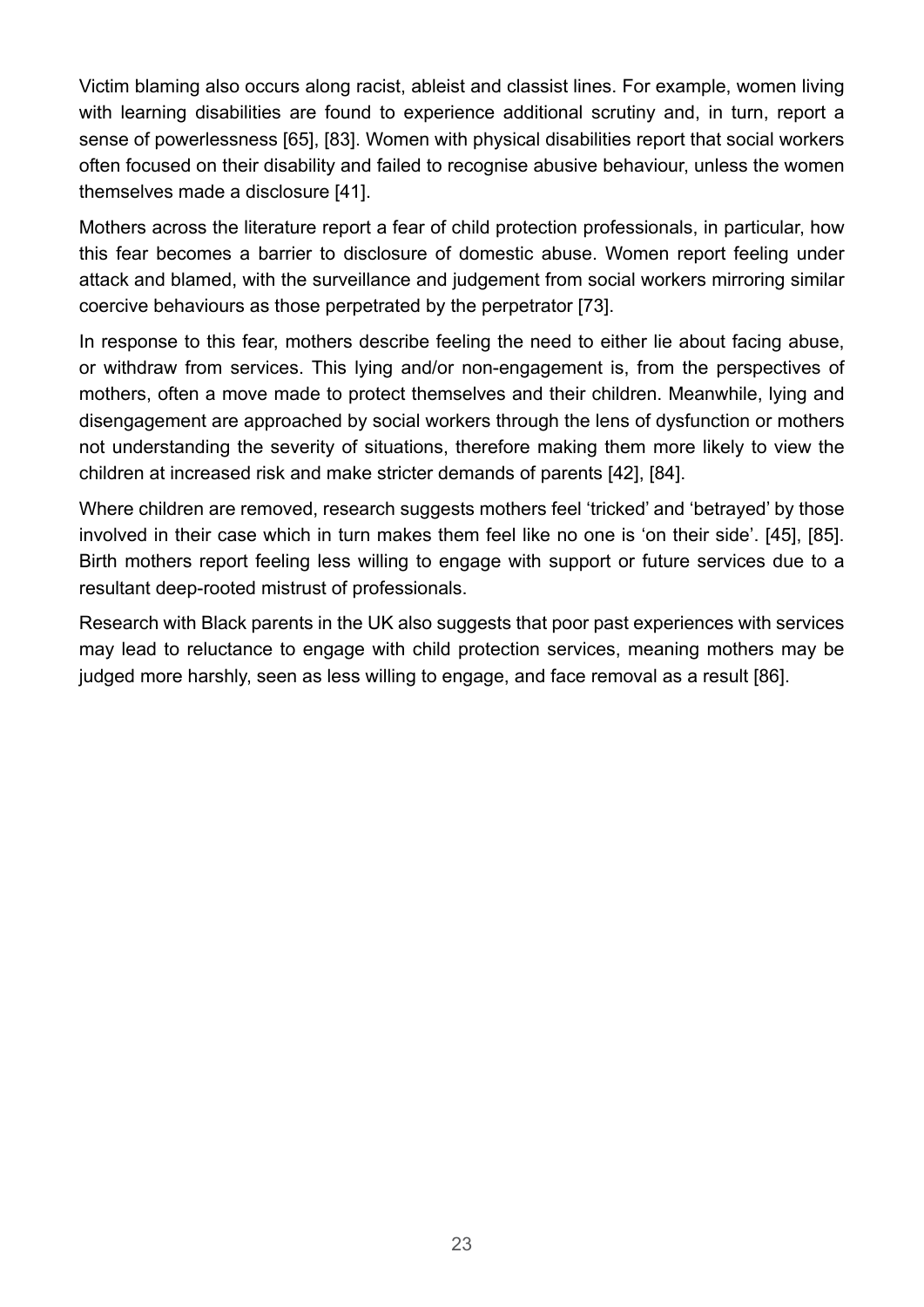# 6. Post-separation contact and experience of the family courts

Studies suggest family courts strongly promote ongoing relationships between children and both their parents following separation, even in families where there is domestic abuse. Evidence also suggests that domestic abuse in family court proceedings is trivialised and misunderstood, which often puts children at a greater risk of harm from an abusive parent.

This section discusses the key findings across two main themes:

- Child contact cases and domestic abuse
- Experiences of the family courts

### **Summary of key findings:**

- Prevalence of domestic abuse in private law children removal cases is higher than in the general population, with allegations of domestic abuse ranging from 49% to 62%.
- The family courts in England strongly promote ongoing relationships between children and both their parents following separation, even if there is evidence of domestic abuse.
- The language and protocols of the court limit engagement and understanding, and mothers report finding the process highly intimidating.
- Mothers who have experienced domestic abuse and are involved in custody cases in the family courts face a number of distinct challenges ranging from sexism, racism and classism in engaging with the system.

### **6.1 Child contact cases and domestic abuse**

Women's Aid in their 2017 analysis of 216 child contact cases found more than two thirds of the cases in their sample involved allegations of domestic abuse [13]. Findings and estimates from other domestic studies show that the prevalence of domestic abuse in private law children cases is higher than in the general population, with allegations of domestic abuse ranging from 49% to 62% [87].

The family courts in England strongly promote ongoing relationships between children and both their parents following separation, even if there is evidence of domestic abuse. Literature overwhelmingly suggests that the domestic abuse in the family courts proceedings is often marginalised, misunderstood or even downgraded within private law children cases, which may put children even at a greater risk of harm or even homicide [30], [88].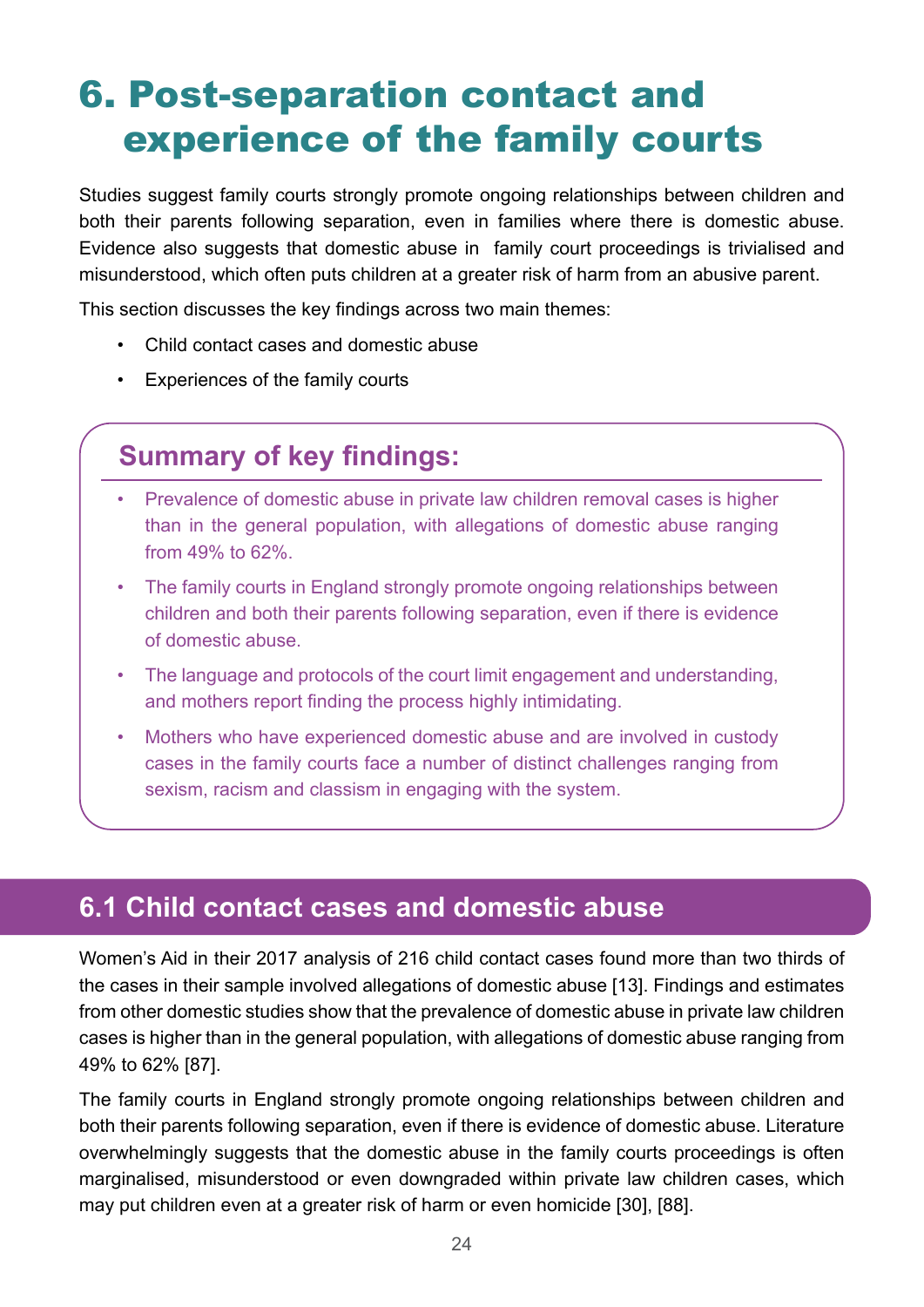Literature also overwhelmingly highlights post-separation child contact in domestic abuse cases as a key risk for the perpetration of continued abuse of mothers, including escalating abuse and homicide [30]. Additionally, post-separation contact can be used by perpetrators as a tactic to undermine mothers, including criticising and belittling them in front of or to the children, using contact with children to pass on abusive or intimidating messages to their mothers, and manipulating children to provide information about their mothers.

Evidence also suggests that continued contact with an abusive parent carries the risks of maintaining controlling relationships, and of children being physically, sexually and emotionally abused and neglected and, at worst, children being killed [30], [88].

For example, a report from Women's Aid found that between 2005 and 2015, 19 children were killed by their fathers in the context of contact arrangements where domestic abuse had been raised. The report specifically highlights a high level of mothers facing domestic abuse in custodial disputes regularly facing separation, removal or homicide of their children [33].

### **6.2 Experiences of the family courts**

Neale and Lopez (2017) suggest that mothers who have experienced domestic abuse and are involved in custody cases in the family courts (whether in the context of a public or private law case), face particular challenges, including [62, p. 31-32]:

- downplaying the father's mistreatment of the mother, describing it as allegations of violence "between the parties" rather than by the father against the mother;
- drawing adverse conclusions when the mother delayed reporting rape or domestic violence, or withdrew her report even though there were entirely valid reasons for her having done so. Figures show that on average a woman is assaulted 35 times before she first reports to the police;
- separating the man's violent temper from the kind of father he is likely to be;
- ignoring that mothers do their best to protect their children and how difficult it is to function in a violent home;
- accusing the mother of "failing to protect" the children without considering her reasons for staying such as fear of reprisals, nowhere to go, no money, or that she may have sought help and been refused;
- accusing her of causing "emotional harm" to the children if she escapes with them and refuses to force them to see their father against their will;
- accusing her of "alienating" the children from their father whenever she raises his abusive or coercive behaviour;
- insisting that she must maintain/enable the father's contact with the children regardless of his violent history.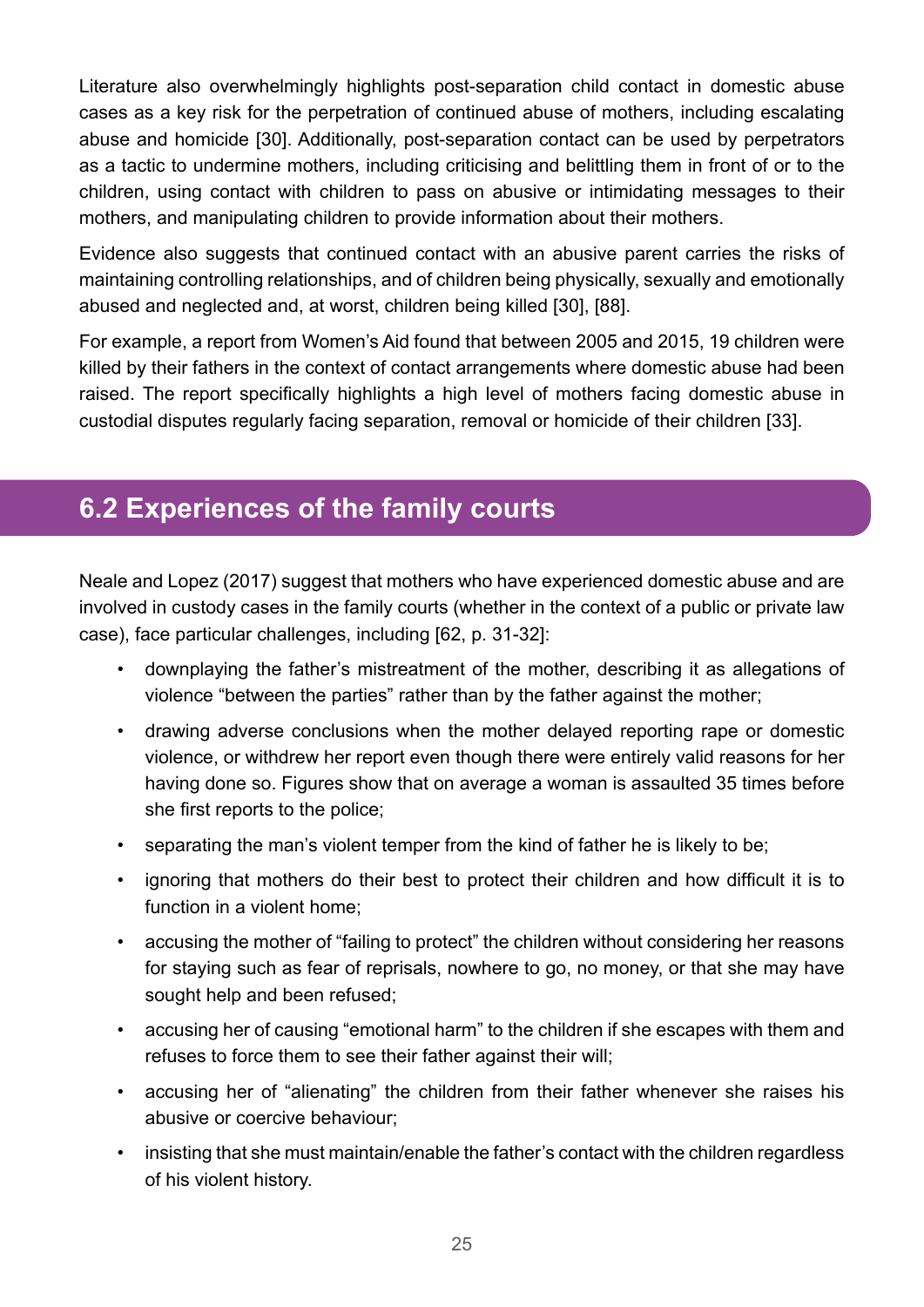Research also suggests the language and protocols of the court limit parental engagement and understanding, and parents report finding the process highly intimidating [89], [90].This leads to a sense of powerlessness and fear amongst parents whereby they feel part of an adversarial process in which they have little control or say. In addition, for many women the use of psychological assessments in relation to their own mental health creates further confusion and a sense of isolation in the courts [23].

Evidence suggests that family court experiences in private law cases reflect a similar level of fear, confusion and victim blaming [88], [91]. In cases where accusations of parental alienation are made by the alleged perpetrator of abuse against the non-abusive parent in family courts, abusive parents may retain or gain custody of children as a result. For example, Women's Aid analysis of 216 child contact cases demonstrated that in three of the five cases fathers gained residential rights to their children after making accusations of parental alienation in family courts [13].

A government review into domestic abuse and the family courts found evidence of a system rife with sexism, racism and classism [30]. Key findings included:

- Women experienced the promotion of father-child contact by the family courts and professionals as highly problematic in the context of domestic abuse.
- Mothers felt that domestic abuse was not taken seriously and minimised by courts and professionals, and that the dynamics and impact of domestic abuse were not understood.
- Women were often labelled unreasonable, over-anxious, and obstructive of contact by professionals if they raised concerns about contact with violent fathers.
- The disbelief expressed by courts and professionals, including their own lawyers, when women raised concerns about domestic abuse left them vulnerable and unsupported.
- Mothers experienced considerable pressure from courts and professionals, including their own lawyers, to agree to contact arrangements or attend mediation: in some cases without any assessment of child welfare concerns or without obtaining children's views.
- Perpetrators of domestic abuse use continuous and protracted litigation as part of an ongoing pattern of control and harassment, which many women found as bad as or worse than the abuse itself.
- Children's views were taken seriously and were even determinative if they wanted contact with non-resident fathers, but their views were also more likely to be disregarded, discounted, and treated as problematic when they were opposed to contact.
- Examples were found of racism and a lack of cultural competency. Black and minoritised women reported instances of discrimination factoring into the decision to remove their children.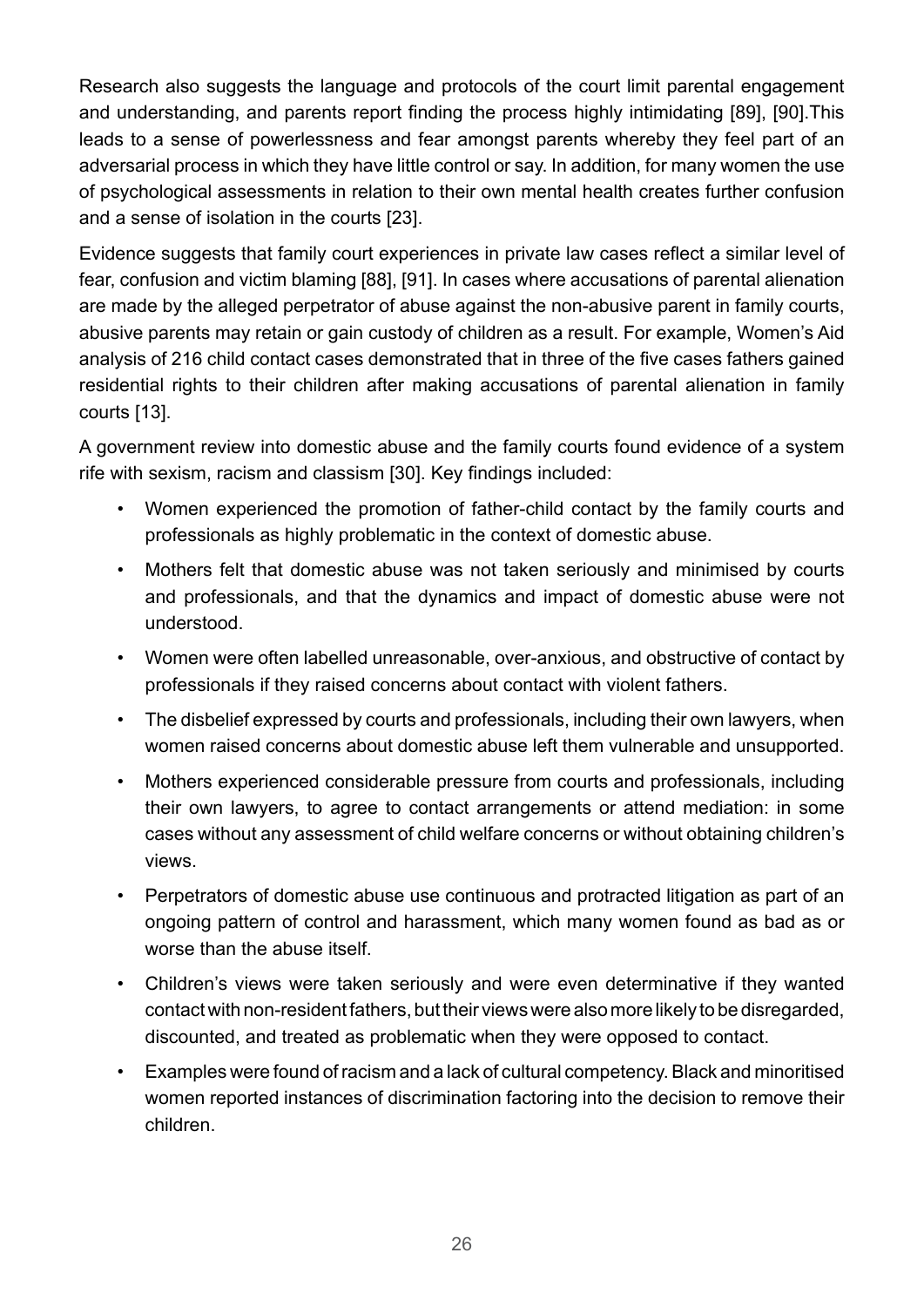Studies also suggest the family courts prioritises perpetrators rights to family life over survivors' and children's rights to be free from abuse; as well as examples of mothers losing children to perpetrators as a result of this collusion and discrimination. Analysis of child contact cases finds accusations of parental alienation regularly made by the alleged perpetrator of abuse against the non-abusive parent in family courts as a means of control and threat of separation between mother and child [91]. Some mothers report that this abuse is worse than that faced whilst living with a partner, especially in cases where perpetrators use continuous and protracted litigation as a means of abusing and controlling ex-partners [30].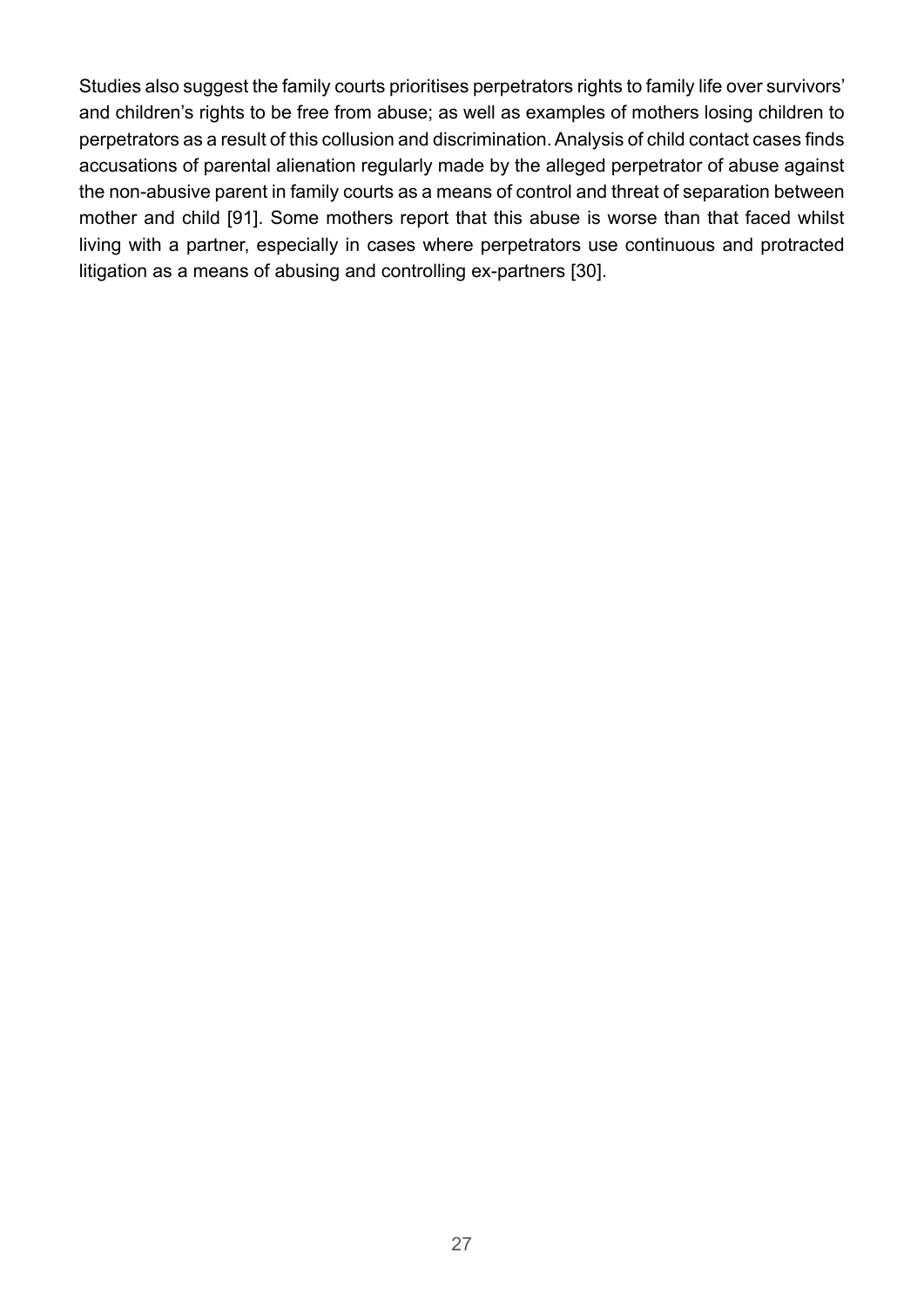# 7. The impact of removal

Studies overwhelmingly demonstrate that mothers with children removed face additional stress, turmoil and mental ill-health as a result of living separately from their child/ren. This compounds the trauma of domestic abuse and leaves mothers feeling helpless and hopeless.

This chapter is arranged in accordance with three emergent subthemes:

- The emotional impact of child removal on mothers
- The practical implications of child removal on mothers
- The impact of removal on children

### **Summary of key findings:**

- Mothers who have had a child removed from their care feel a sense of losing their identity as a parent alongside experiencing feelings of deep grief and loss.
- Mothers may face legal and systemic stigmatisation (e.g. social care, employment, housing, etc) and welfare penalties as a result of child removal.
- Mothers with children removed and who have faced domestic abuse may experience complex/cumulative trauma as they are traumatised by the child protection system as well as the process of removal of children from their care.
- The majority of children removed from their parents spend an extended period of time in care, which has a significant adverse effect on their educational attainment and mental health.

#### **7.1 The emotional impact of child removal on mothers**

The sense of loss occurring at child removal has been examined in relation to the loss of the child; however, mothers also report feeling a sense of losing their 'parental identity' and role as a parent alongside [18], [92]–[94]. Research with birth mothers often finds that the removal of children demands a renegotiation of identity:

#### *"When I've got contact with them, that's when I'm a mum, but other than that I'm just me now. And I'm just trying to work out who me is. All I've known from the age of 17 upwards is being a parent." ( [95] p.307)*

Other research into mothers whose children have been removed highlights two dominant emotional responses to this sense of loss - grief and guilt [23], [96].This sense of grief is explored both as an immediate and long-term effect of removal, sometimes explored in relation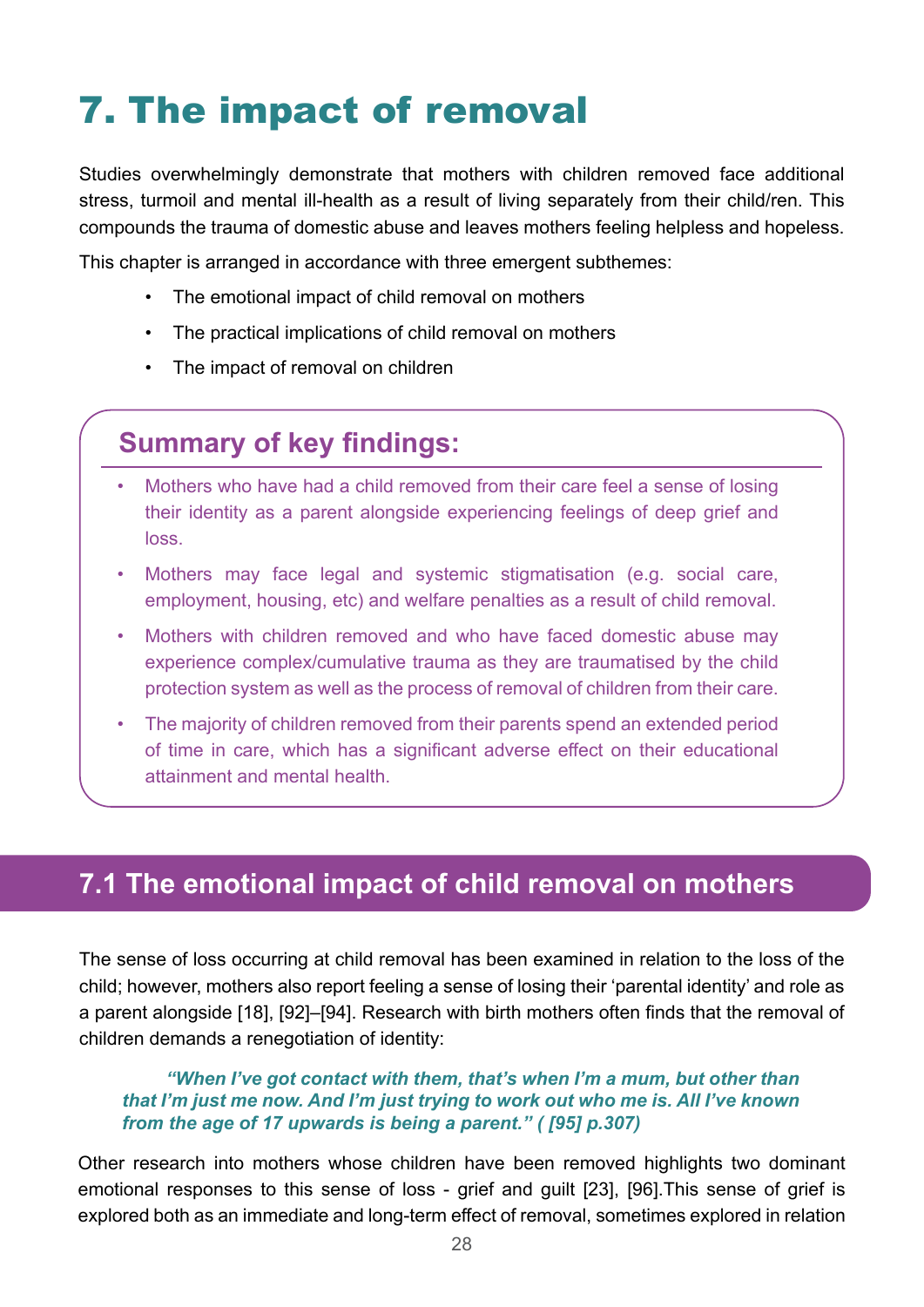to perinatal loss. Mothers who lose their children have been found to discuss their loss like a 'death', regardless of the knowledge that their children are alive.

Studies also show that parents who have had a child removed remark upon a sense of failure, leading to self-recrimination, shame and a deep sense of guilt. This guilt and shame is found to be deeply linked to the stigma faced by mothers who have their children removed. [23], [94]. Deep emotional impact as a consequence of child removal is reported amongst mothers with experiences of both temporary or permanent separation from their children.

In addition to grief and guilt, mothers also experience a decline in their mental wellbeing as a result of child removal. Mothers with children removed repeatedly score higher on clinical severity mental health scales and are shown to have high levels of emotional and mental health diagnoses, particularly clinical depression [96]–[99].

Mothers report suicidal thoughts or attempts to take their own life and self-harming behaviours escalating upon removal [95]. In a study by Broadhurst et al. (2017) birth mothers described an escalation in issues faced prior to child removal – homelessness or housing instability, further interpersonal violence, and offending behaviour [23].

Research also shows that substance use rates rise for mothers with children removed [99], [100]. A recent investigation into drug use induced deaths in Scotland found elevated levels of drug use induced deaths amongst women who had children removed [101].

For some birth mothers, another reaction to loss is to attempt to 'replace' the loss through repeat pregnancy. There is substantial evidence, most notably that of Karen Broadhurst and colleagues [23], [102], of the tread of repeat pregnancy to try and replace the loss. Women who've had multiple children removed often report getting pregnant to have a second chance, or replace the 'hole that is left' with a new child who they might be able to care for.

Overall, research suggests that the experiences of mothers with children removed and who have faced domestic abuse is best understood through the lens of complex and/or cumulative trauma [94], [95] as mothers report feeling traumatised by the child protection system and process of removal [93], [102]; the process of intervention, not just the actual removal of children, has a negative impact on the mental wellbeing of parents.

*"It's like they haven't helped my mental health through taking my kids off me, just made me worse... do you know what, it's like they say I'm depressed, but I'm only depressed because I haven't got me babies with me... but I've seen loads of mental health people, and they hadn't been able to help me – so is it really mental health or do you think that I've just like, I don't know, got into this like world where I just want my kids back, but I can't have 'em?" ([103], p.8)*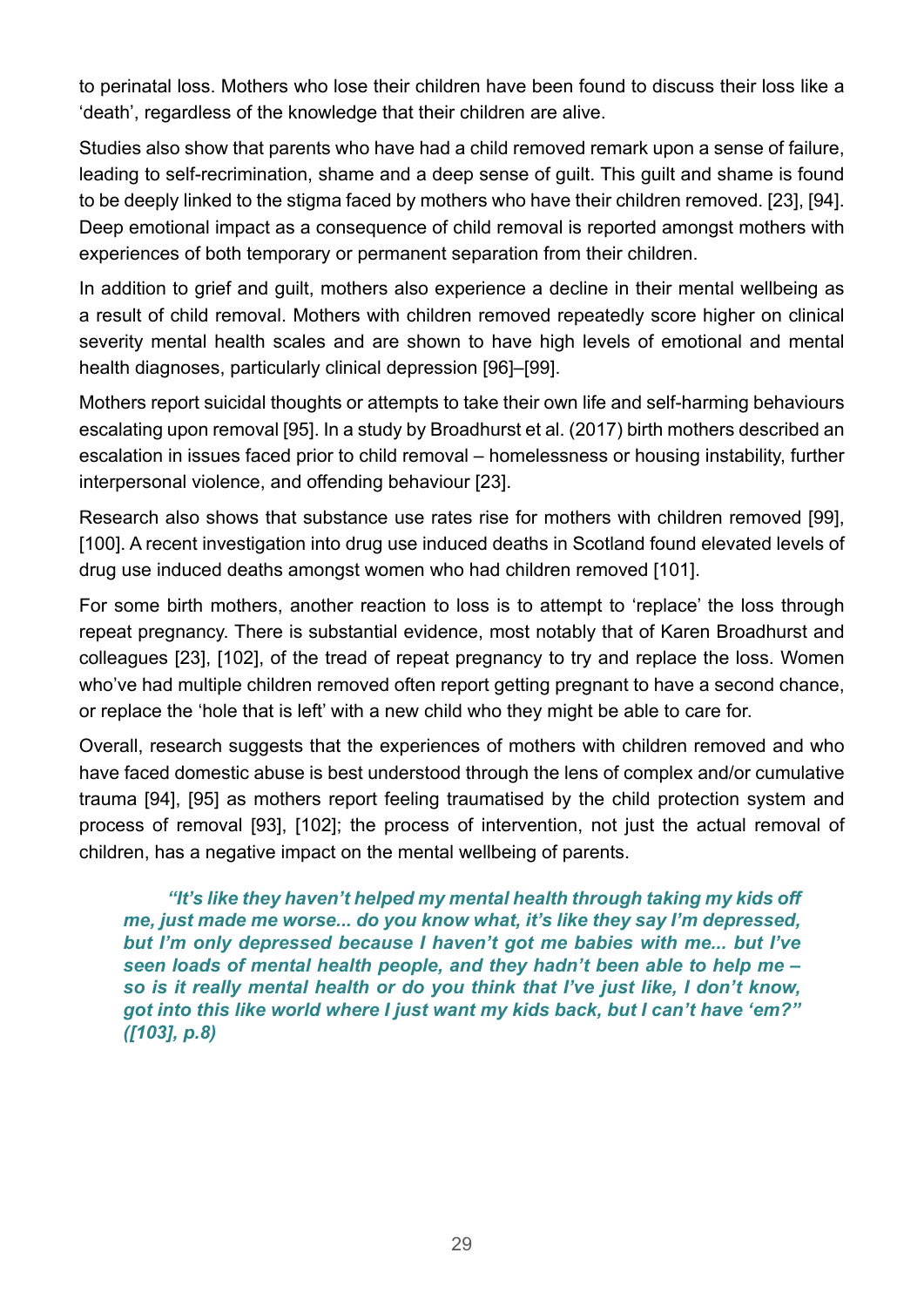### **7.2 The practical implications of child removal**

Implications of child removal are not just emotional, but also create practical barriers in the way of recovery and support.

For example, studies highlight the legal stigmatisation and welfare penalties that parents often face as a result of child removal. Previous child removal has also been explored as a negative influencing factor in removal of subsequent children. Research suggests case workers may handle future child protection enquiries differently, whereby mothers are stigmatised and treated with greater suspicion by virtue of previous state intervention. Furthermore, this stigmatisation can impact future employment for parents where employment in support roles can often require applicants to disclose not just criminal convictions, but also 'soft' disclosures such as child removal [23], [102]

In addition, research from Manchester Metropolitan University found mothers who were convicted of joint enterprise crimes were often convicted through establishing a woman's 'bad character', and using previous child removal as an element of this character profiling [51].

Mothers may also find themselves facing welfare penalties as a result of child removal. The loss of full-time care of children has been shown to leave mothers in situations of housing insecurity due to the under-occupancy penalty (bedroom tax). Furthermore, the fast withdrawal of the benefits parents may have been receiving to support their children may leave parents in situations of financial precarity [23], [96]. 'Welfare use' (i.e. accessing financial support) is also shown to increase for birth mothers after their children are removed [99].

Recent research from Sheffield Hallam University (2018) also evidences how mothers facing homelessness and living apart from their children often become invisible to services [104]. Where children were physically absent, the women interviewed for this study were not acknowledged as mothers within the terms of homelessness legislation or housing allocation systems. As a result, many of these mothers were not considered 'priority' status applicants and therefore struggled to gain the housing needed in order to reunite their family or meet the expectations needed to have their children returned to them. These practical implications are found to compound the mental distress mothers face and lead to further stigmatisation and disenfranchisement.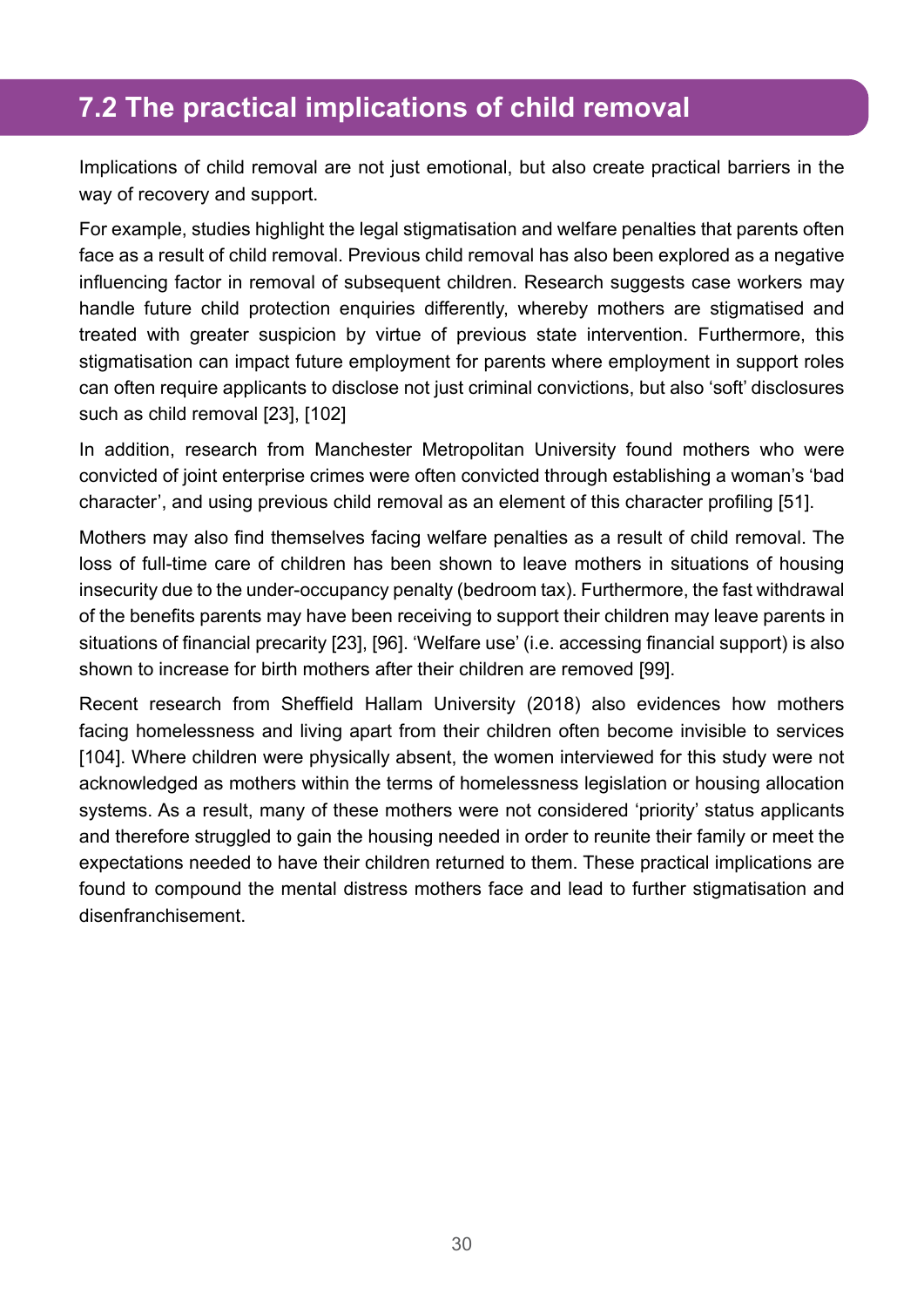### **7.3 The impact of removal on children**

Studies suggest the majority of children removed from their parents spend an extended period of time in care, rather than being removed to a stable home. According to the figures, published by the Department for Education [44] the number of children who were adopted dropped to 3,570 in the year leading up to the end of March 2019, down from a peak of 5,360 in 2015. In 2019, the number of looked-after children rose by 4% to 78,150. Statistics from Home for Good<sup>11</sup> find 109 children entering the care system in the UK every day, 72% of whom are placed in foster placements. The number of looked after children with a placement order for adoption has fallen by 35% since 2015. This report also found high levels of multiple foster placements, with 10% of fostered children experiencing three or more placements.

Children in care are found to have significantly impacted educational outcomes and are overrepresented in the criminal justice system. They are found to have worse outcomes than those who are not looked after – although significantly better outcomes than those who are otherwise identified as 'in need' but not supported [105]. The Howard League for Penal Reform (2020) have also reported that the increasing privatisation of children's homes and lack of transparency around care leaves children vulnerable to exploitation and further forms of abuse [106].

Children in care are significantly more likely to face mental ill health, both in childhood and adulthood [39]. The rate of mental health disorders for children in care is 45%, which rises to 72% for those in residential care [107]. This is in contrast to 12.8% of children in the general population identified as having a mental health disorder.<sup>12</sup>

Research also shows that removal has significant impacts on identity formation and a sense of belonging for children removed from their parents [108]. The adverse impact of separation between mothers and their children appears to be dismissed in the face of the more immediate risks of domestic abuse. This suggests a need to consider the source of harm to a child where domestic abuse is present, and whether removal from a mother is the best safeguarding response.

In cases where children are separated from their mothers and in the custody of abusive fathers or abusive fathers have contact, the risks and impact to children is similarly negative. As explored in relation to custodial arrangements, homicide is a very real threat [33] and further research showed that in 23% of cases of alleged domestic abuse in the family courts unsupervised contact was ordered at the first hearing [13]. This suggests the potential for ongoing abuse in the context of children left alone or in the custody of abusive fathers without mothers as a protective factor.

<sup>11</sup> Home for Good Statistics:<https://homeforgood.org.uk/statistics/england> [accessed 28.02.2022]

<sup>12</sup> Mental Health of Children and Young People in England, 2020: [https://digital.nhs.uk/data-and-information/](https://digital.nhs.uk/data-and-information/publications/statistical/mental-health-of-children-and-young-people-in-england/2020-wave-1-follow-up) [publications/statistical/mental-health-of-children-and-young-people-in-england/2020-wave-1-follow-up](https://digital.nhs.uk/data-and-information/publications/statistical/mental-health-of-children-and-young-people-in-england/2020-wave-1-follow-up)  [accessed 28.02.2022]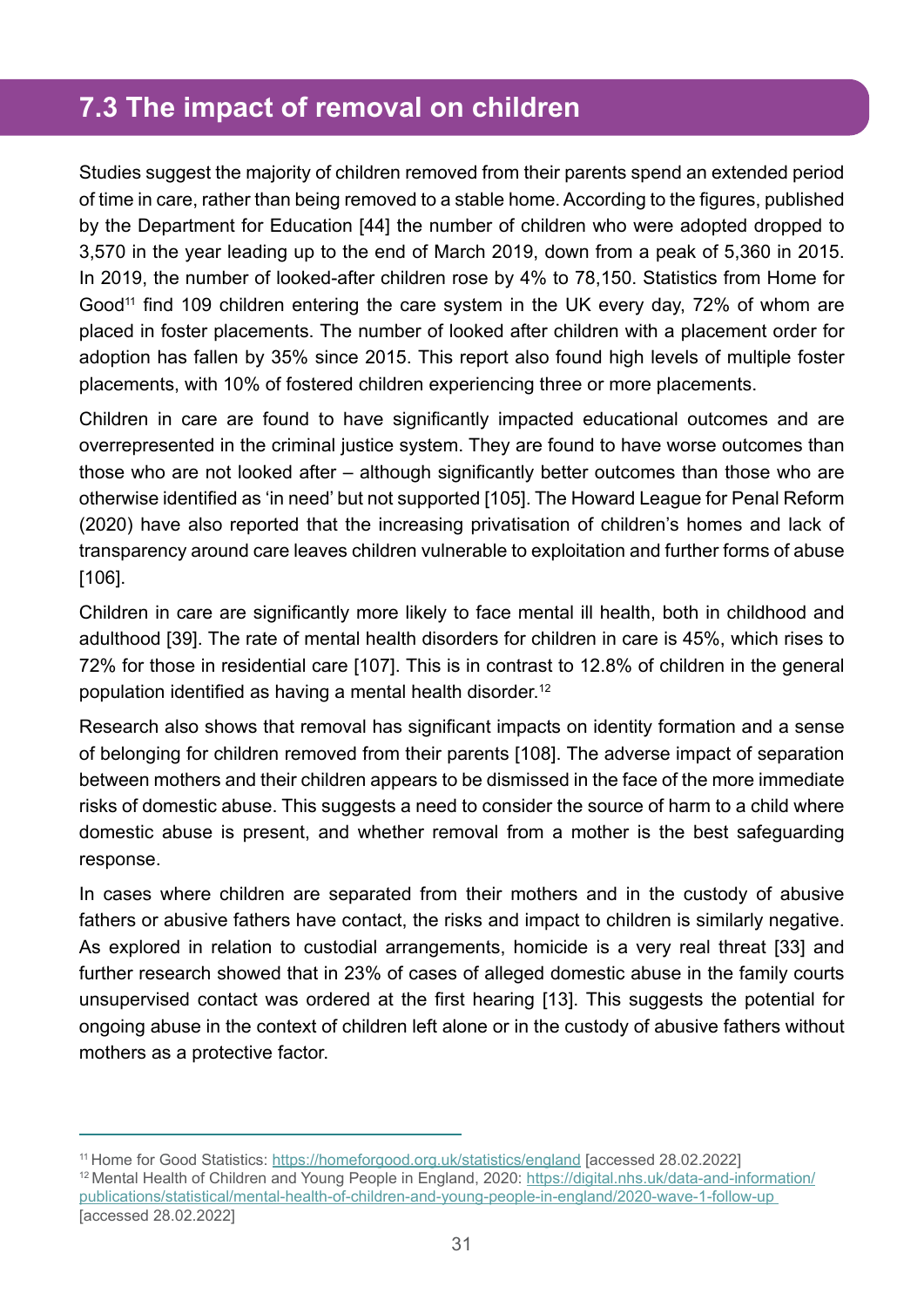# 8. Supporting mothers

The literature finds that current service provision does little to cater to the experiences of mothers facing or who have faced child removal. Best practice as explored across the literature is to support mothers to stay with their children where possible. Alternatively, where children are removed, papers offering best practice interventions in therapeutic encounters suggest the need for a trauma-informed long-term intervention style.

This chapter is arranged in accordance with four emergent subthemes:

- Barriers to accessing support
- Support before separation: proactive approaches
- A trauma-informed approach to support
- Protective factors and pathways to recovery

### **Summary of key findings:**

- Mothers who suffer domestic abuse and have their child/children removed have multiple practical and emotional needs and face distinct barriers in access to support.
- Shame, fear and guilt along with negative experiences of removal processes significantly hinder mothers' decision to engage with services available to them.
- For mothers facing domestic abuse, safe and effective support to leave relationships and to begin healing from abuse is essential to both preventing and remedying the harms of child removal.
- In cases where children are removed, mothers must be provided with traumainformed holistic support before and after the removal process.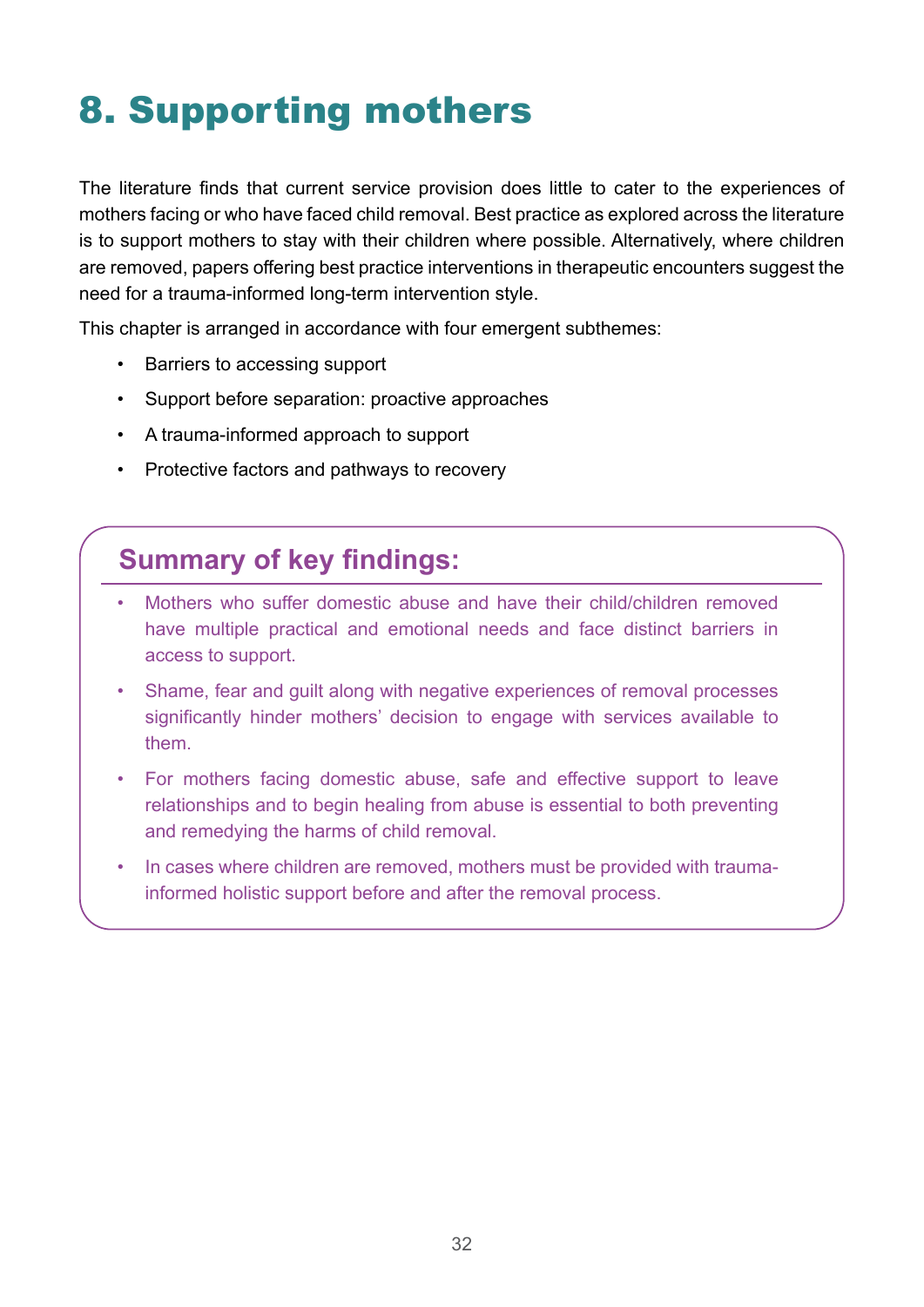### **8.1 Barriers to accessing support**

The support available to parents differs in accordance with the type of care order given. For example, The Adoption of Children Act (2002) created a legal requirement for Local Authorities to provide support before, during and after child removal. Others with less permanent arrangements experience different levels of available support – although court proceedings often end with suggested support plans. In practice, research suggests birth parents with temporary and permanent care orders are unlikely to get the emotional and practical support they need.

Neil et al's (2010) work mapping out available services to parents whose children have been adopted is a beneficial starting point in illustrating the high levels of service underperformance. Just over half of birth relatives (of children involuntarily adopted) referred for support had used at least one session of support in the 12-month follow up period [109].

Barriers identified in accessing services were as follows:

- Birth parents' anger with and mistrust of service providers
- Being refused a service due to current care proceedings
- Having to travel to see a worker
- Timing and parents' 'readiness' to do the work or to accept the adoption
- The support service being seen as another 'authority'
- Parents' feelings of depression and hopelessness
- Lack of persistent follow-up by the support agency

Those who self-referred were found to be more likely to use and gain effective support from these services. The most common type of support people received was emotional support (83%), and levels of satisfaction for those who attended were relatively high.

In earlier work, Cossar and Neil (2010) looked at the accessibility of services for birth relatives of adopted children. Again, there was evidence of significant barriers to access, 90% of respondents to a Local Authority survey noted a difficulty in take-up. Importantly, they also found a positive association between service use and improvement in mental health over time. The more services parents used, the more their mental health improved [110].

As already discussed, this cohort of mothers regularly face high levels of need. Negative experiences of service intervention also factor into mothers' decisions to engage with support, regularly acting as a barrier where mothers have lost trust in the services available to them. For mothers, difficulties with engagement have also been explored in relation to the emotional impact brought about by child removal – shame, unworthiness, fear, guilt, fear of judgement and secrecy [45], [111]. This sense of shame and stigma is especially reported amongst women living apart from their children who are facing homelessness [70].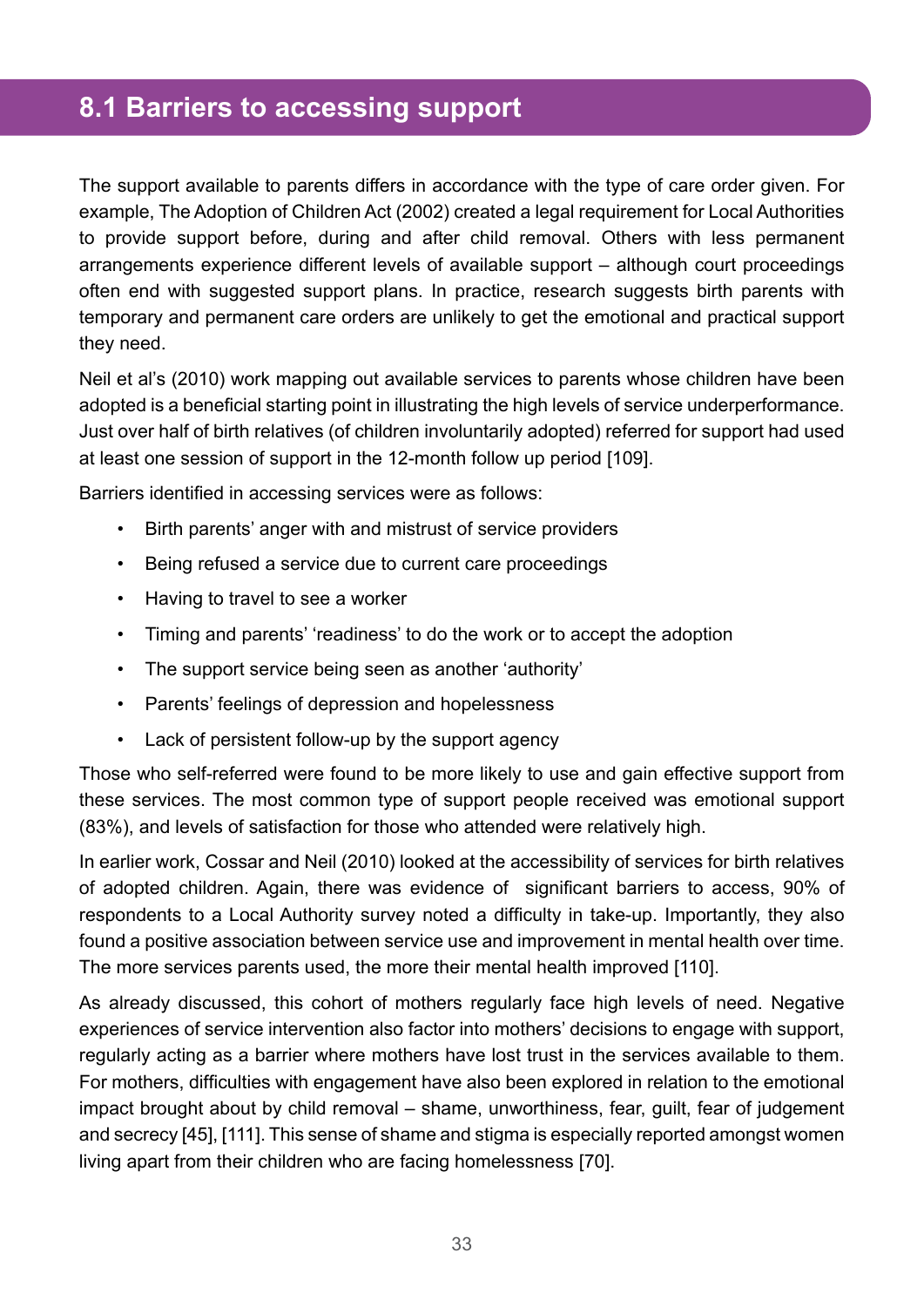#### **8.2 Support before separation**

For mothers facing domestic abuse, safe and effective support to leave relationships and to begin healing from abuse is essential to both preventing and remedying the harms of child removal.

Support not Separation, a coalition run by Legal Action for Women fighting for the rights of mothers, have found there is little simultaneous support around domestic abuse for those facing both child protection intervention and/or custody battles in the wake of domestic abuse [61]. In 2014, research undertaken by the Family Rights Group directly linked funding cuts to domestic abuse services to more children of domestic abuse victims being put into care [12]. This draws a direct causation between a lack of available support for mothers living with abuse and the likelihood that their children will be removed.

The way in which domestic abuse is regularly acted upon first and foremost as a 'child protection' issue has also been challenged in the literature. Edleson (2004) suggests that a 'more generalised, welfare, and community-based response is needed in the majority of cases' [112]. Highlighting how early screening and intervention focused on strengthening existing personal, social and economic resources, and on stopping the perpetrators' violent behaviour, as well as community-based therapy for children and mothers are the best responses in the majority of cases where there is domestic abuse in the home.

Others highlight the importance of support offered prior to removing children to ensure that, where possible, mothers and children are able to stay together. Programmes catering to mothers and children together have been shown to have good results and enable risk mitigation and safety through working collaboratively [113], [114].

Examples include AVA's CODA Programme (previously The Community Groups Programme). CODA is a 12-week psycho-educational group work programme for children and young people who have experienced domestic abuse. The programme is unique in working with children and their mothers concurrently and in a child-focused way. An evaluation from Middlesex University has found positive feedback from both mothers and children [115].

Birth Companions' and Revolving Doors' [116] research around perinatal health amongst women facing multiple disadvantage also identifies the need for better intervention and support during pregnancy for women facing multiple disadvantage, such as continuity of carers and trained midwives. Women in their research reported not accessing maternity support due to fears around child removal and not being asked about abuse in maternity settings – suggesting a need for greater training and support in this period to support women to keep their children and to feel more comfortable accessing services. Birth Companions' Community Link Service has been shown to be effective in combating isolation and building confidence amongst women facing multiple disadvantage in the perinatal period [117].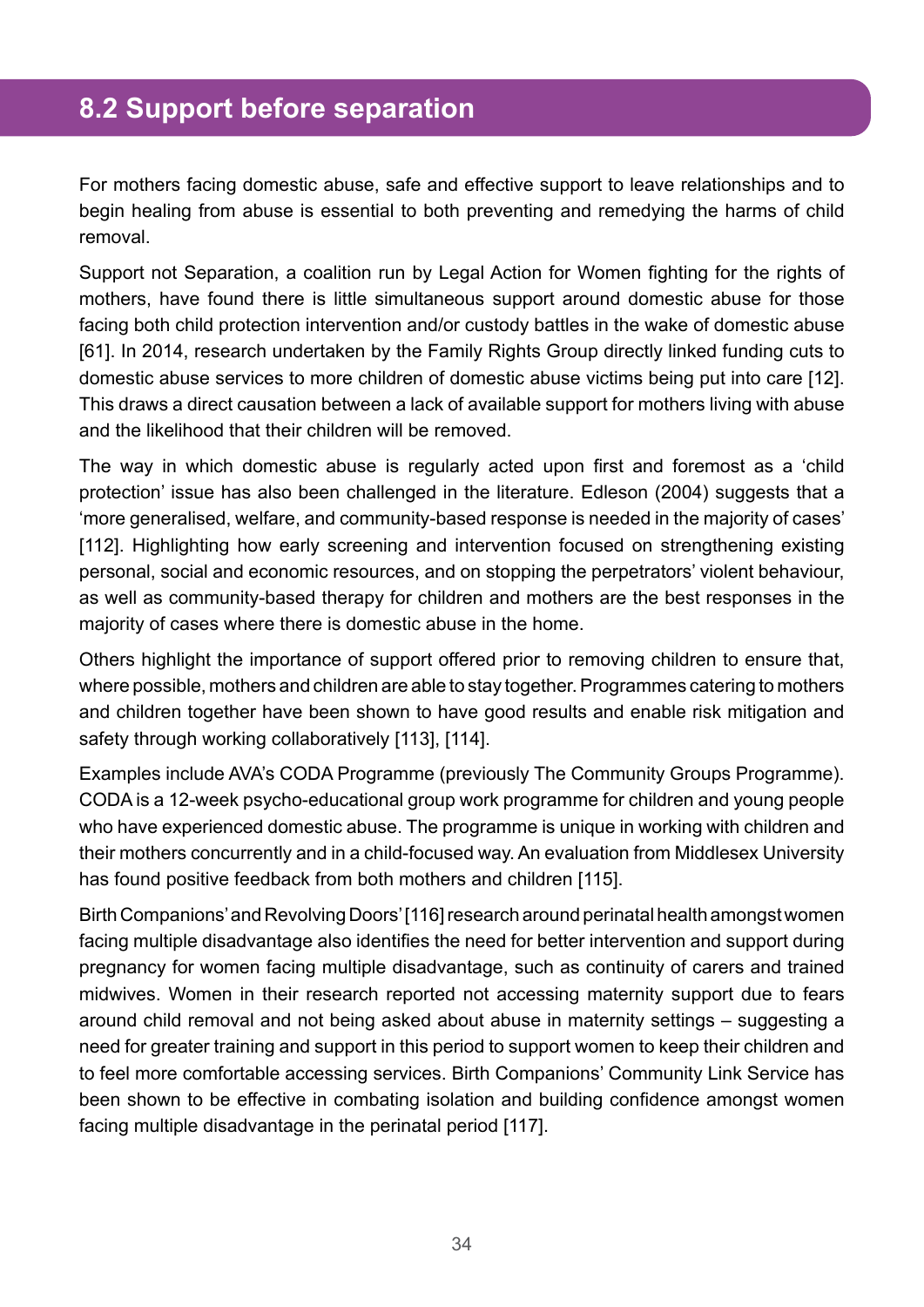Where children's protection enquiries do take place, Rogers and Parkison (2018) highlight how the use of Family Group Conferences can shift the onus of responsibility to the perpetrator of harm in the case of domestic abuse, whilst simultaneously seeing the family as a whole entity and the risks of the mother and child in tandem [71]. This enables a more tailored, holistic, and empowering means of helping families stay together or mothers to leave an abusive partner. Family Group Conferences also encourage better partnership working between agencies who are often siloed, allowing for support to be put in place for mothers where it is otherwise ignored in the face of risks to the child. Other studies highlight the need for better use of MARACs and partnership working between children and adult's social care, as well as involvement of specialist organisations in cases of domestic abuse and child safeguarding to enable holistic, effective responses [75].

Generally, Coordinated Community Responses and multi-agency working are found to be best placed to meet the needs of survivors. An example of a coordinated response shown to increase victim trust and satisfaction where abuse is disclosed is the Specialist Domestic Violence Courts (SDVCs) [118]. Evidence as to whether SDVCs improve responses to mothers facing domestic abuse and limit the permanent removal of mothers and children facing abuse is still yet to be explored.

Models such as the Safe and Together model<sup>13</sup>, a suite of interventions to transform child welfare practices in the case of domestic abuse, work to target social work practice in such a way as to change the culture. The model relies on three key principles; keeping children with the non-abusive parent/guardian; partnering with the non-abusive parent as a default position; and intervening with abuse perpetrators to reduce risk and harm to children.

Some studies suggest adopting this model in domestic abuse cases results in less victim blaming [113]. In an evaluation of the implementation of the Safe and Together model in Scotland the quality of the child's plan which met best practice in relation to domestic abuse rose significantly from cases audited in 2014 to cases audited in 2017 [119].

Other approaches, such as the Family Rights Group, Jasmine Mother's Recovery rehabilitation centre, and Family Drug and Alcohol Courts (see case studies below) offer opportunities for birth parents to gain support before or during the removal process. These initiatives have been found in evaluation to support birth parents effectively, in some cases helping them to keep their children. Adequate practical and emotional support can and does allow mothers and children with experiences of domestic abuse to stay together in a number of cases.

<sup>13</sup> Safe and Together Model:<https://safeandtogetherinstitute.com/about-us/about-the-model/>[accessed 28.02.2022]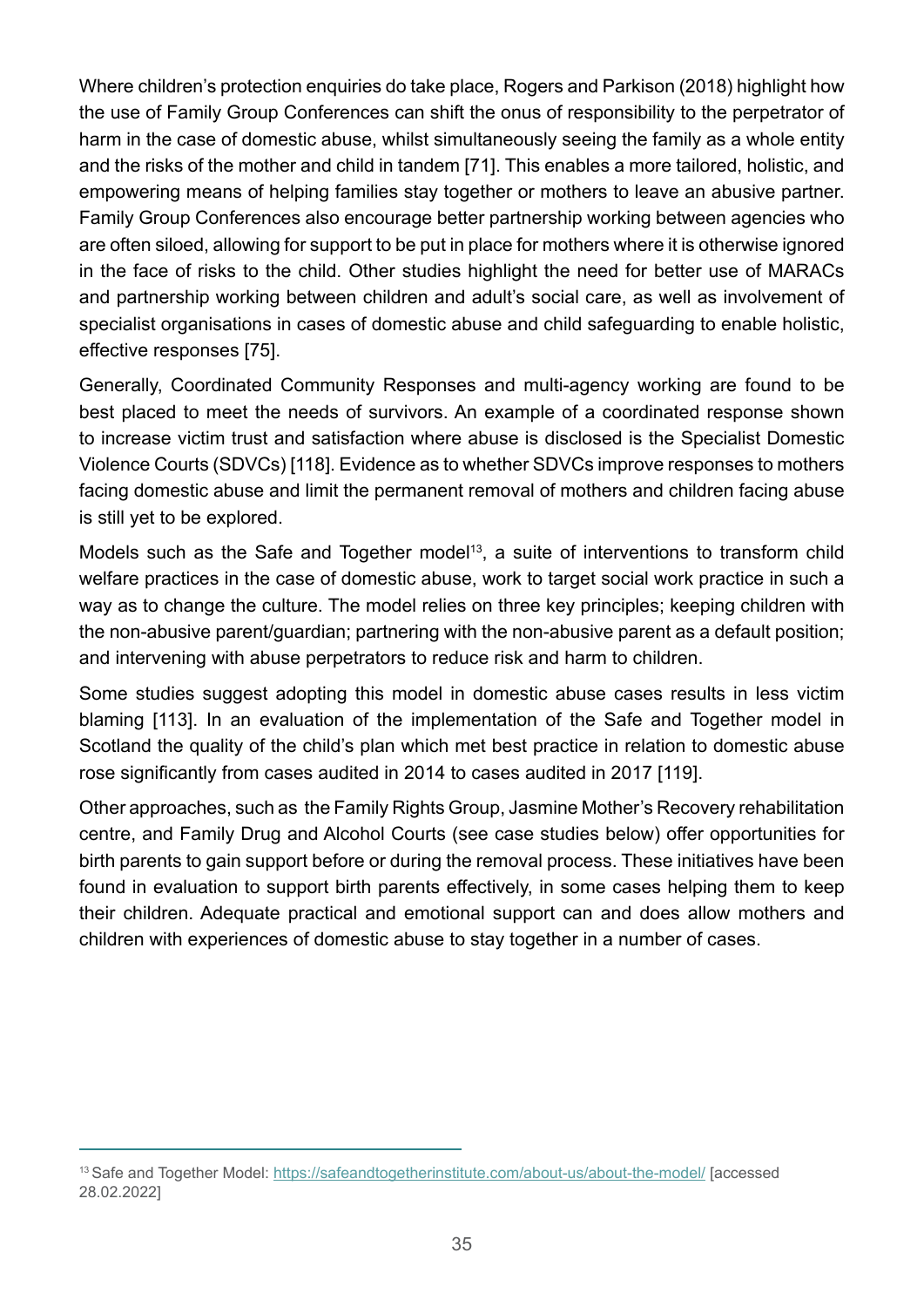### *Case Studies:*

#### **Parental advocacy: Family Rights Group**

In Featherstone and Fraser's (2012) evaluation of a parental advocacy programme from the **Family Rights Group,** they highlight how the provision of trained advocates for parents facing child removal is a beneficial proactive approach. These advocates can be used as a bridge between parents and professionals in order to disrupt the lack of trust and judgement emerging between them in the adversarial process of child care proceedings.

Through case study analysis, Featherstone and Fraser (2012) highlight how the majority of parents reported finding it easier to communicate with professionals, and one third of these parents felt that the outcomes of their case had been influenced through empowerment and understanding enabled through having an advocate. This was shown to be especially effective where parents were given advocates with a similar cultural or ethnic background [120].

#### **Jasmine Mother's Recovery rehabilitation centre**

**Jasmine Mother's Recovery rehabilitation centre,** run by Trevi, is a residential rehabilitation programme based in Plymouth. Mothers affected by substance addiction (the large majority of whom have experienced domestic and/or sexual violence of some form) can work on recovery without separation from their children through the provision of accommodation, therapeutic services, counselling, drug and alcohol screening and other support work all under one roof.

98% of women are able to detox during their stay at Jasmine Mother's Recovery rehabilitation centre, and 80% of children remained with their mother after using the service. An independent evaluation found that over a 5-year period alone, Jasmine Mother's Recovery represents an ethical and cost-effective saving to local authorities of almost £250,000 per family [121].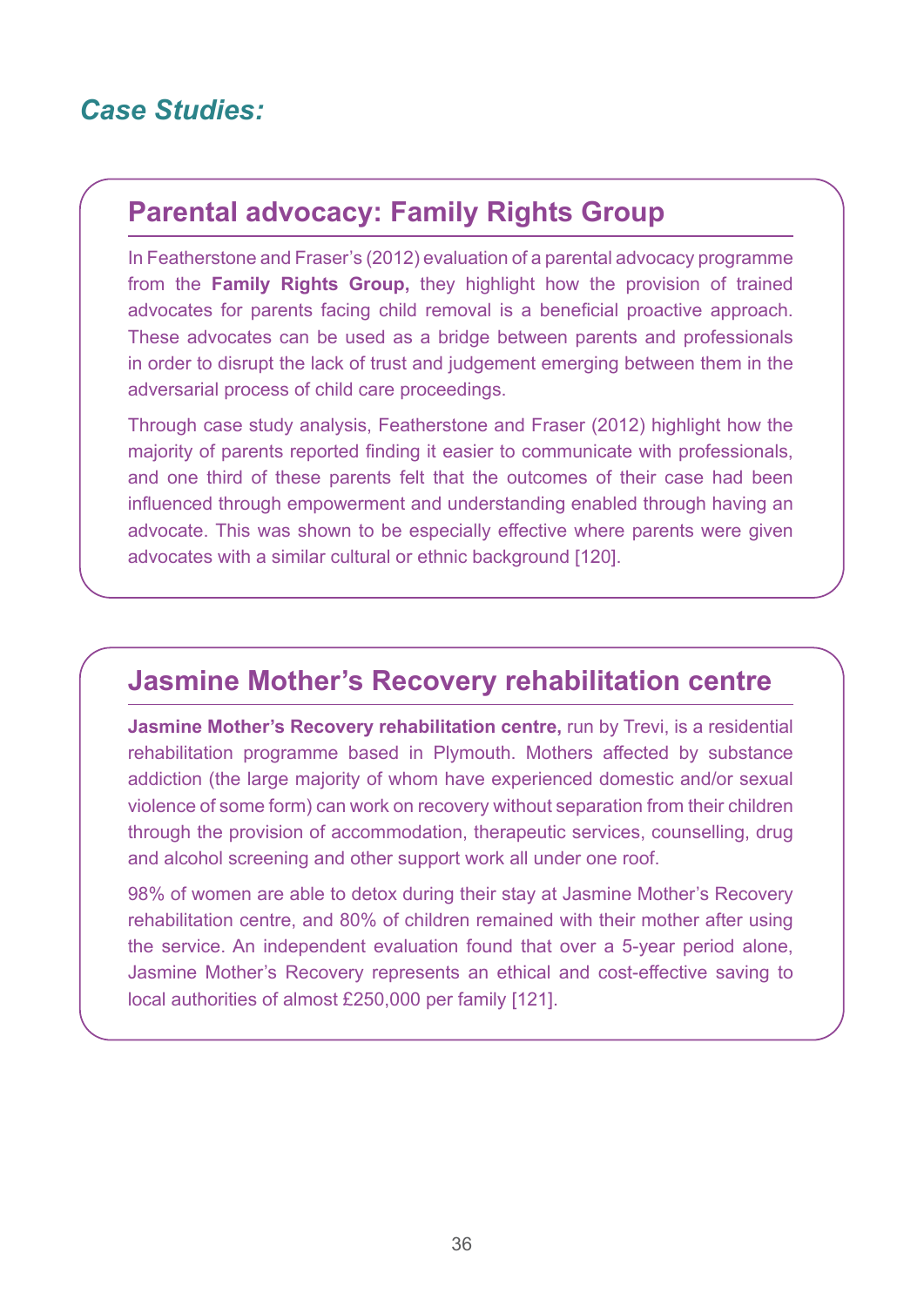### **The Family Drug and Alcohol Court (FDAC)**

Launched in 2008, The FDAC is a court-based intervention aimed at addressing parental substance use through a specialist court. It is the only initiative combining treatment with adjudication and has been shown to be cost-effective. The key elements of this specialist court are:

- judicial continuity (the same judge dealing with a case from beginning to end);
- a problem-solving therapeutic approach through fortnightly review aimed at resolving problems as they arise;
- a specialist multi-disciplinary team working with parents to coordinate and provide holistic support to help parents maintain engagement with substance misuse services and services catering to any additional needs, including domestic abuse, an issue many of the families were reportedly facing; and
- the option for additional support from a mentor who has faced similar adversities and experiences.

Harwin *et al.'s* (2014 in [122]) evaluation of FDAC shows promising results. Through comparing those referred to FDAC with over 100 comparison families, they found those who had been through FDAC had ceased using substances at a substantially higher rate than those in the comparison sample (40% of mothers in comparison to 25%). There is also evidence of higher rates of reunification with children.

Upon feedback, parents themselves report feeling motivated by empathetic workers who worked in partnership with parents. Where parents are provided support prior to the actual removal of the child, evidence across the literature suggests more children are able to stay with their birth parents, and parents report a more positive experience.

#### **8.3 A trauma-informed approach to support**

Where children are or have been removed, research suggests that mothers need both therapeutic and practical support which caters to their experience in a tailored and trauma-informed way. Numerous papers call for models able to accommodate complex and developmental trauma, approaches that consider that the pain of child removal is likely to be one of many traumatic experiences these mothers have encountered, as explored in the previous chapter. Rather than adopting a medical model of treatment, scholars suggest the adoption of a trauma-informed model of psychological distress [98], [103].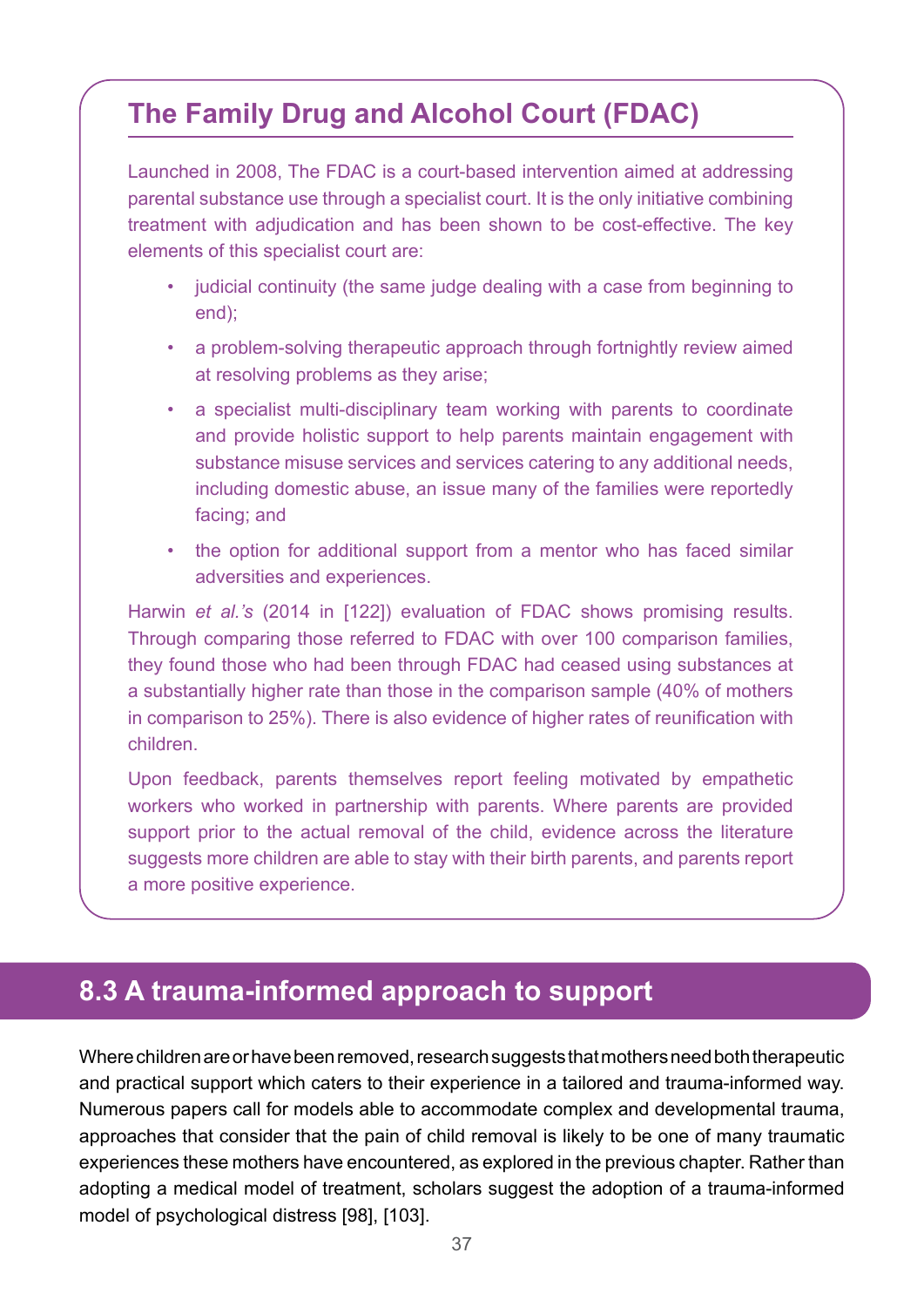Joanna Alper's book on support for birth parents post adoption outlines best practice, as well as numerous programmes developed to support women who have faced child removal, including Adoptionplus's Birth Relative Counselling Service and Breaking the Cycle *(see case studies at bottom of this section)*. These programmes, by nature of their client group, often support mothers with experiences of domestic abuse and multiple disadvantage. The scholars and professionals feeding into these papers highlight a number of key elements making up a trauma-informed therapeutic approach [111].

Research highlights how meeting the needs of mothers demands engaging with them from a place of understanding. As Alper and Downing (2019) note, engagement styles must accommodate potential fluctuations in patterns of engagement. This demands catering engagement and referral styles in such a way as to build up trust and maintain flexibility. They highlight how services need to offer support at the pace of each individual mother, following up those who the service hasn't yet engaged, offering phone calls rather than face-to-face appointments, or text messages to remind parents of dates and times. The offer of a 'warm' and 'non-shaming' approach to pre-contact is shown to be effective in facilitating engagement, as this engagement style is in and of itself a form of pre-counselling.

Upon engaging parents, the literature highlights a need for an approach that takes each mother at their own pace and develops trust and support tools through working with that parent in a highly tailored fashion [111]. A person-centred approach demands giving mothers the ability to choose how they are supported. This is discussed across the literature on supporting birth parents in relation to Eversole's (1997) notion of 'bending the frame' – changing and adapting therapeutic work to a client's fluctuating circumstances. This demands not only flexible engagement, but open and understanding therapeutic encounters without formalised outcomes or pathways to healing [123].

A number of papers, especially those written from the perspective of mental health professionals, highlight the need to develop a so-called 'critical friendship' with clients [124]. As Morgan *et al.* (2019) in their work with mothers highlight, many parents feel a deep sense of isolation and loneliness. Creating a close relationship with a counsellor is often key to moving forward, as it actively differs from the types of relationships many mothers will have had prior to counselling/therapy [103]. In order to develop this trusting relationship, there is a need for a non-judgemental and empathetic approach to counselling, therapy and support work. In their study many mothers note non-judgement and understanding as key facilitators towards healing. This should involve 'radical acceptance' from those providing therapeutic support [125].

Numerous texts highlight the need for a long-term approach. There is no 'quick fix' to supporting mothers separated from their children. Therapists working with parents who have faced child removal highlight how the sheer extent of trauma many mothers have been through demands a particularly long time in therapy [125].

There is significantly less take up in counselling and support services amongst mothers from Black and minoritised communities in the UK [103], [126]. Services need to be both advertised and offered in accessible formats, and offer culturally-specific services and choices for women to be aided by support workers from the same ethnic, religious or cultural background. Harris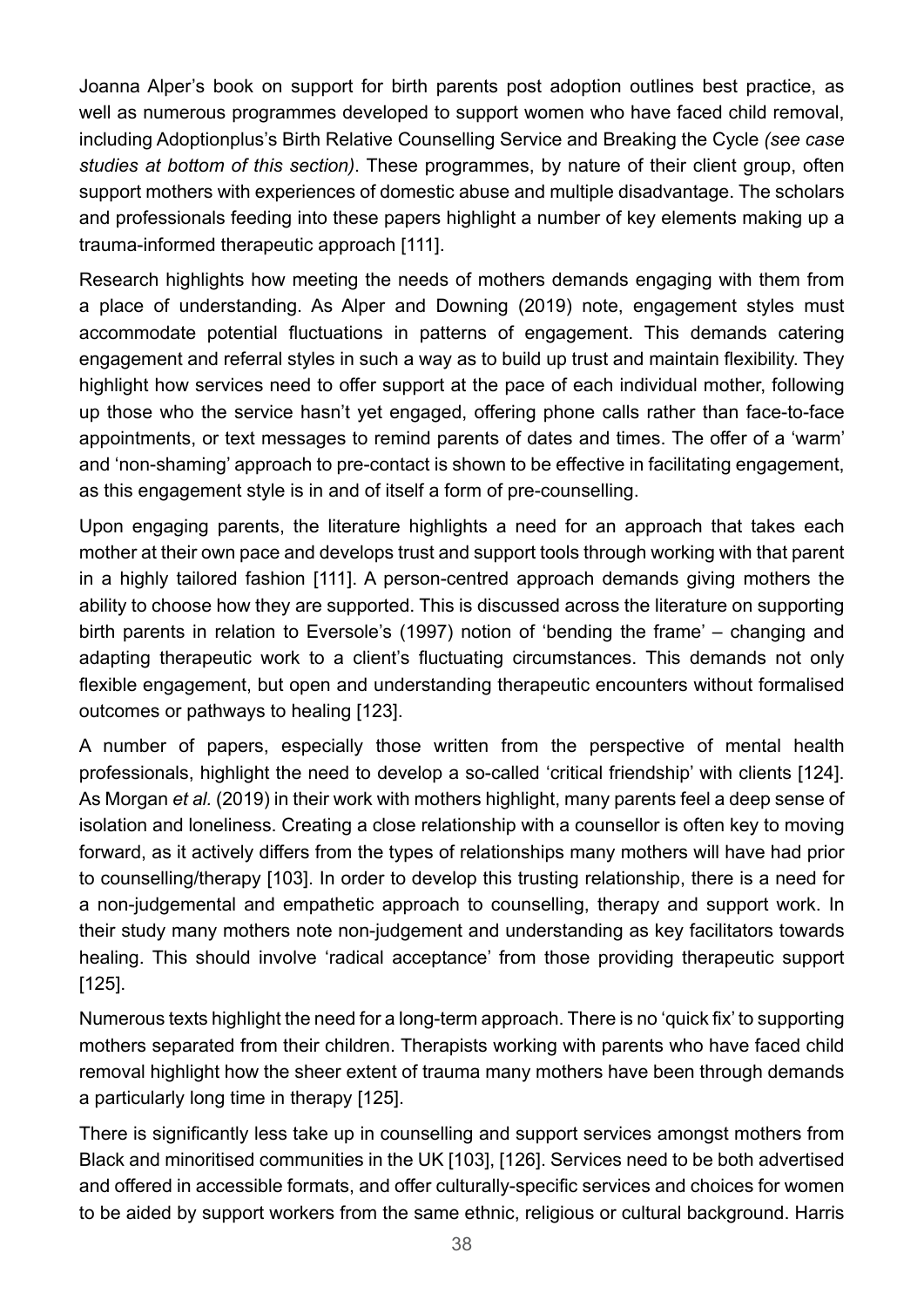(2005), in discussion with Black parents who have faced child protection enquiries, highlights the need for non-Eurocentric, non-stigmatising, culturally appropriate and anti-oppressive services that are tailored to meeting the specific needs of this group. This must be the case for all services catering to those in marginalised or minoritised communities in the UK. Similarly, programmes need to work towards an intersectional approach, accommodating the multifaceted nature of each mother's life and identity [126].

Group work initiatives are a less customary form of support for individuals separated from their children, but have been shown to be effective when carefully considered and facilitated [127]–[129]. Support groups have been shown to aid both reunification and engagement with children for those parents who are still in contact with their children. Opportunities for peer support have also been shown to break down isolation, hopelessness, powerlessness and give mothers a sense of gaining control over their own lives [130]. Effective group work depends on a non-judgemental environment, client participation, the leader's stance and acceptance, and relevant content. Where these dynamics are apparent, parents reported finding the group non-judgemental, positive, honest, and down-to-earth in such a way as to facilitate active participation [131].

Frame *et al.* (2006), in their study of peer support in California, highlight notable increases in self-esteem and changes around relationships with men were apparent upon group work with mothers separated from their children [132]. This suggests the benefits of group work for those who are/have been in abusive relationships. Providing opportunities for mothers with children removed to meet their peers has been shown to create openings for peer support and friendship in a way that many parents have not previously experienced if they have limited support and family networks [130]. Group work helps to ameliorate shame and stigma where a strengths-based perspective is adopted [128].

There are numerous avenues that the content of the therapeutic work, whether in a one-to-one or group work format, might take. Best practice includes, but is not limited to: their relationship with their child(ren), managing concerns about the child, managing significant dates (birthdays etc.), practical support around contact and around telling people about their experience, coping with loss and grief, dealing with overwhelming emotion, dealing with isolation and loneliness, responding to blame and judgement, coping with past trauma and moving forward with hope for the present and future [133]. Where person-centred support is prioritised, the content should naturally cater to the mother at hand.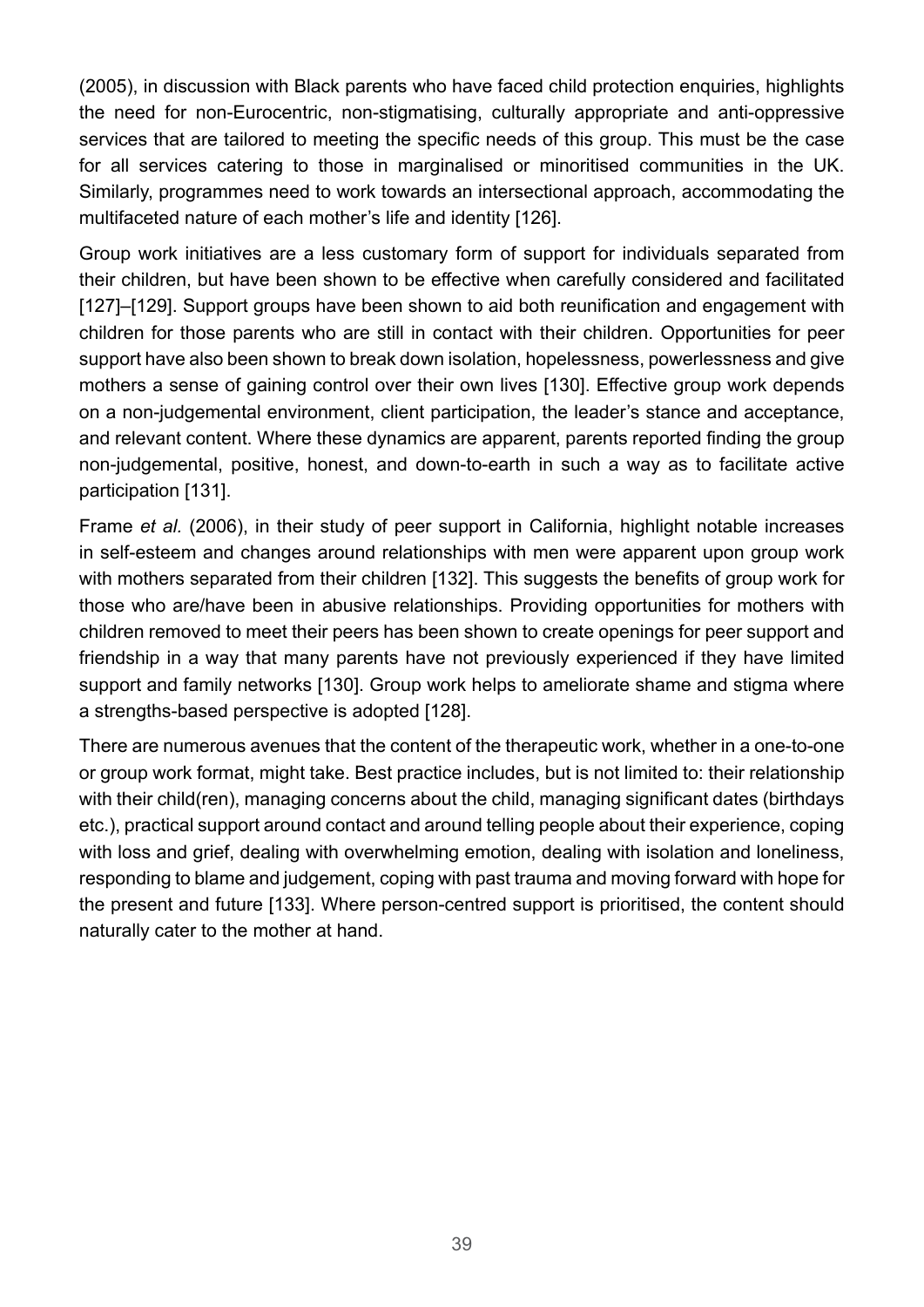#### *Case Studies:*

**Mpower** and **Positive Choices** are two examples of a flexible holistic support option for mothers. These programmes – both running in Suffolk – are similar in style, taking a client-led, one-to-one approach to support with a core focus on trust building and self-care. These initiatives can be described as 'strengths-based' interventions. Upon evaluation these programmes, by virtue of the flexible style taken, have been shown to have considerable positive impact on birth mothers [124].

Across the life of both projects (up to the point of evaluation), key successes identified included a lack of unplanned pregnancy – a notable success considering the cycle of repeat pregnancy many women turn to in attempts to heal from a sense of loss. Hard outcomes included significant numbers of onwards referrals to community-based services and enabling women to access education, training

**Breaking the Cycle** is a programme for birth mothers delivered by After Adoption. This programme is for mothers who have lost at least one child to adoption. This is a voluntary programme, founded on Salveron *et al.'s* (2009) principles of effective group work [131]. These mothers will have completed six one-to-one sessions prior to involvement in group work. The programme involves six group work sessions around self-esteem, confidence building, understanding grief and loss, healthy relationships, stress and self-care. This involves numerous group work activities and spaces for reflection and learning. Outcomes of the programme include seven birth mothers in employment, four engaged in voluntary work and six in education. Upon evaluation, all birth mothers report an increase in their wellbeing as a result of being part of the programme [129].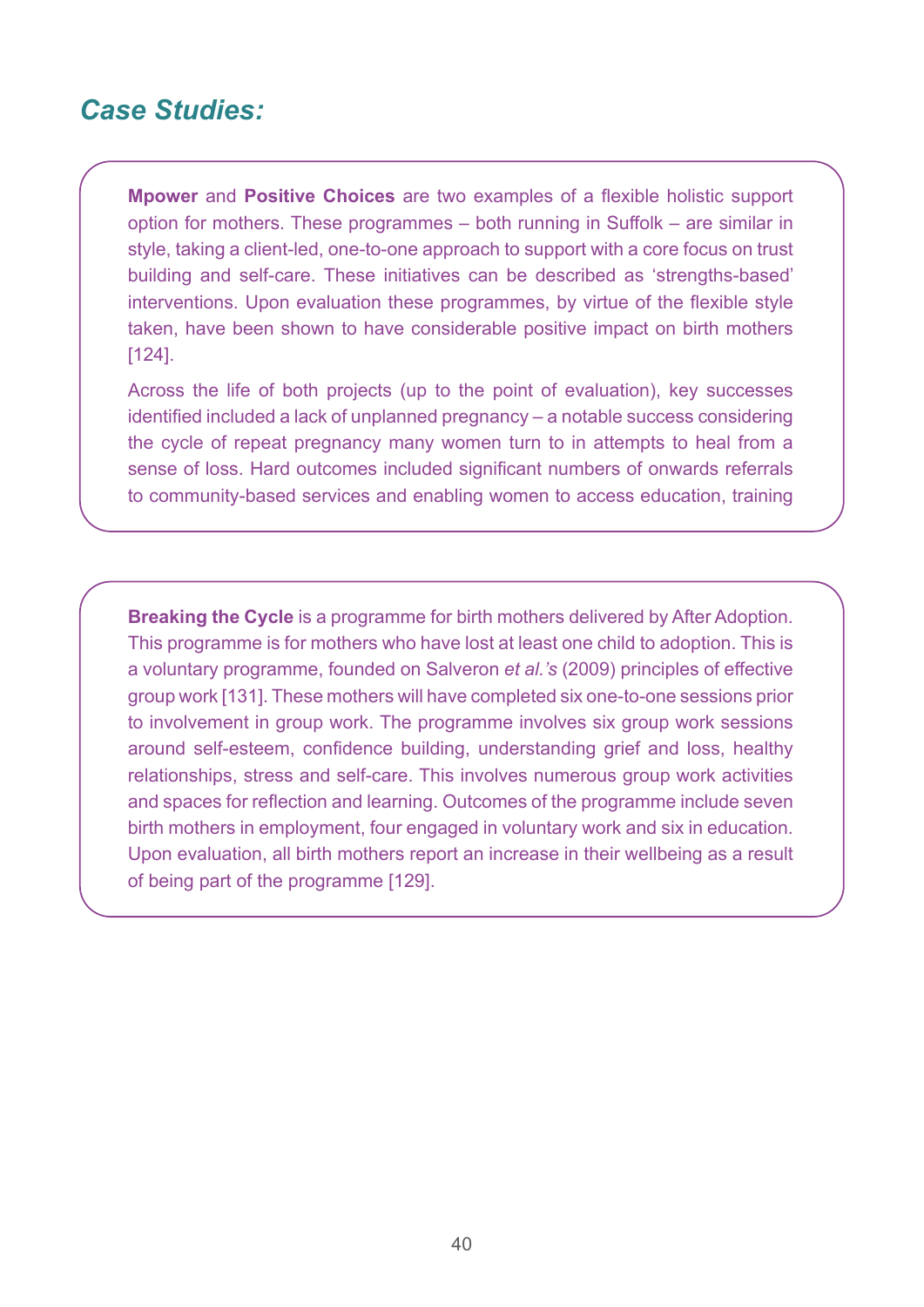**Adoptionplus's Birth Relative Counselling service** is an example of a service offering a relationship-based, trauma-informed approach to service provision. Their model involves:

- Longer term counselling where needed, with recognition of individuals 'dipping in and out' of counselling during their lives
- Pending services to encourage take up
- Flexibility regarding appointments
- Proactive support with regard to attendance (telephone call reminders)
- Availability of both face-to-face and telephone counselling
- Supportive care for staff

This involves accredited counsellors taking a person-centred approach to therapy – including the use of different forms of therapy such as EMDR. Birth parents feedback upon evaluation by Nolte *et al* (2019) found support around the following areas to be the most useful [133]:

- Having someone in my corner
- Experiencing a 'release'
- Making sense of what happened to my children
- Being able to make changes
- Putting myself back together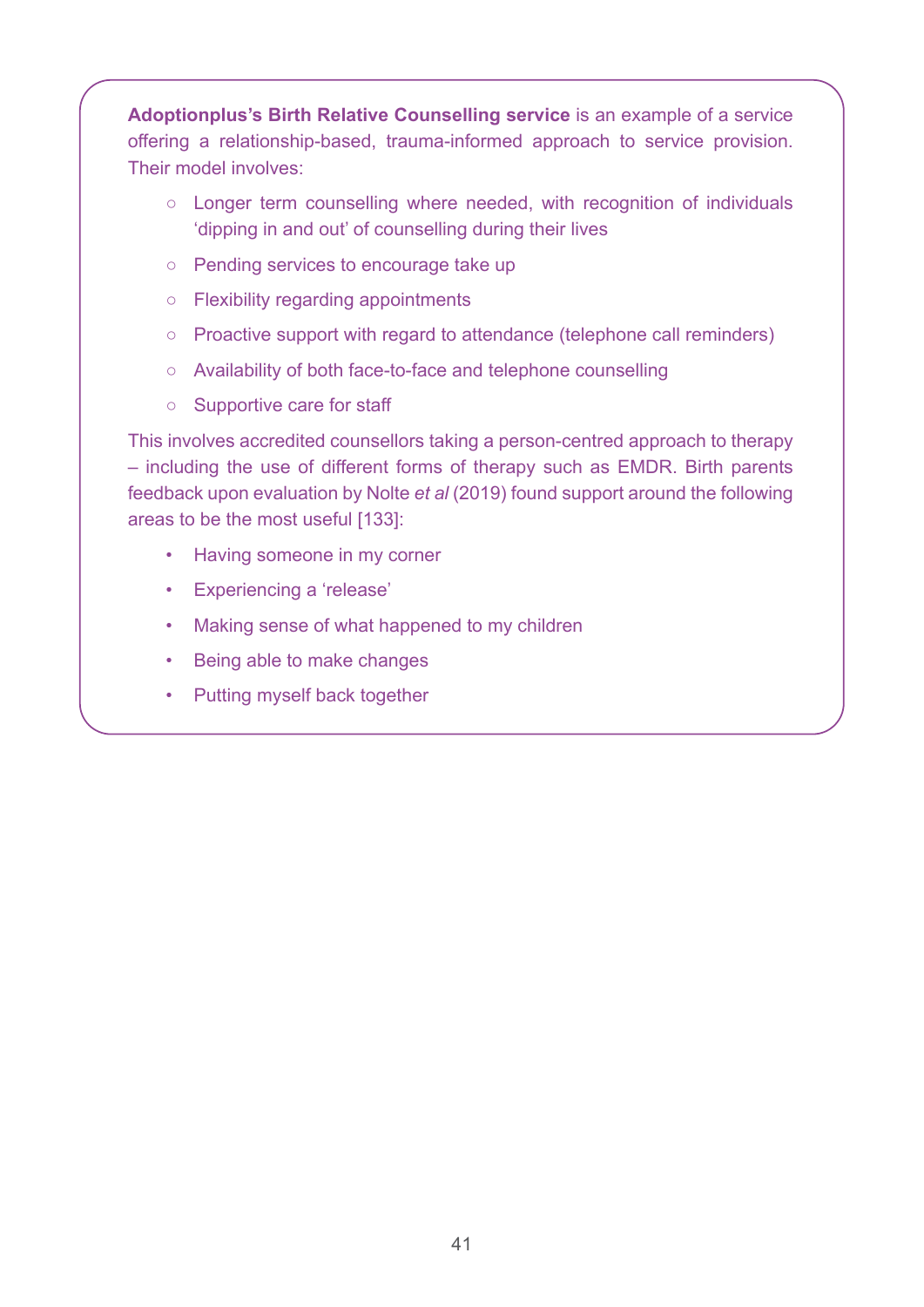#### **8.4 Protective factors and pathways to recovery**

Recovery for mothers who have experienced domestic abuse and child removal is not a linear process. There is contradictory evidence from mandatory adoption cases about whether increased length of time from child removal is associated with a more positive outlook on life [97], [99]. Regardless of building coping strategies to deal with loss, often the pain persists for mothers regardless of effective support. Pathways to healing are often more useful when considered in relation to coping, rather than overcoming: finding ways to acknowledge, connect with, and accept loss [134].

Research finds that where children are not permanently removed, regaining parental responsibility is the primary aim for mothers and seen as the end goal of support and intervention. Parents able to have contact with children are also more likely to be accepting of a permanent removal [97], [109]. Neil's (2006) research found that the type of contact a relative has with the adopted child also greatly impacts on patterns of acceptance. Those able to have face-to-face contact with the removed child are considerably more likely to express positive views and feelings about removal (adoption in this case) [97]. Green (2019), writing from the perspective of a counsellor/therapist working with parents who had children removed, notes how well managed contact can be a positive and crucial aspect of recovery [134]. For those unable to remain in contact with their children, finding solace in the opportunities their child might have without them and coping with the loss they have incurred can act as a road towards recovery and potential maintenance of a relationship with future children [111].

Broadhurst et al. (2017), in their work on mothers in recurrent care proceedings, highlight some key factors towards positive change shared by mothers. Women's commitment to their children who are in care or adopted often acts as a driving force in their attempts to move forward and recover. Other factors include 'learning from experience', a subsequent pregnancy (this can both be a facilitator or a barrier to positive change), a sense of personal agency, 'maturity', forming more positive intimate relationships and new networks of supportive friends and family [23].

Impact analysis across the initiatives outlined above, amongst others, also finds that holistic tailored and trauma-informed emotional support, alongside practical support, can facilitate positive change for mothers with experiences of domestic abuse and child removal. Crucially, what constitutes positive change is subjective for each birth mother. Ultimately, as a number of researchers highlight, keeping mothers and children together would negate the need for reactive services through providing them with the support to both leave an abusive situation, and begin healing through trauma-informed therapy and practical support.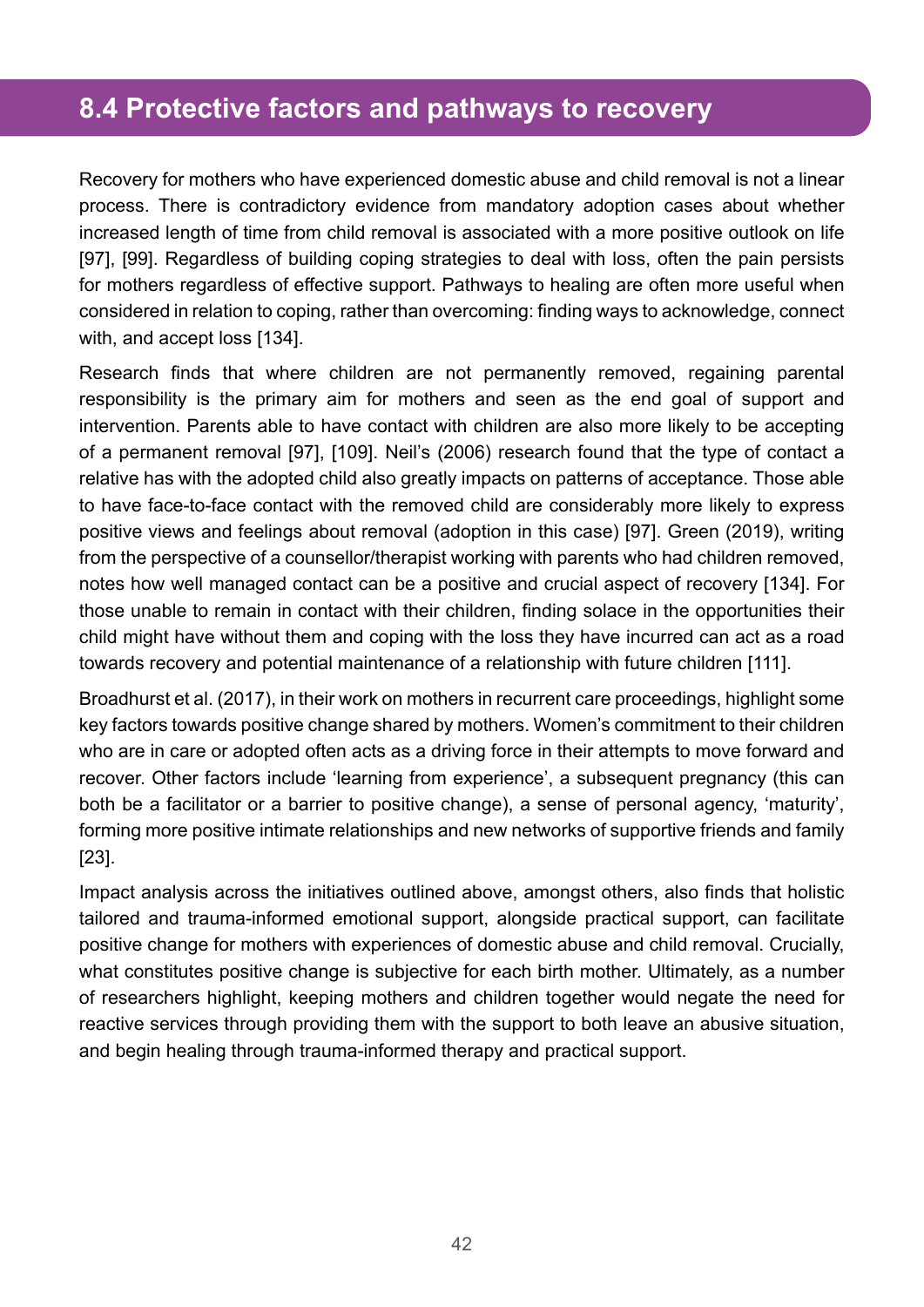# 9. Conclusion

For mothers suffering domestic abuse and/or multiple disadvantage, child removal is both a common fear and common reality. Statistics evidence a significant number of mothers living apart from their children who have faced domestic abuse, and the removal of or separation from their children as a result (either directly or indirectly) of this abuse. The literature continually finds mothers further punished through intervention aimed at keeping children safe without considerations made regarding the safety of mothers and children in tandem.

The harm incurred through domestic abuse is substantial for mothers and children. Leaving abuse is complicated and challenging, and the research finds a lack of available or accessible support for mothers to do so. This leaves mothers and children to reach crisis point without viable options to keep themselves and their children safe. The fear of child removal itself acts as a barrier to disclosure, and is a fear weaponised by abusers. In the case of post-separation abuse, the institutional cultures of the family courts allow perpetrators to actualise this threat.

Where abuse is identified by professionals, the pressure to remove children from harm is a key concern, one often mirrored by mothers balancing abuse from a perpetrator and attempts to keep their children safe. Research continually finds mothers blamed for these risks without consideration of who is perpetrating the harm and who is mitigating it. The literature finds untenable demands made of mothers to leave abusive situations and evidence recovery in limited time frames – requests demonstrating a pervasive lack of understanding or training around domestic abuse.

Where unable to leave abusive situations, mothers face the removal of their children. Research highlights the traumatic nature of this experience, and how this breeds a mistrust of services, further marginalisation and poor outcomes. Mothers report a 'downturn' whereby the trauma of child removal exacerbates pre-existing problems and leaves them facing further marginalisation and mental ill-health.

In general, approaches to support are twofold - proactive and reactive. Best practice explored across the literature suggests a need for greater focus on proactive support and advice. Those service responses that work with mothers and children, supporting them to leave abusive situations in a holistic and trauma informed way enable mothers and children to stay together and mitigate further risk of harm. In other instances, the risk of harm to a child may be too great, and services supporting mothers to 'cope' with separation are needed, whereadopting a trauma-informed long-term intervention, can lead to positive outcomes for mothers and support them in coping with loss.

The literature suggests that the current child protection response to domestic abuse needs substantial alteration through adopting a strengths-based approach towards mothers encountering domestic abuse. These changes must be created in partnership with those with lived experience.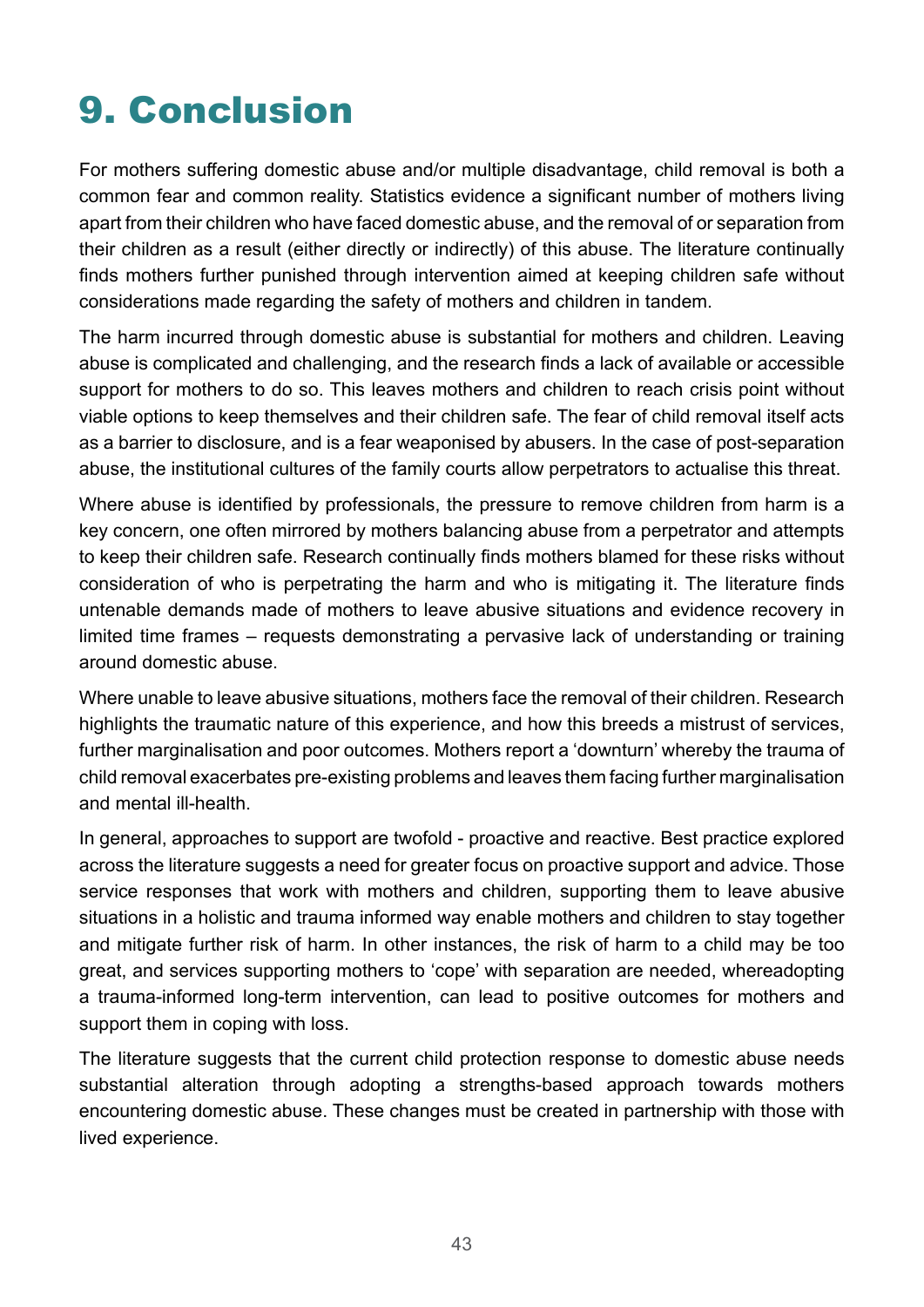# 10. References

- 1. ONS, "Domestic abuse: findings from the Crime Survey for England and Wales: year ending March 2018." Office for National Statistics, 2018, [\[Online\].](https://www.ons.gov.uk/peoplepopulationandcommunity/crimeandjustice/articles/domesticabusefindingsfromthecrimesurveyforenglandandwales/yearendingmarch2018)
- 2. R. Allen, K. Elliott, H. Harvey, C. O'Callaghan, and K. Ingala Smith, "Femicide Census 2020." Femicide Census, 2020.
- 3. I. Parker, "Victims of domestic abuse: struggling for support?" Citizens Advice Bureau, London, p. 30, 2015.
- 4. Women's Aid, "Funding specialist support for domestic abuse survivors." Women's Aid, Bristol, UK, p. 44, 2019, [\[Online\]](https://www.womensaid.org.uk/wp-content/uploads/2019/12/Funding-Specialist-Support-Full-Report.pdf).
- 5. S. Sheshadri, R. Wilson-Garwood, and et al, "Shadow Pandemic: Shining a Light on Domestic Abuse During Covid-19." Chayn, Galop, Imkaan, AAFDA, SEA, Respect, RoW, SafeLives, Social Finance, STADV, Women's Aid, 2021, [\[Online\].](https://safelives.org.uk/sites/default/files/resources/Shadow_Pandemic_Report.pdf)
- 6. J. Magić and P. Kelley, "Recognise & Respond: Strengthening advocacy for LGBT+ survivors of domestic abuse." Galop, LGBT+ anti-violence charity, London, UK, p. 63, 2019, [\[Online\]](https://galop.org.uk/resource/resource-i/).
- 7. Imkaan, "The Impact of the Dual Pandemics: Violence Against Women & Girls and COVID-19 on Black and Minoritised Women & Girls." Imkaan, London, UK, p. 22, 2020, [\[Online\].](https://829ef90d-0745-49b2-b404-cbea85f15fda.filesusr.com/ugd/2f475d_2c6797da42c6454f933837a7290ffe21.pdf)
- 8. Stay Safe East, "Abandoned, forgotten and ignored: The impact of the coronavirus pandemic on Disabled people," no. June. Stay Safe East, 2020.
- 9. Women's Aid, "The impact of domestic abuse on children and young people." Women's Aid, 2019, [\[Online\].](https://www.womensaid.org.uk/information-support/what-is-domestic-abuse/impact-on-children-and-young-people/https://www.womensaid.org.uk/information-support/what-is-domestic-abuse/impact-on-children-and-young-people/)
- 10. SafeLives, "SafeLives Insights National Briefing (2017): Children, young people, and the involvement of Children's Services." SafeLives, 2017, [\[Online\].](https://safelives.org.uk/sites/default/files/resources/Insights%20National%20Dataset%20Briefing%202017%20-%20children.pdf)
- 11. C. Fenton-Glynn, "Adoption without consent." European Parliament, Brussels, Belgium, 2015, [\[Online\].](https://www.europarl.europa.eu/RegData/etudes/STUD/2015/519236/IPOL_STU(2015)519236_EN.pdf)
- 12. P. Butler, "Children of domestic abuse victims increasingly being taken into care," *The Guardian,* The Guardian, Jan. 15, 2014. [\[Online\]](https://www.theguardian.com/society/2014/jan/15/children-domestic-violence-parents-care).
- 13. Cafcass and Women's Aid, "Allegations of domestic abuse in child contact cases." Cafcass, Women's Aid, 2017, [\[Online\]](https://www.cafcass.gov.uk/wp-content/uploads/2017/12/Allegations-of-domestic-abuse-in-child-contact-cases-2017.pdf).
- 14. R. Garside, "The trouble with the Troubled Families programme," *Centre for Crime and Justice Studies,* Dec. 04, 2013.
- 15. H. Fearn, "The money wasted on 'troubled families' was not even the biggest problem with this disastrous policy," *The Independent,* Oct. 18, 2016. [\[Online\].](https://www.independent.co.uk/voices/troubled-families-programme-report-damning-failed-biggest-problem-disastrous-policy-a7367736.html)
- 16. G. Bramley *et al.,* "Hard Edges: Mapping severe and multiple disadvantage." Lankelly Chase, 2015, [\[Online\].](https://lankellychase.org.uk/assets/0000/2858/Hard_Edges_Mapping_SMD_FINAL_VERSION_Web.pdf)
- 17. M. A. H. Horvath, S. Hansen, S. Apena-Rogers, and J. R. Adler, "Still not receiving the support they deserve… final evaluation report for the Stella Project Young Women's Initiative" Forensic Psychological Services, Middlesex University, AVA, 2013, [\[Online\]](https://eprints.mdx.ac.uk/12360/).
- 18. AVA and Agenda, "Breaking Down the Barriers: Findings of the National Commission on Domestic and Sexual Violence and Multiple Disadvantage." AVA (Against Violence and Abuse), AGENDA, 2019, [\[Online\].](https://avaproject.org.uk/wp/wp-content/uploads/2019/02/Breaking-down-the-Barriers-full-report-.pdf)
- 19. S. Martin, J. Arcara, and D. McLean, "Violence During Pregnancy and the Postpartum Period," *VAWnet,* NRCDV, 2012, [\[Online\]](https://vawnet.org/material/violence-during-pregnancy-and-postpartum-period#:~:text=Violence%20in%20pregnancy%20and%20postpartum,Casanueva%2C%20%26%20Kupper%2C%202004%3B).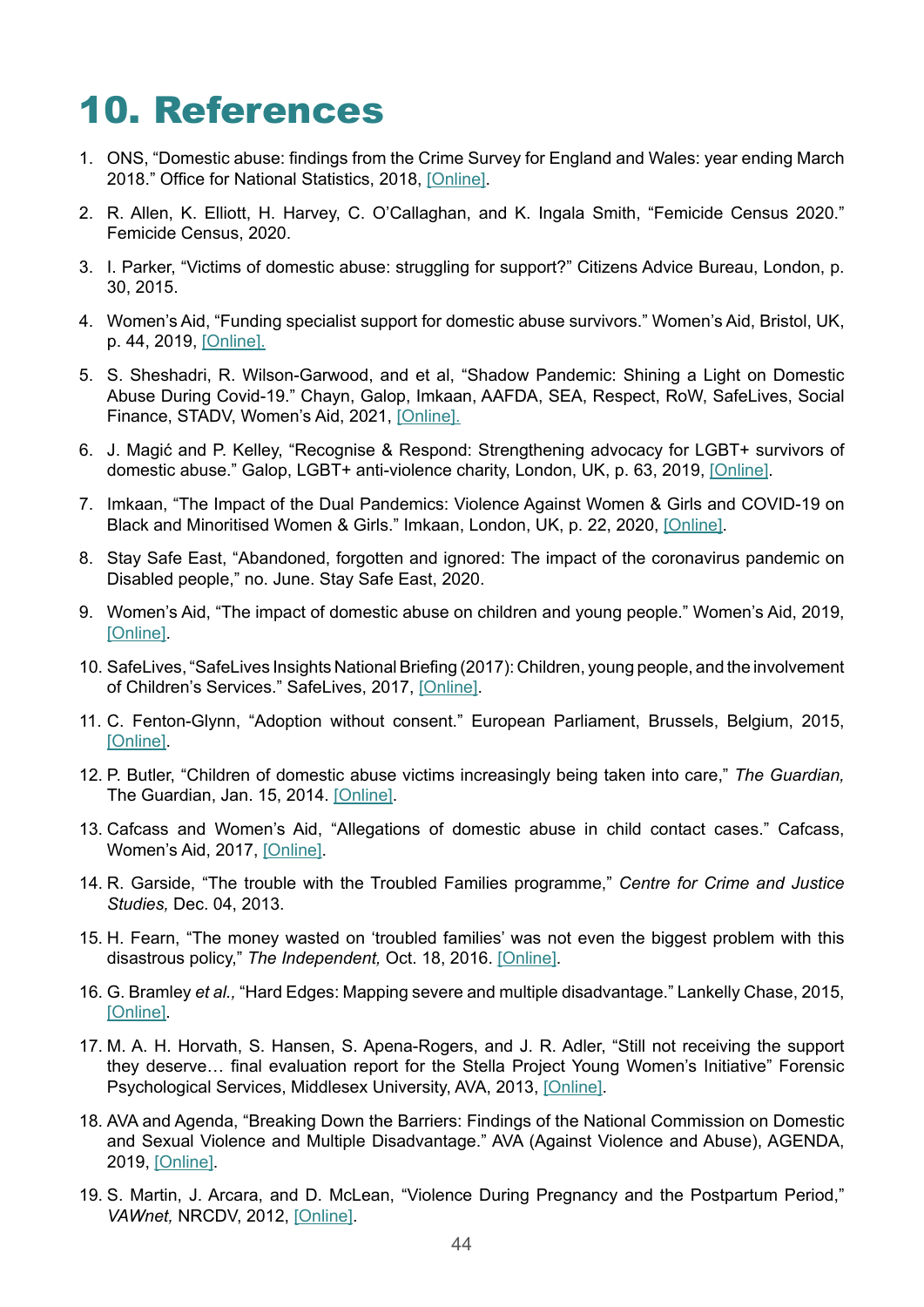- 20. E. Miller, B. Jordan, R. Levenson, and J. Silverman, "Reproductive Coercion: Connecting the Dots Between Partner Violence," *Contraception,* vol. 81, no. 6. pp. 457–459, 2011.
- 21. K. Trevillion, G. Feder, and L. M. Howard, "Experiences of Domestic Violence and Mental Disorders: A Systematic Review and Meta-Analysis." 2012
- 22. AVA, "Complicated Matters: A toolkit for professionals addressing domestic and sexual violence, substance use and mental ill-health." AVA (Against Violence and Abuse), London, 2013, [\[Online\].](https://equation.org.uk/product/complicated-matters-ava-toolkit/)
- 23. K. Broadhurst *et al.,* "Vulnerable birth mothers and recurrent care proceedings," *University of Lancaster.* p. 24, 2017, [\[Online\]](https://www.nuffieldfoundation.org/sites/default/files/files/rc-final-summary-report-v1_6.pdf).
- 24. Scottish Women's Aid, "Mothering and domestic abuse." Scottish Women's Aid, 2017, [\[Online\].](https://womensaid.scot/wp-content/uploads/2017/09/MotheringDomesticAbuse.pdf)
- 25. S. Holt, H. Buckley, and S. Whelan, "The impact of exposure to domestic violence on children and young people: A review of the literature," *Child Abuse Negl.*, vol. 32, no. 8, pp. 797–810, Aug. 2008
- 26. M. Coy, K. Perks, E. Scott, and R. Tweedale, "Picking up the pieces: domestic violence and child contact." Rights of Women, 2012, [\[Online\]](https://rightsofwomen.org.uk/wp-content/uploads/2014/10/Picking_Up_the_Pieces_Report-2012l.pdf).
- 27. E. Katz, "Beyond the Physical Incident Model: How Children Living with Domestic Violence are Harmed By and Resist Regimes of Coercive Control," *Child Abus. Rev.,* vol. 25, pp. 46–59, 2015, [\[Online\].](http://fileserver.wave-network.org/home/EmmaKatz.pdf)
- 28. E. Katz, A. Nikupeteri, and M. Laitinen, "When Coercive Control Continues to Harm Children: Post-Separation Fathering, Stalking and Domestic Violence," *Child Abus. Rev.,* vol. 29, pp. 310–324, 2020.
- 29. L. Radford, R. Aitken, P. Miller, J. Ellis, J. Roberts, and A. Firkic, "Meeting the needs of children living with domestic violence in London," *City*, no. November. pp. 1–258, 2011.
- 30. A. Barnett, "Domestic abuse and private law children cases A literature review," no. February. Ministry of Justice, 2020, [\[Online\]](https://www.gov.uk/government/organisations/ministry-of-justice/about/research).
- 31. C. Humphreys and D. Absler, "History repeating: child protection responses to domestic violence," *Child Fam.* Soc. Work, 2011, [\[Online\].](https://onlinelibrary.wiley.com/doi/abs/10.1111/j.1365-2206.2011.00761.x)
- 32. H. Douglas and T. Walsh, "Mothers, domestic violence and child protection," *Violence Against Women,* 2010, [\[Online\].](https://journals.sagepub.com/doi/10.1177/1077801210365887)
- 33. Women's Aid, "Nineteen Child Homicides," 2016, [\[Online\]](https://www.womensaid.org.uk/wp-content/uploads/2016/01/Child-First-Nineteen-Child-Homicides-Report.pdf).
- 34. K. Smith and C. Miles, "Nowhere to Turn: Findings from the first year of the No Woman Turned Away project." Women's Aid Federation of England, Bristol, p. 90, 2017.
- 35. L. McCarthy, M. Samuel, and H. Williams, "The Domestic Abuse Report 2022: The Annual Audit." Women's Aid, Bristol, England, pp. 1–64, 2020, [\[Online\].](https://www.womensaid.org.uk/wp-content/uploads/2022/03/The-Domestic-Abuse-Report-2022-The-Annual-Audit.pdf)
- 36. Action for Children, "Patchy, Piecemeal and Precarious briefing: Support for children affected by domestic abuse." Action for Children, 2019, [\[Online\]](https://media.actionforchildren.org.uk/documents/Patchy_piecemeal_and_precarious_briefing.pdf).
- 37. A. Miles, "A crying Shame." Children's Commissioner, 2018, [\[Online\].](https://media.actionforchildren.org.uk/documents/Patchy_piecemeal_and_precarious_briefing.pdf)
- 38. Safelives, "In plain sight: Effective help for children exposed to domestic abuse." SafeLives, 2014, [\[Online\].](https://safelives.org.uk/sites/default/files/resources/Final%20policy%20report%20In%20plain%20sight%20-%20effective%20help%20for%20children%20exposed%20to%20domestic%20abuse.pdf)
- 39. N. Stanley, J. Ellis, N. Farrelly, S. Hollinghurst, S. Bailey, and S. Downe, "Preventing domestic abuse for children and young people (PEACH): a mixed knowledge scoping review," *Public Heal.* Res., vol. 3, no. 7, pp. 1–230, 2015.
- 40. M. Hester, "The Three Planet Model: Towards an Understanding of Contradictions in Approaches to Women and Children's Safety in Contexts of Domestic Violence," *Br. J. Soc. Work*, vol. 41, no. 5, pp. 837–853, Jul. 2011.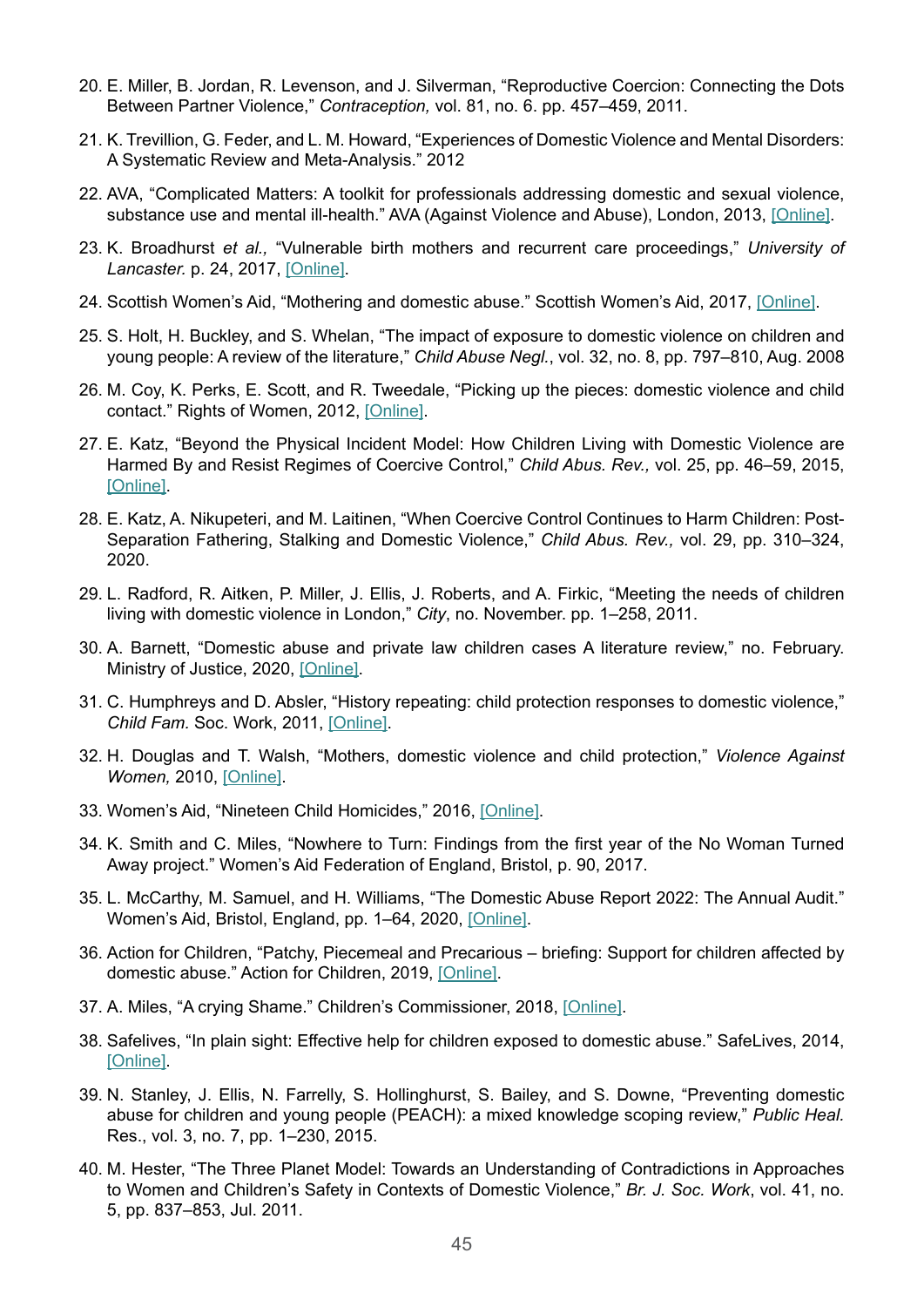- 41. G. Hague, R. Thiara, and A. Mullender, "Disabled Women, Domestic Violence and Social Care: The Risk of Isolation, Vulnerability and Neglect," *Br. J. Soc. Work,* vol. 41, no. 1, pp. 148–165, 2011, [\[Online\].](https://www.jstor.org/stable/43772532)
- 42. A. Jenney, F. Mishna, R. Alaggia, and K. Scott, "Doing the right thing? (Re) Considering risk assessment and safety planning in child protection work with domestic violence cases," *Child. Youth Serv. Rev.,* vol. 47, no. P1, pp. 92–101, Dec. 2014.
- 43. C. Cymru, "Impact On Children Of Experiencing Domestic Abuse," no. June. Cafcass Cymru, Welsh government, 2019, [\[Online\].](https://gov.wales/sites/default/files/publications/2019-08/cafcass-cymru-impact-on%20children-experiencing-domestic-abuse.pdf)
- 44. Department for Education, "Children looked after in England including adoption: 2020 to 2021," 2021, [\[Online\].](https://www.gov.uk/government/statistics/children-looked-after-in-england-including-adoption-2020-to-2021)
- 45. L. Nolte, H. Wright, and H. Morgan, "'Like a light in the dark.' A Hertfordshire University evaluation of the AdoptionPlus Birth Relative Counselling Service," *in Supporting birth parents whose children have been adopted,* Jessica Kingsley Publishing, 2019, pp. 48–72.
- 46. K. McCracken *et al.*, "Evaluation of Pause. Research report," no. July. Department of Education, 2017, [\[Online\].](https://www.gov.uk/government/publications/social-care-pause-programme)
- 47. L. O'Connor, D. Forrester, S. Holland, and A. Williams, "Perspectives on children's experiences in families with parental substance misuse and child protection interventions," *Child. Youth Serv. Rev.*, vol. 38, pp. 66–74, Mar. 2014.
- 48. T. Grant, J. Huggins, J. C. Graham, C. Ernst, N. Whitney, and D. Wilson, "Maternal substance abuse and disrupted parenting: Distinguishing mothers who keep their children from those who do not," *Child. Youth Serv. Rev.*, vol. 33, no. 11, pp. 2176–2185, Nov. 2011.
- 49. Prison Reform Trust, "'There's a reason we're in trouble': Domestic abuse as a driver to women's offending." Prison Reform Trust, London, UK, 2017, [\[Online\]](http://www.prisonreformtrust.org.uk/Portals/0/Documents/Domestic_abuse_report_final_lo.pdf).
- 50. M. Light, E. Grant, and K. Hopkins, "Gender differences in substance misuse and mental health amongst prisoners : results from the Surveying Prisoner Crime Reduction (SPCR) longitudinal cohort study of prisoners," *Ministry of Justice Analytical Series.* Ministry of Justice, 2013, [\[Online\].](https://assets.publishing.service.gov.uk/government/uploads/system/uploads/attachment_data/file/220060/gender-substance-misuse-mental-health-prisoners.pdf)
- 51. B. Clarke and K. Chadwick, "Stories of Injustice: The criminalisation of women convicted under joint enterprise laws," no. November. Manchester Metropolitan University, Manchester, UK, 2020, [\[Online\].](https://www.crimeandjustice.org.uk/sites/crimeandjustice.org.uk/files/Stories%20of%20injustice.pdf)
- 52. J. Murray, D. P. Farrington, and I. Sekol, "Children's antisocial behavior, mental health, drug use, and educational performance after parental incarceration: a systematic review and meta-analysis," *Psychol. Bull.,* vol. 138, no. 2, pp. 175–210, Mar. 2012.
- 53. S. Beresford, "What About Me? The impact on children when mothers are involved in the criminal justice system." Prison Reform Trust, London, UK, 2018.
- 54. PACT, "Protecting the welfare of children when a parent is imprisoned: A report highlighting concerns that up to 6,000 children a year are being forgotten by the system when their mother is sent to prison.," no. January. Prison Advice & Care Trust, London, UK, 2011, [\[Online\]](https://childhub.org/en/system/tdf/library/attachments/1174_Protecting_children_original.pdf?file=1&id=6531&type=node).
- 55. D. Lammy, "The Lammy Review," *Ministry of Justice.* Home Office, Ministry of Justice, London, UK, 2017, [\[Online\].](https://assets.publishing.service.gov.uk/government/uploads/system/uploads/attachment_data/file/643001/lammy-review-final-report.pdf)
- 56. J. Committee on Human Rights, "The right to family life: children whose mothers are in prison Twenty-Second Report of Session 2017-19 Report, together with formal minutes relating to the report," no. July, 2019.
- 57. R. Epstein, "Mothers in prison: the sentencing of mothers and the rights of the child." Coventry University, 2014, [\[Online\]](https://childrenofprisoners.eu/wp-content/uploads/2015/03/EJPI_01_20151.pdf).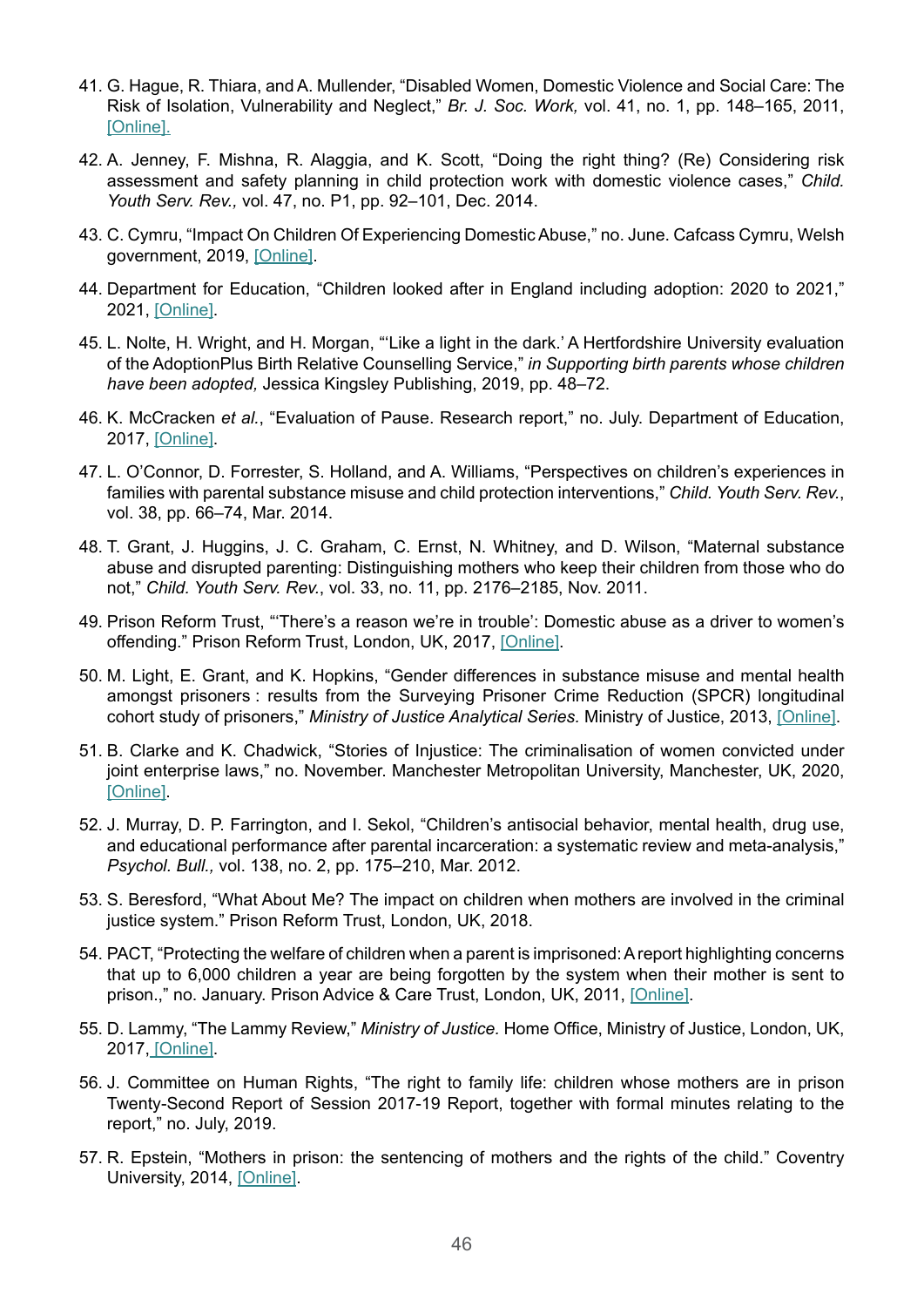- 58. K. Williams, V. Papadopoulou, and N. Booth, "Prisoners' childhood and family backgrounds. Results from the Surveying Prisoner Crime Reduction (SPCR) longitudinal cohort study of prisoners," no. March. Ministry of Justice, 2014, [\[Online\].](https://www.gov.uk/government/organisations/ministry-of-justice/about/research)
- 59. Prison Reform Trust, "Transforming women's justice." Prison Reform Trust, 2014, [\[Online\].](http://www.prisonreformtrust.org.uk/Portals/0/Documents/Transforming%20Rehabilitation%20Women%20FINAL.pdf)
- 60. C. Owen and J. Statham, "Disproportionality in child welfare : the prevalence of black and minority ethnic children within the 'looked after' and 'children in need' populations and on child protection registers in England." Department for Children, Schools and Families, London, 2009, [\[Online\]](https://discovery.ucl.ac.uk/id/eprint/10002619/).
- 61. A. Neale and N. Lopez, "Suffer the little children and their mothers." Crossroads Books, London, 2017, [\[Online\].](http://legalactionforwomen.net/wp-content/uploads/2017/01/LAW-Dossier-18Jan17-final.pdf)
- 62. I. Sinclair, C. Baker, J. Lee, and B. Gibbs, "The Pursuit of Permanence: A Study of the English Child Care System," *Br. J. Soc. Work,* vol. 38, no. 6, pp. 1258–1259, 2008, [\[Online\].](https://academic.oup.com/bjsw/article-abstract/38/6/1258/1663749)
- 63. Imkaan, "Capital Losses: The state of the specialist BME ending violence against women and girls sector in London." Imkaan, London, UK, 2016. [\[Online\]](https://www.trustforlondon.org.uk/publications/capital-losses-state-specialist-bme-ending-violence-against-women-and-girls-sector-london/).
- 64. S.-M. Hall *et al.,* "Intersecting Inequalities: The impact of austerity on Black and Minority Ethnic women in the UK." The Women's Budget Group, Runnymede Trust, Coventry Women's Voices, p. 62, 2017, [\[Online\].](https://wbg.org.uk/wp-content/uploads/2019/09/FINAL-Spending-review-response-06-09-19.pdf)
- 65. T. Booth and W. Booth, "Parents with learning difficulties in the child protection system: Experiences and perspectives," *J. Intellect. Disabil.,* vol. 29, 2005, [\[Online\].](https://journals.sagepub.com/doi/10.1177/1744629505053922)
- 66. E. Fahmy, E. Williamson, and C. Pantazis, "Evidence and policy review: Domestic violence and poverty," pp. 1–42, 2016, [\[Online\]](https://research-information.bris.ac.uk/ws/portalfiles/portal/80376377/JRF_DV_POVERTY_REPORT_FINAL_COPY_.pdf).
- 67. A. Bilson, B. Featherstone, and K. Martin, "How child protection's 'investigative turn' impacts on poor and deprived communities," *Fam. Law Journal*, vol. 47, no. 4, pp. 416–419, 2017.
- 68. Family Rights Group, "Care Crisis Review: options for change," no. June. Family Rights Group, p. 54, 2018, [\[Online\].](https://www.basw.co.uk/system/files/resources/care-crisis-review.pdf)
- 69. M. Shinn, J. Gibbons-Benton, and S. R. Brown, "Poverty, Homelessness, and Family Break-Up," *Child Welfare,* vol. 94, no. 1, pp. 105–122, 2015, [\[Online\].](https://www.ncbi.nlm.nih.gov/pmc/articles/PMC5760188/)
- 70. St. Mungo's, "Rebuilding Shattered Lives: the final report." St. Mungos, London, 2018, [\[Online\]](https://www.mungos.org/app/uploads/2017/12/Rebuilding_Shattered_Lives_2014.pdf).
- 71. K. Parkinson and M. Rogers, "Exploring approaches to child welfare in contexts of domestic violence and abuse: Family group conferences," *Child Fam. Soc. Work,* vol. 23, pp. 105– 112, 2018.
- 72. B. Featherstone, S. White, and Morris K, "Re-imagining child protection: Towards humane social work with families." *Policy Press Scholarship,* 2014.
- 73. J. Keeling and K. van Wormer, "Social Worker Interventions in Situations of Domestic Violence: What We Can Learn from Survivors' Personal Narratives?," *Br. J. Soc. Work,* vol. 42, no. 7, pp. 1354–1370, Oct. 2012.
- 74. L. Olszowy, P. G. Jaffe, M. Dawson, A. L. Straatman, and M. D. Saxton, "Voices from the frontline: Child protection workers' perspectives on barriers to assessing risk in domestic violence cases," *Child. Youth Serv. Rev.,* vol. 116, p. 105208, Sep. 2020.
- 75. S. Peckover and B. Golding, "Domestic Abuse and Safeguarding Children: Critical Issues for Multiagency Work," *Child Abus. Rev.,* vol. 26, no. 1, pp. 40–50, Jan. 2017.
- 76. DAHA and Women's Aid, "Improving the move-on pathway for survivors in refuge services: A recommendations report." DAHA, Women's Aid, p. 13, 2020, [\[Online\].](https://www.womensaid.org.uk/wp-content/uploads/2021/01/Improving-the-move-on-pathway-for-survivors-in-refuge-services-a-recommendations-report.pdf)
- 77. C. Risley-Curtiss and K. Heffernan, "Gender Biases in Child Welfare," *Affil. Women Soc. Work Affil. J WOMEN SOC Work,* vol. 18, Nov. 2003.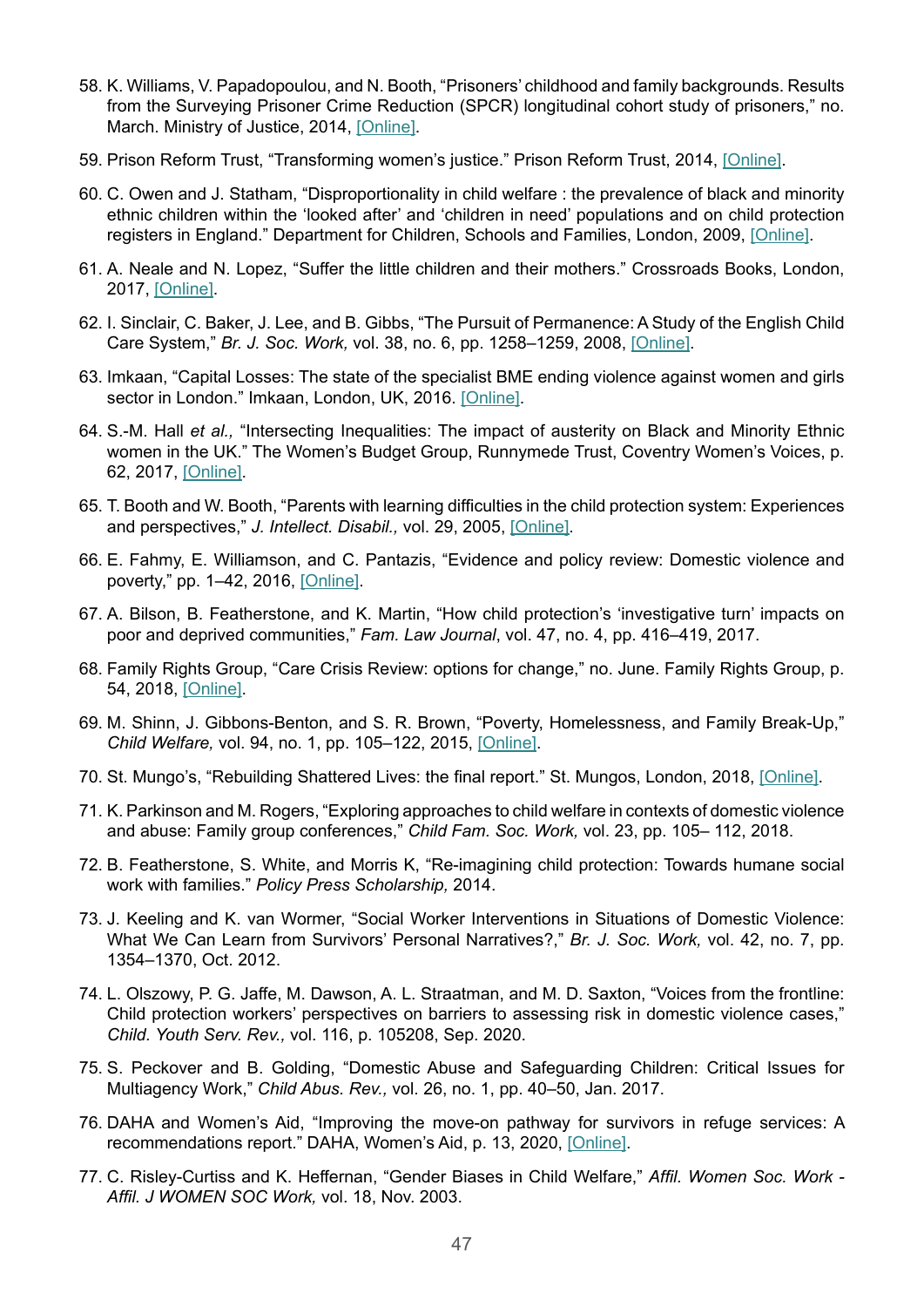- 78. M. Liegghio and L. Caragata, "'Why Are You Talking to Me Like I'm Stupid?': The Micro-Aggressions Committed Within the Social Welfare System Against Lone Mothers," *Affilia*, vol. 31, no. 1, pp. 7–23, Jul. 2015.
- 79. M. Landsman and C. Hartley, "Attributing responsibility for child maltreatment when domestic violence is present," *Child Abuse Negl.*, vol. 31, pp. 445–461, May 2007.
- 80. N. Stanley, P. Miller, H. R. Foster, and G. Thomson, "Children's Experiences of Domestic Violence: Developing an Integrated Response From Police and Child Protection Services," *J. Interpers. Violence,* vol. 26, no. 12, pp. 2372–2391, Oct. 2010.
- 81. J. Hughes and S. Chau, "Making complex decisions: Child protection workers' practices and interventions with families experiencing intimate partner violence," Child. Youth Serv. Rev., vol. 35, no. 4, pp. 611–617, Apr. 2013.
- 82. J. Hughes, S. Chau, and L. Vokrri, "Mothers' Narratives of Their Involvement With Child Welfare Services," *Affilia*, vol. 31, no. 3, pp. 344–358, Mar. 2015.
- 83. S. Gould and K. Dodd, "'Normal people can have a child but disability can't': the experiences of mothers with mild learning disabilities who have had their children removed," *Br. J. Learn. Disabil.*, vol. 42, no. 1, pp. 25–35, Mar. 2014.
- 84. E. R. Devoe and E. L. Smith, "Don't Take My Kids," *J. Emot.* Abuse., vol. 3, no. 3–4, pp. 277–294, Aug. 2003.
- 85. J. Smeeton and K. Boxall, "Birth parents' perceptions of professional practice in child care and adoption proceedings: Implications for practice," *Child Fam. Soc. Work,* vol. 16, pp. 444–453, Mar. 2011.
- 86. Daycare Trust, "Ensuring Equality in childcare for black and minority ethnic families : a summary paper." Daycare Trust, London, 2008, [\[Online\]](https://www.valeofglamorgan.gov.uk/Documents/Living/Social%20Care/Ensuring-Equality-in-childcare-for-black-and-minority-ethnic-families-a-summary%5B1%5D.pdf).
- 87. R. Hunter, M. Burton, and L. Trinder, "Assessing Risk of Harm to Children and Parents in Private Law Children Cases: Key Findings and Recommendations," vol. 2020, no. 11. Ministry of Justice, pp. 1477–1484, 2020.
- 88. J. Birchall and S. Choudry, *"What about my right not to be abused?" Domestic abuse, human rights and the family courts.* Women's Aid Federation of England, 2018.
- 89. J. Hunt, "Parental Perspectives on the Family Justice System in England and Wales : a review of research," no. May. Oxford Centre for Family Law and Policy Department of Social Policy and Social Work University of Oxford, 2010.
- 90. W. Ghaffar, M. Manby, and T. Race, "Exploring the Experiences of Parents and Carers whose Children Have Been Subject to Child Protection Plans," *Br. J. Soc. Work,* vol. 42, no. 5, pp. 887– 905, Jul. 2012.
- 91. L. C. Neilson, "Parental Alienation Empirical Analysis: Child Best Interests or Parental Rights ?" Muriel McQueen Fergusson Centre for Family Violence Research Publication, 2018.
- 92. G. Schofield *et al.,* "Managing Loss and a Threatened Identity: Experiences of Parents of Children Growing Up in Foster Care, the Perspectives of their Social Workers and Implications for Practice," *Br. J. Soc. Work,* vol. 41, no. 1, pp. 74–92, Jan. 2011.
- 93. K. L. Nixon, H. L. Radtke, and L. M. Tutty, "'Every Day It Takes a Piece of You Away': Experiences of Grief and Loss Among Abused Mothers Involved With Child Protective Services," *J. Public Child Welf.*, vol. 7, no. 2, pp. 172–193, Apr. 2013.
- 94. L. Morriss, "Haunted futures: The stigma of being a mother living apart from her child(ren) as a result of state-ordered court removal," *Sociol. Rev.*, vol. 66, no. 4, pp. 816–831, Jun. 2018.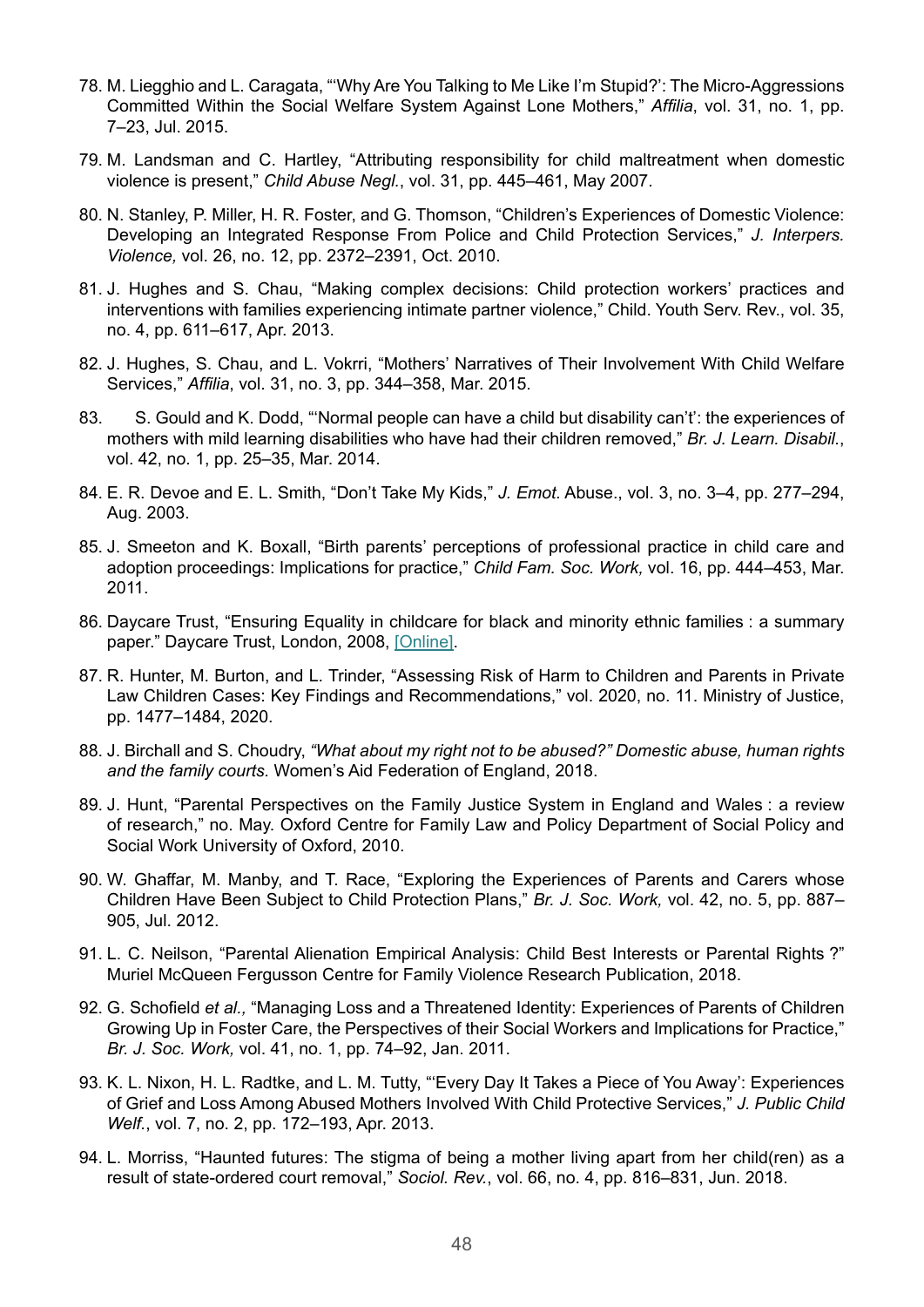- 95. N. Memarnia, L. Nolte, C. Norris, and A. Harborne, "'It felt like it was night all the time': listening to the experiences of birth mothers whose children have been taken into care or adopted," *Adopt. Foster.*, vol. 39, no. 4, pp. 303–317, Dec. 2015.
- 96. D. Brodzinsky and S. Smith, "Post-Placement Adjustment and the Needs of Birthmothers Who Place an Infant for Adoption," *Adopt. Q.*, vol. 17, Jul. 2014.
- 97. E. Neil, "Coming to Terms with the Loss of a Child," *Adopt. Q.*, vol. 10, no. 1, pp. 1–23, Jul. 2006.
- 98. E. Neil, "The mental distress of the birth relatives of adopted children: 'Disease' or 'unease'? Findings from a UK study," *Health Soc. Care Community,* vol. 21, Oct. 2012.
- 99. E. Wall-Wieler, L. L. Roos, J. Bolton, M. Brownell, N. C. Nickel, and D. Chateau, "Maternal health and social outcomes after having a child taken into care: population-based longitudinal cohort study using linkable administrative data.," *J. Epidemiol. Community Health,* vol. 71, no. 12, pp. 1145–1151, Dec. 2017.
- 100. M. Carolan, K. Burns-Jager, K. Bozek, and R. Escobar Chew, "Women Who Have Their Parental Rights Removed by the State: The Interplay of Trauma and Oppression," *J. Fem. Fam. Ther.*, vol. 22, no. 3, pp. 171–186, Aug. 2010.
- 101. H. Puttick, "Child removal fuels female drug deaths," *The Sunday Times,* Jan. 06, 2021.
- 102. S. Webb, K. Broadhurst, and C. Mason, "Birth mothers returning to court: Can a developmental trauma lens inform practice with women at risk of repeat removal of infants and children?," 2018, pp. 59–67.
- 103. H. C. M. Morgan, L. Nolte, B. Rishworth, and C. Stevens, "'My children are my world': Raising the voices of birth mothers with substantial experience of counselling following the loss of their children to adoption or foster care," *Adopt. Foster.*, vol. 43, no. 2, pp. 137–154, Jul. 2019.
- 104. K. Reeve and E. Bimpson, "Forgotten mothers: The case for a policy focus on the experiences of motherhood and homelessness." UK Collaborative Centre for Housing Evidence, Sheffield Hallam University, 2020, [\[Online\]](https://housingevidence.ac.uk/wp-content/uploads/2020/11/Motherhood-and-homelessness-policy-brief.pdf).
- 105. M. Oakley, G. Miscampbell, and R. Gregorian, "Looked-after Children." The Social Market Foundation, London, 2018, [\[Online\]](https://www.smf.co.uk/wp-content/uploads/2018/08/Silent-Crisis-PDF.pdf).
- 106. Howard League for Penal Reform, "Ending the criminalisation of children in residential care Victims not criminals: protecting children living in residential care from criminal exploitation." Howard League for Penal Reform, London, UK, 2020, [\[Online\].](https://howardleague.org/wp-content/uploads/2020/03/Victims-not-criminals.pdf)
- 107. Royal College of Nursing and Royal College of Paediatrics and Child Health, "Looked after Children: roles and competencies of healthcare staff," no. December. Royal College of Nursing, London, 2020, [\[Online\]](https://www.rcn.org.uk/professional-development/publications/rcn-looked-after-children-roles-and-competencies-of-healthcare-staff-uk-pub-009486).
- 108. S. Holland and A. Crowley, "Looked-after children and their birth families: using sociology to explore changing relationships, hidden histories and nomadic childhoods," *Child Fam. Soc. Work,*  vol. 18, no. 1, pp. 57–66, Feb. 2013.
- 109. E. Neil, J. Cossar, P. Lorgelly, and J. Young, "Helping Birth Families: a Study of Service Provision, Cost and Outcomes," no. March. Centre for Research on the Child and Family School of Social Work and Psychology University of East Anglia, 2010, [\[Online\]](http://adoptionresearchinitiative.org.uk/briefs/DCSF-RBX10-05.pdf).
- 110. J. Cossar and E. Neil, "Supporting the Birth Relatives of Adopted Children: How Accessible Are Services?," *Br. J. Soc. Work,* vol. 40, no. 5, pp. 1368–1386, Jul. 2010, [\[Online\].](https://academic.oup.com/bjsw/article-abstract/40/5/1368/1723265?redirectedFrom=fulltext)
- 111. J. Alper, Ed., *Supporting Birth Parents Whose Children Have Been Adopted.* Jessica Kingsley Publishing, 2018.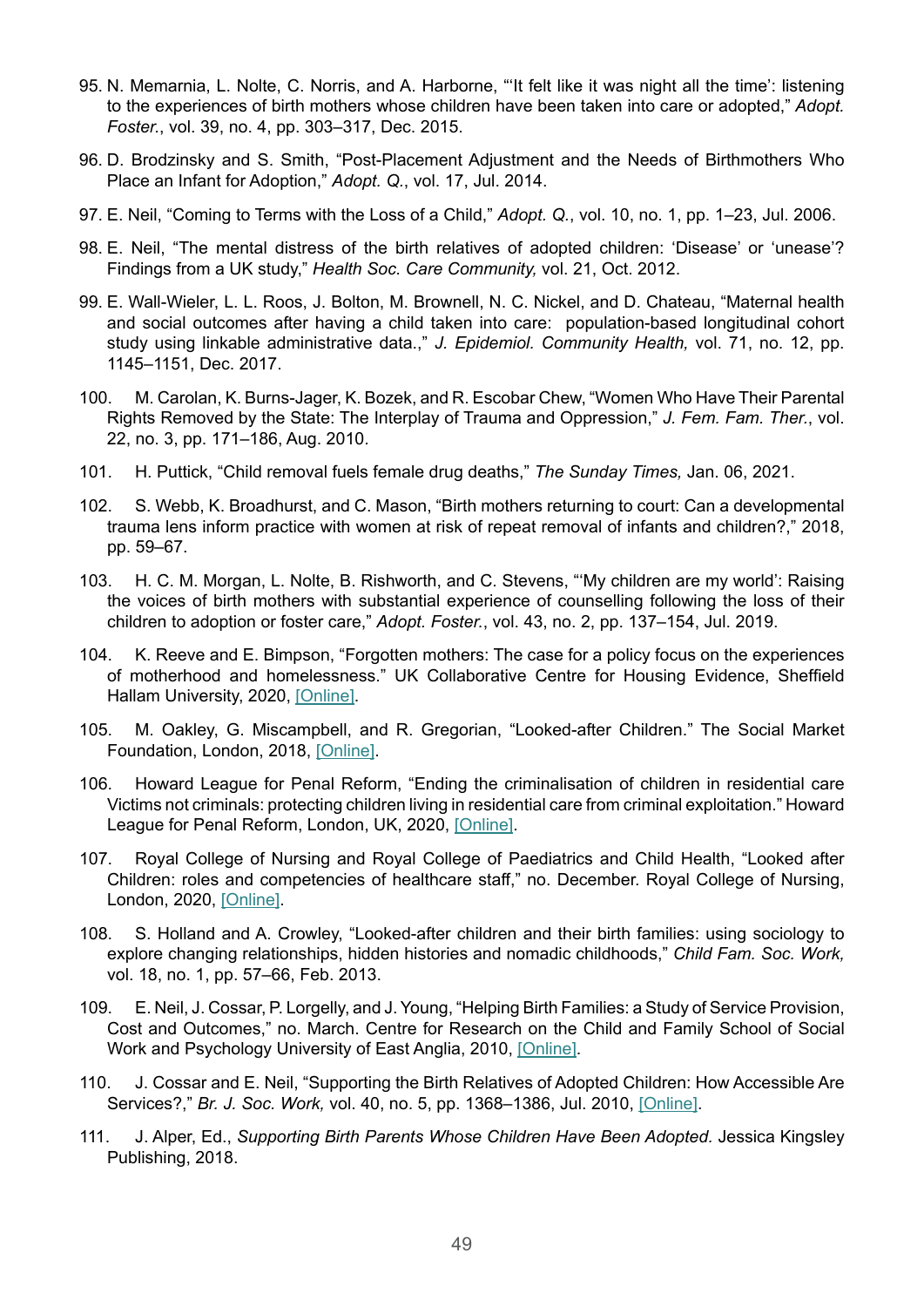- 112. J. Edleson, "Should childhood exposure to adult domestic violence be defined as child maltreatment under the law?," *Prot. Child. from Domestic. violence Strategy. community Interv.*, pp. 8–29, Jan. 2004.
- 113. C. Humphreys, A. Mullender, R. Thiara, and A. Skamballis, "'Talking to My Mum' Developing Communication Between Mothers and Children in the Aftermath of Domestic Violence," *J. Soc. Work,* vol. 6, pp. 53–63, Apr. 2006.
- 114. I. Stokes and NSPCC Evidence Team, "Implementation Evaluation of Domestic Abuse , Recovering Together," no. December. NSPCC, 2017, [\[Online\]](https://learning.nspcc.org.uk/media/1138/implementation-evaluation-domestic-abuse-recovering-together-dart-scale-up.pdf).
- 115. E. Sanders-McDonagh, L. Neville, and M. Nolas, "Evaluation of the Community Group Programme for Children & Young People: Final Report," Jan. 2012.
- 116. V. Cardwell and L. Wainwright, "Making Better Births a reality for women with multiple disadvantages." Birth Companions, Revolving D, 2018, [\[Online\]](http://www.revolving-doors.org.uk/file/2333/download?token=P2z9dlAR).
- 117. N. Clewett and V. Pinfold, "Evaluation of Birth Companions ' Community Link Service," no. July. McPin Foundation, 2015, [\[Online\]](https://mcpin.org/wp-content/uploads/Birth_Companions_Community_Link_Evaluation-Final-published-report.pdf).
- 118. M. Hester, J. Pearce, and N. Westmarland, "Early evaluation of the Integrated Domestic Violence Court , Croydon Early evaluation of the Integrated," no. November. Ministry of Justice, 2008.
- 119. A. Mitchell, "Safe and Together Edinburgh: Interim Report." The City of Edinburgh Council, Edinburgh, Scotland, pp. 1–23, 2018, [\[Online\].](https://www.edinburgh.gov.uk/domestic-abuse)
- 120. B. Featherstone and C. Fraser, "'I'm just a mother. I'm nothing special, they're all professionals': parental advocacy as an aid to parental engagement," *Child Fam. Soc. Work,* vol. 17, no. 2, pp. 244–253, May 2012.
- 121. L. Warwick and K. Morley, "Trevi House: An Independent Evaluation." University of Nottingham, Nottingham, 2019.
- 122. M. Shaw and S. Bailey, Eds., *Justice for Children and Families.* Cambridge University Press, 2018.
- 123. T. Eversole, "Psychotherapy and Counseling:," in *HIV Mental Health for the 21st Century,* M. G. Winiarski, Ed. NYU Press, 1997, pp. 23–38.
- 124. P. Cox, C. Barratt, F. Blumenfeld, Z. Rahemtulla, D. Taggart, and J. Turton, "Reducing recurrent care proceedings: initial evidence from new interventions," *J. Soc. Welf. Fam. Law*, vol. 39, no. 3, pp. 332–349, Jul. 2017.
- 125. K. Golding and J. Gould, "No quick fix': The benefits of longer term counselling for Birth Parents with Complex Histories of Trauma and Abuse: Carrie's Story," in *Supporting Birth Parents Whose Children Have Been Adopted,* 1st editio., J. Apler, Ed. London, UK: Jessica Kingsley Publishing, 2019.
- 126. P. Harris, "Family is Family … It Does Affect Everybody in the Family': Black Birth Relatives and Adoption Support," Adopt. Foster., vol. 29, no. 2, 2005.
- 127. T. Slettebø, "Partnership with Parents of Children in Care: A Study of Collective User Participation in Child Protection Services," *Br. J. Soc. Work,* vol. 43, no. 3, pp. 579–595, Apr. 2013.
- 128. C. Battle, J. Bendit, and R. Gray, "Groupwork for Parents whose Children are in Care: Challenges and Opportunities," *Aust. New Zeal. J. Fam. Ther.*, vol. 35, Sep. 2014.
- 129. D. Gill and B. Lambert, "Breaking the cycle: an approach to group work with birth mothers," in *Supporting birth parents whose children have been adopted,* 1st Edition., J. Alper, Ed. Jessica Kingsley Publishing, 2019.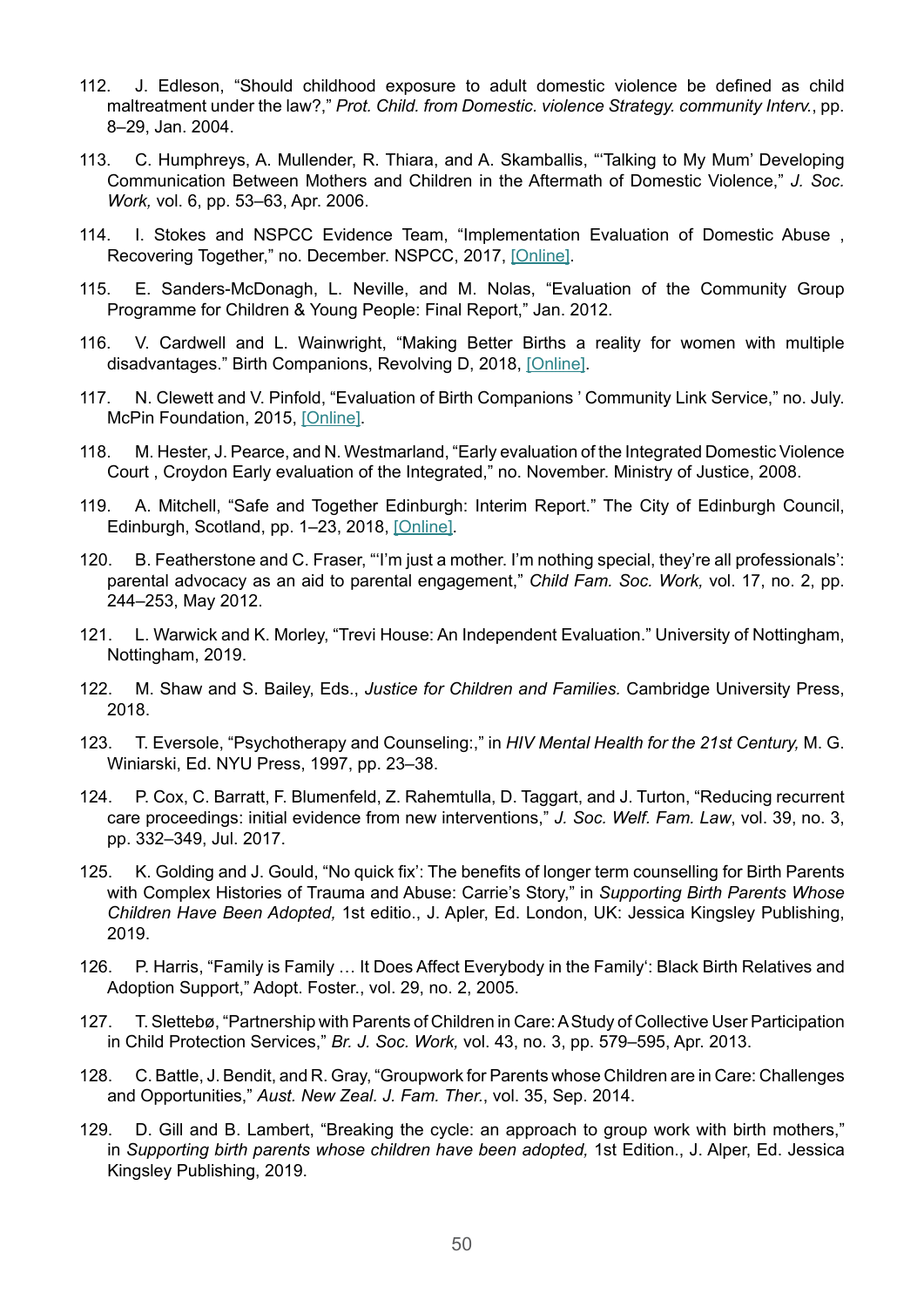- 130. J. Thomson and R. Thorpe, "Powerful Partnerships in Social Work: Group Work with Parents of Children in Care," *Aust. Soc. Work,* vol. 57, Mar. 2004.
- 131. M. J. Salveron, "Parenting groups for parents whose children are in care." John Wiley and Sons, [\[Online\]](http://itupl-ura1.ml.unisa.edu.au/R/?func=dbin-jump-full&object_id=52593).
- 132. L. Frame, A. Conley, and J. D. Berrick, "'The Real Work is What They Do Together'\*: Peer Support and Birth Parent Change," *Fam. Soc.,* vol. 87, no. 4, pp. 509–520, Oct. 2006.
- 133. L. Nolte, H. Morgan, and C. Forbes, "How Best to Support Birth Relatives: What the Experts Say," in *Supporting birth parents whose children have been adopted,* 1st editio., J. Alper, Ed. London, UK: Jessica Kingsley Publishing, 2019.
- 134. C. Green, "Contact from the Birth Parents' Perspective," in *Supporting birth parents whose children have been adopted,* 1st Edition., J. Alper, Ed. Jessica Kingsley Publishing, 2019.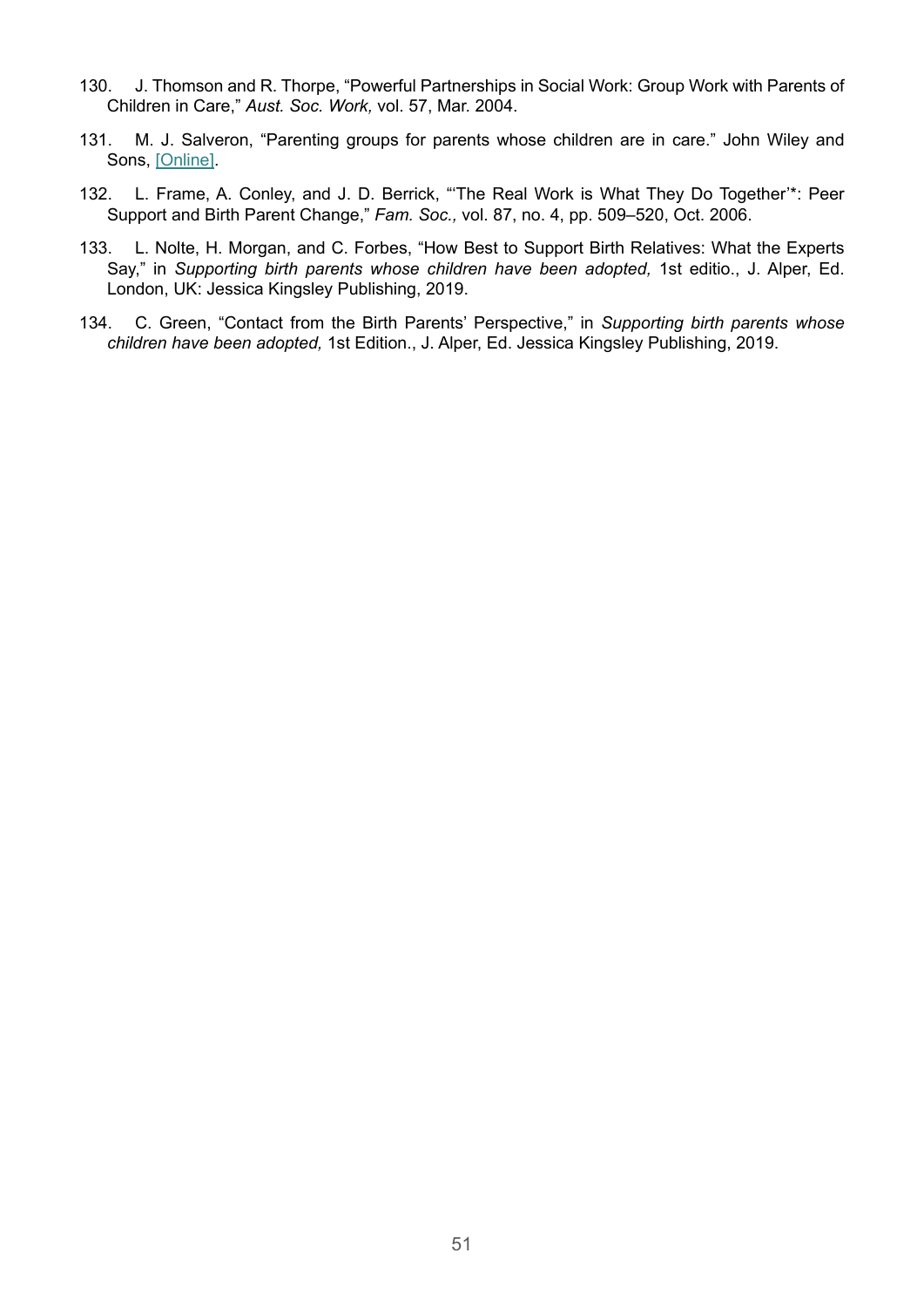# Appendix I: Child protection enquiries

#### **What are child protection enquiries (Section 47)?**

Children's services have a legal obligation to look into a child's situation if they receive information that makes them think that a child is at risk of significant harm. This will normally involve them seeing a child unless they can find out enough information about them from other sources, for example by asking their teacher.

#### **What constitutes 'risk'?**

The court can make a care or supervision order only if it believes that the 'threshold criteria' has been reached. The 'threshold criteria' means that: at the time children's services first got involved in protecting your child, s/he was suffering or was likely to suffer significant harm; and that the harm was due to the care being given to your child before the case started not being 'what it would be reasonable to expect a parent to give to him/her' or because s/he was out of your control.

#### **What is the legal process?**

Where risk has been identified and all options have been exhausted, but there is a belief the child is still at risk of harm – care proceedings begin. A child will either stay with their parents through the proceeding or is subject to a voluntary arrangement, emergency protection order, or in cases where a child is believed to be at serious risk of harm but there is no time for an emergency protection order – they will be put in police protection.

- Voluntary arrangement: There is an agreement between children's services and the child's parent (or other person with parental responsibility for the child) for the child to be looked after for a period of time, or the circumstances are such that there is no-one to look after the child and children's services have stepped in to do this.
- Emergency Protection Order: If Children's Services believes a child is in urgent need of protection, it can ask the court to make an Emergency Protection Order. An Emergency Protection Order lasts for up to eight days and can be extended by the court once for a further seven days. It gives children's services complete responsibility over the child.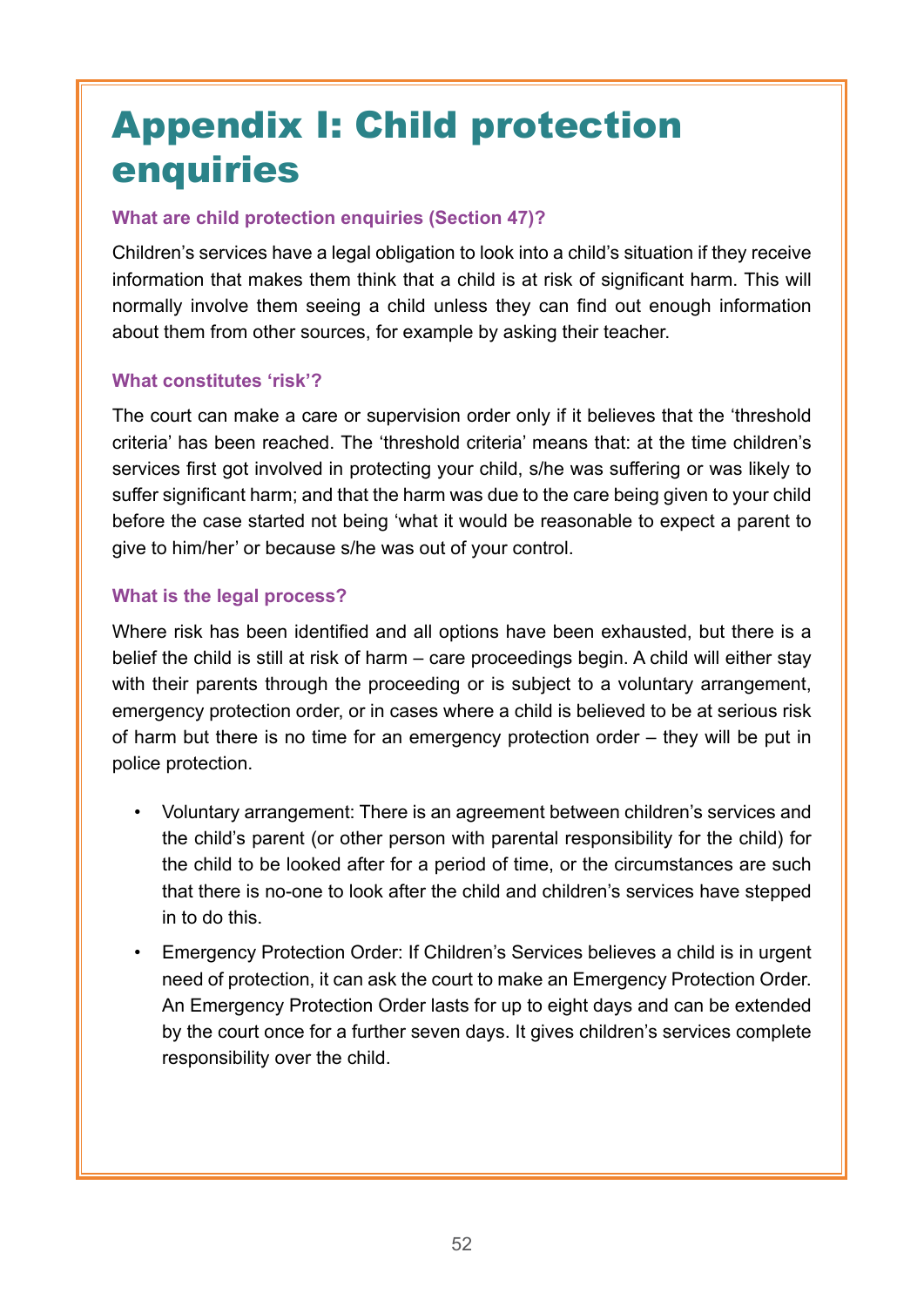• Police Protection: If a parent does not agree to their child being in voluntary accommodation, and children's services believe a child is in need of such immediate protection that they do not have time to apply to court for an EPO, then they can also ask the police to take their child into police protection.

Care proceedings are started in the Family Court when Children's Services apply for a Care or Supervision order. Care proceedings must be finished within 26 weeks or less. The case can only be extended beyond 26 weeks if the court gives permission for this.

During this time a social worker, an officer from Cafcass and others will be trying to understand the reasons why the child may be at risk. They will talk to the parents and the child and broader networks. The social worker and Cafcass officer will each write a report for the court. These will outline what they think should happen to the child.

Throughout the case the court often encourages all parties to try to find solutions without the need for a contested hearing and it will advise about alternative dispute resolution, for example, having a family group conference (if this hasn't been tried prior to the care proceedings starting) or asking a mediator to help to resolve the dispute with children's services.

#### **What is CAFCASS?**

In care proceedings, a Children's Guardian from CAFCASS (Children and Family Court Advisory and Support Service) represents the rights and interests of the child. This CAFCASS worker will spend time getting to know the family, appoint a solicitor for the child, and speaks for the child in court.

#### **What is a Family Group Conference?**

A family group conference (FGC) is a family-led decision-making process. The whole family comes together to make plans and decisions for a child who needs to be kept safe and able to thrive. Professionals (for example, social workers) set out their key concerns. They are also involved in agreeing the plan for the child (provided it is safe) including any support children's services.

#### **What are the possible outcomes?**

Care proceedings are court proceedings brought about by Children's Services (Local Authority) where an application for a Care Order or Supervision Order (or other less common order) is made. If Children's Services believe a child is at risk of significant harm, they can apply to court for permission to act to protect the child.